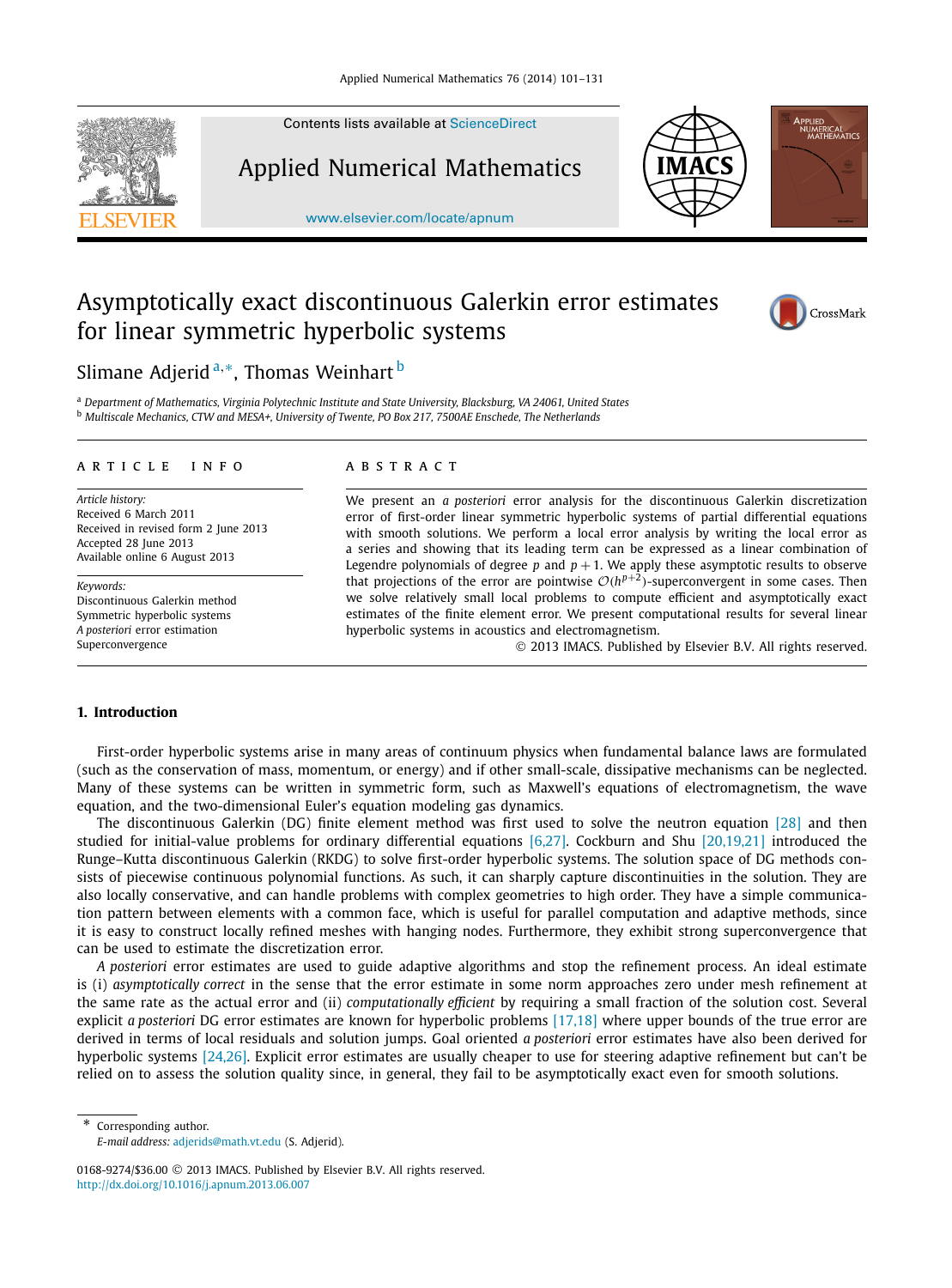<span id="page-1-0"></span>Adjerid et al. [\[6\]](#page-29-0) developed the first asymptotically correct implicit *a posteriori* DG error estimates, based on superconvergence, for one-dimensional linear and nonlinear hyperbolic problems. Later, Adjerid and Massey [\[8,9\]](#page-29-0) showed how to construct accurate error estimates for multi-dimensional scalar problems on rectangular meshes. They showed that the leading term of error is spanned by two  $(p + 1)$ -degree Radau polynomials in the *x* and *y* directions, respectively. Krivodonova and Flaherty [\[25\]](#page-30-0) showed that the leading term of the local discretization error on triangles having one *outflow* edge is spanned by a suboptimal set of orthogonal polynomials of degree  $p$  and  $p + 1$ . They computed DG error estimates by solving local problems involving numerical fluxes, thus requiring information from neighboring *inflow* elements. Adjerid and Baccouch [\[2,3\]](#page-29-0) investigated DG methods on structured and unstructured triangular meshes with several finite element spaces to compute accurate error estimates.

Several superconvergence results for DG methods are reported in the literature [\[2,6,9,7,14,16,15,13\].](#page-29-0) In [\[10\],](#page-29-0) we proved that a projection of the DG solution is *O(hp*+<sup>2</sup>*)* superconvergent at Radau points and constructed efficient *a posteriori* error estimates. However, our proofs were valid for special linear symmetric hyperbolic systems in two space dimensions satisfying the assumptions of Lemma 3.2 [\[10\],](#page-29-0) for which either (i) at least one of the coefficient matrices  $A_1$  or  $A_2$ , are invertible, or (ii)  $\mathcal{N}(\mathbf{P}_{1,2}^t \mathbf{A}_2 \mathbf{P}_{1,2}) = \{0\}$  or  $\mathcal{N}(\mathbf{P}_{2,2}^t \mathbf{A}_1 \mathbf{P}_{2,2}) = \{0\}$ , where the  $m \times (m-r)$  matrix  $\mathbf{P}_{j,2}$ ,  $j = 1, 2$ , denotes the matrix of all *(m* − *r)* orthogonal eigenvectors associated with the zero eigenvalue of **A***j*. Unfortunately, many important hyperbolic systems such as the acoustic problem and Maxwell's equations do not satisfy these assumptions. In this manuscript, we show that the results in [\[10\]](#page-29-0) hold for arbitrary linear symmetric hyperbolic systems with constant coefficient matrices  $A_1, \ldots, A_d$  in *d* space dimensions.

Thus, our *a posteriori* error estimates are implicit as they involve the solution of local problems for the error and are asymptotically exact provided the true solution is smooth enough. However solutions of hyperbolic systems may be discontinuous and thus our local theory does not hold on elements containing discontinuities or other singularities. Extensive computations suggest that the effectivity indices converge to unity under suitable adaptive mesh refinement even in the presence of discontinuities. Furthermore, our estimators have the following properties: (i) they yield accurate estimates of the true error in regions away from discontinuities, (ii) they underestimate the true error near singularities and in regions polluted by it, (iii) they may be used as error indicators for steering an adaptive mesh refinement algorithm. In some preliminary computations [\[5\]](#page-29-0) we observed that an adaptive refinement strategy using an explicit error estimators for steering the adaptive refinement while using our error estimator for stopping the adaptive process can lead to much more efficient and robust algorithm than just using one estimator for both steering and stopping the adaptive process.

When used with a suitable adaptive algorithm our estimator tend to be asymptotically correct under adaptive mesh refinement in the presence of discontinuities. A possible explanation of this behavior is that the elements at the discontinuity, which are the source of high discretization and pollution errors, are refined such that their discretization and pollution errors are reduced to a harmless level. We also note that our error analysis does not include the effect of flux limiters and stabilization usually needed for high-order DG methods applied to hyperbolic systems with discontinuous solutions. This as well as the use of different numerical fluxes is currently under investigation.

This manuscript is organized as follows, in Section 2 we recall several results and preliminary results. In Section [3](#page-4-0) we perform a local error analysis to investigate the asymptotic behavior of the local discretization error. In Section [4](#page-14-0) we present our error estimation procedures and in Section [5](#page-21-0) we present numerical results for several hyperbolic systems. We conclude and discuss our results in Section [6.](#page-28-0)

#### **2. Problem formulation**

Let d be the space dimension,  $\mathbf{x}=(x_1,\ldots,x_d)^t$  the space variable defined on a domain  $\Omega=(0,1)^d\in\mathbb{R}^d$ , and t the time variable defined on [0*, T* ].

Let  $\mathbf{u}$  :  $[0, T] \times \Omega \to \mathbb{R}^m$  be the true solution of the linear symmetric hyperbolic system

$$
\frac{\partial \mathbf{u}}{\partial t} + \sum_{i=1}^{d} \mathbf{A}_i \frac{\partial \mathbf{u}}{\partial x_i} = \mathbf{g}(t, \mathbf{x}), \quad \mathbf{x} \in \Omega, \ 0 < t < T,\tag{2.1a}
$$

with symmetric real constant coefficient matrices  $A_i\in\mathbb{R}^{m\times m}$ ,  $1\leqslant i\leqslant d$ , and subject to initial and boundary conditions

$$
\mathbf{u}(0,\mathbf{x}) = \mathbf{u}_0(\mathbf{x}), \quad \mathbf{x} \in \Omega, \tag{2.1b}
$$

$$
\left(\sum_{i=1}^d (\nu_i \mathbf{A}_i)^{-}\right) \mathbf{u}(t, \mathbf{x}) = \left(\sum_{i=1}^d (\nu_i \mathbf{A}_i)^{-}\right) \mathbf{u}_B(t, \mathbf{x}), \quad \mathbf{x} \in \partial \Omega, \ 0 < t < T,\tag{2.1c}
$$

where *∂Ω* denotes the boundary of *Ω* and *ν* denotes the unit outward normal on *∂Ω*. Since symmetric matrices are diagonalizable with real eigenvalues, we define  $M^{\pm}$  for a symmetric matrix  $M \in \mathbb{R}^{m \times m}$  by writing

$$
\mathbf{M} = \mathbf{P} \operatorname{diag}(\lambda_1, \dots, \lambda_m) \mathbf{P}^t, \quad \lambda_1, \dots, \lambda_m \in \mathbb{R}, \tag{2.2a}
$$

$$
\mathbf{M}^{+} = \mathbf{P} \operatorname{diag}(\max(\lambda_1, 0), \dots, \max(\lambda_m, 0)) \mathbf{P}^{t}, \tag{2.2b}
$$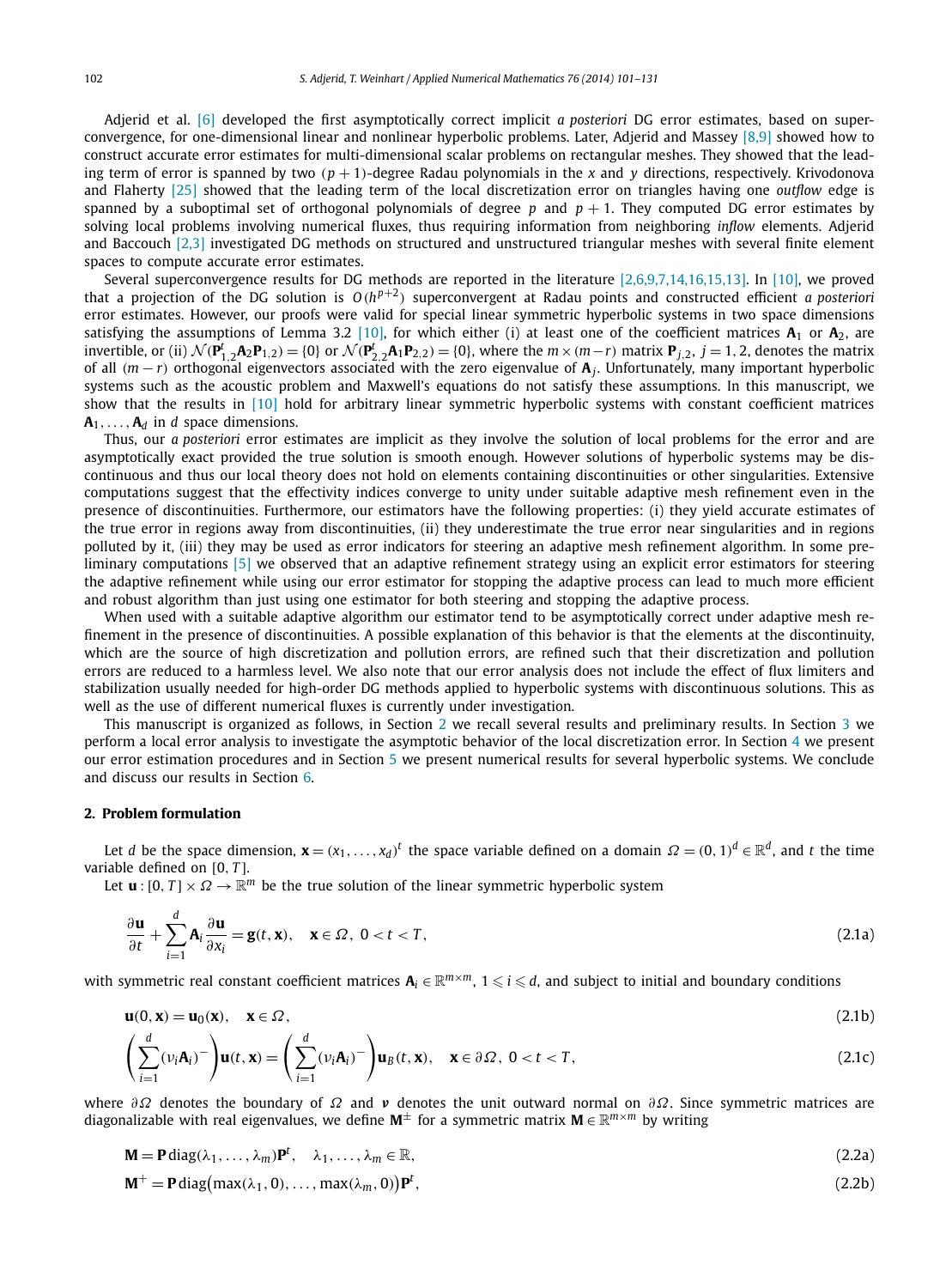<span id="page-2-0"></span>
$$
\mathbf{M}^{-} = \mathbf{P} \operatorname{diag}(\min(\lambda_1, 0), \dots, \min(\lambda_m, 0)) \mathbf{P}^{t},
$$
\n(2.2c)

$$
sgn(\mathbf{M}) = \mathbf{P} \text{diag}(\text{sgn}(\lambda_1), \dots, \text{sgn}(\lambda_1)) \mathbf{P}^t,
$$
\n(2.2d)

where sgn(*x*),  $x \in \mathbb{R}$  denotes the standard *signum* function.

Using basic linear algebra, we prove that these matrices satisfy the following properties summarized in a lemma.

**Lemma 2.1.** *Let* **M** *be a real symmetric matrix and* **M**<sup>+</sup> *and* **M**<sup>−</sup> *as defined above. Then*

$$
\mathcal{R}(\mathbf{M}) = \mathcal{N}(\mathbf{M})^{\perp},\tag{2.3a}
$$

$$
\mathbf{M} = \mathbf{M}^+ + \mathbf{M}^-, \tag{2.3b}
$$

sgn*(***M***) is symmetric,* (2.3c)

$$
M^{+} \text{ and } -M^{-} \text{ are symmetric positive semi-definite}, \qquad (2.3d)
$$

$$
\mathcal{N}(\mathbf{M}^+ - \mathbf{M}^-) = \mathcal{N}(\text{sgn}(\mathbf{M})) = \mathcal{N}(\mathbf{M}) \subseteq \mathcal{N}(\mathbf{M}^s), \quad s = +, -,
$$
\n(2.3e)

$$
\mathcal{R}\left(\mathbf{M}^{s}\right) \subseteq \mathcal{R}\left(\mathbf{M}\right) = \mathcal{R}\left(\text{sgn}(\mathbf{M})\right), \quad s = +, -, \tag{2.3f}
$$

$$
\mathbf{M}^+ sgn(\mathbf{M}) = \mathbf{M}^+, \qquad \mathbf{M}^- sgn(\mathbf{M}) = -\mathbf{M}^-.
$$
 (2.3g)

Now, let us partition the domain  $\Omega = (0, 1)^d$  into a uniform mesh  $\mathcal{T}_h$  consisting of  $N^d$  square elements of size  $h = N^{-1}$ defined as

$$
\mathcal{T}_h = \left\{ \prod_{i=1}^d (n_i h, n_i h + h) \colon 0 \leqslant n_i < N, \ 1 \leqslant i \leqslant d \right\}.
$$
\n(2.4a)

Let  $\mathcal{P}_p$ ,  $p \ge 0$ , denote the polynomial in **x** with coefficients in  $\mathbb{R}^m$  of total degree at most  $p + 1$  and of degree at most  $p$ in each space variable  $x_1, \ldots, x_d$ , defined by

$$
\mathcal{P}_p = \left\{ \sum_{\alpha} \mathbf{c}_{\alpha} \mathbf{x}^{\alpha} : \mathbf{c}_{\alpha} \in \mathbb{R}^m, \ |\alpha| \leqslant p+1, \ \alpha_i \leqslant p \right\}.
$$
\n(2.4b)

Here, we use the finite element space

$$
\mathcal{V}_p^h = \{ \mathbf{v}(t, \mathbf{x}) : \mathbf{v}|_{\omega} \in \mathcal{P}_p, \ \omega \in \mathcal{T}_h, \ 0 \leq t \leq T \}. \tag{2.4c}
$$

The weak formulation of  $(2.1a)$  is obtained by multiplying  $(2.1a)$  by a test function **v**, integrating over an arbitrary element  $\omega \in \mathcal{T}_h$ , and applying Green's identity to write

$$
\int_{\omega} \mathbf{v}^{t} \left( \frac{\partial \mathbf{u}}{\partial t} - \mathbf{g} \right) d\mathbf{x} = \sum_{i=1}^{d} \int_{\omega} \frac{\partial \mathbf{v}^{t}}{\partial x_{i}} \mathbf{A}_{i} \mathbf{u} d\mathbf{x} - \int_{\partial \omega} \mathbf{v}^{t} v_{i} \mathbf{A}_{i} \mathbf{u} d\mathbf{s}, \quad \forall \omega \in \mathcal{T}_{h}, \ 0 < t < T,
$$
\n(2.5)

where *∂ω* denotes the boundary of *ω* and *ν* its outward unit normal.

Since  $\mathcal{V}_p^h$  allows discontinuities across element boundaries  $\partial\omega$  of any element  $\omega\in\mathcal{T}_h$ , we define the traces of  $\mathbf{u}_h\in\mathcal{V}_p^h$ on *∂ω* as

$$
\mathbf{u}_h^+(t, \mathbf{x}) = \lim_{\epsilon \to 0^+} \mathbf{u}_h(t, \mathbf{x} - \epsilon \mathbf{v}), \qquad \mathbf{u}_h^-(t, \mathbf{x}) = \lim_{\epsilon \to 0^+} \mathbf{u}_h(t, \mathbf{x} + \epsilon \mathbf{v}), \quad \mathbf{x} \in \partial \omega,
$$
\n(2.6)

where *v* denotes the unit outward normal on the boundary  $\partial\omega$ . We write  $\mathbf{u}_h = \mathbf{u}_h^+$  whenever there is no confusion.

Applying the *Steger–Warming numerical flux* [\[29\],](#page-30-0)

*d*

$$
\mathbf{h}(\mathbf{u}_h^+, \mathbf{u}_h^-, \mathbf{v}) = \sum_{i=1}^u ((\nu_i \mathbf{A}_i)^+ \mathbf{u}_h + (\nu_i \mathbf{A}_i)^- \mathbf{u}_h^-), \quad \mathbf{x} \in \partial \omega, \ \omega \in \mathcal{T}_h,
$$
\n(2.7)

we complete the definition of the discontinuous Galerkin method which consists of finding  $\mathbf{u}_h \in \mathcal{V}^h_p$  such that

$$
\int_{\omega} \mathbf{v}^{t} \left( \frac{\partial \mathbf{u}_{h}}{\partial t} - \mathbf{g} \right) d\mathbf{x} = \sum_{i=1}^{d} \left( \int_{\omega} \frac{\partial \mathbf{v}^{t}}{\partial x_{i}} \mathbf{A}_{i} \mathbf{u}_{h} d\mathbf{x} - \int_{\partial \omega} \mathbf{v}^{t} \left( (\nu_{i} \mathbf{A}_{i})^{+} \mathbf{u}_{h} + (\nu_{i} \mathbf{A}_{i})^{-} \mathbf{u}_{h}^{-} \right) d\mathbf{s} \right), \quad \omega \in \mathcal{T}_{h}, \ \mathbf{v} \in \mathcal{P}_{p}, \ 0 < t < T. \tag{2.8}
$$

This yields a system of ODEs which is integrated by the embedded Dormand–Prince method [\[22\]](#page-30-0) with the temporal discretization error kept much smaller than the spatial error. However, for the purpose of analyzing the behavior of the spatial discretization error, we assume exact time integration.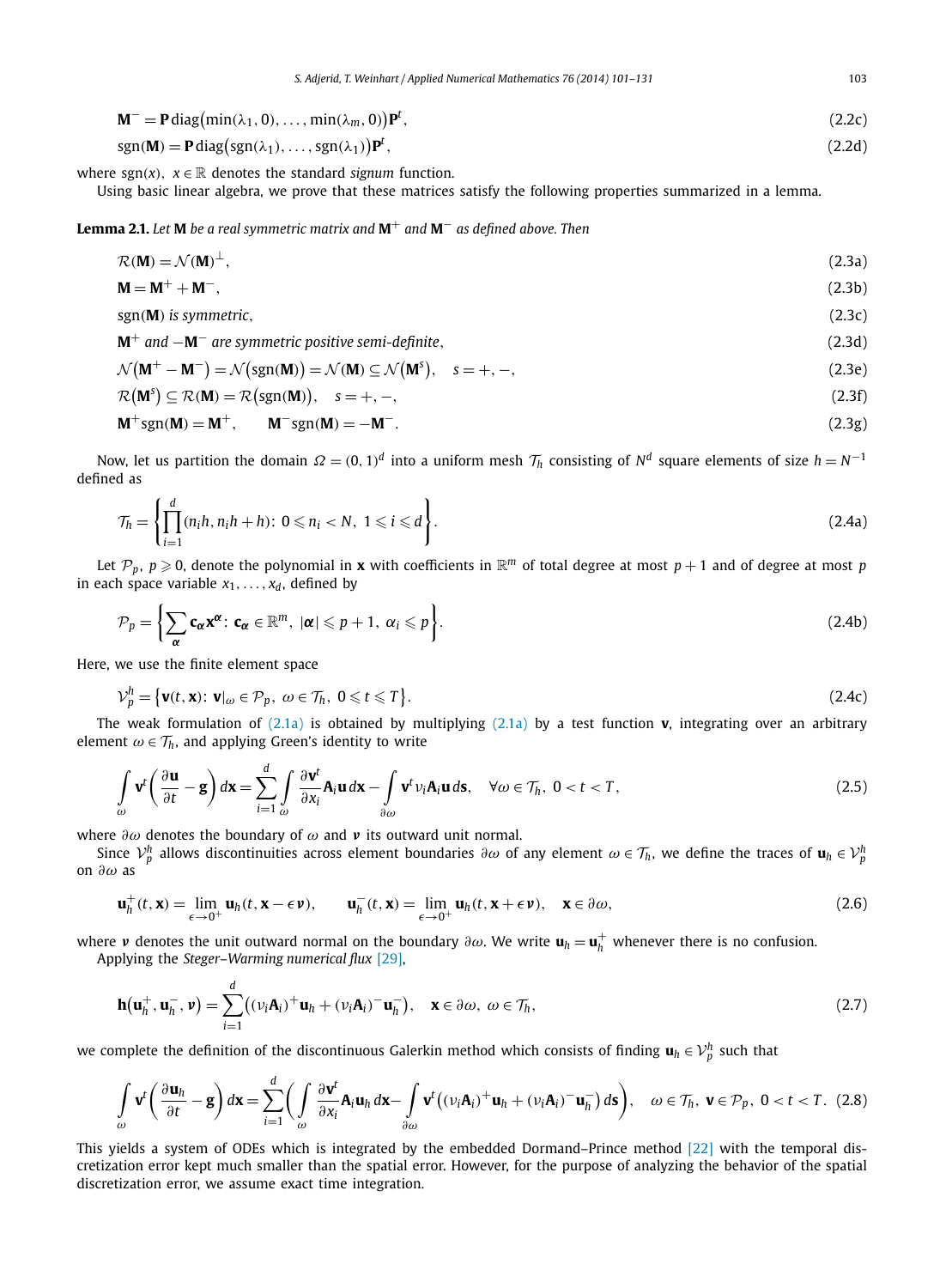<span id="page-3-0"></span>

**Fig. 1.** The reference element  $\Delta = (0, 1)^d$  for  $d = 2$  with boundary  $\Gamma$  and outward unit normal  $\nu$ .

Initial and boundary conditions may be approximated using *L*2-projections, however, solution superconvergence and *a posteriori* error estimation is polluted near *t* = 0 but recovers rapidly with increasing *t* [\[10\].](#page-29-0) We expect a similar behavior of the error near the boundary if we do not use a consistent approximation of the boundary condition. In the remainder of this section we define consistent approximations of the initial and boundary conditions  $\mathbf{u}_0$  and  $\mathbf{u}_B$  by functions in  $\mathcal{V}_p^h$  such that the approximation errors for the initial and boundary conditions have a similar behavior as the discontinuous Galerkin discretization error.

For simplicity, we only consider the approximation on the element  $\omega = (0,h)^d$ .

Let  $\Delta = (0, 1)^d$  denote the *reference element* and let *Γ* denote its boundary.

We split  $\Gamma = \bigcup_{i=1}^d \Gamma_i$ , where

$$
\Gamma_i = \Gamma_i^- \cup \Gamma_i^+, \qquad \Gamma_i^- = \{ \xi \in \Delta \colon \xi_i = 0 \}, \qquad \Gamma_i^+ = \{ \xi \in \Delta \colon \xi_i = 1 \}, \quad 1 \leq i \leq d. \tag{2.9a}
$$

An illustration of  $\triangle$  for  $d = 2$  is shown in Fig. 1.

For  $\omega=(0,h)^d$  with boundary  $\partial\omega$  there is an affine transformation  $\mathbf{x}:\Delta\to\omega$ ,  $\mathbf{x}(\xi)=h\xi$ . Then we split  $\partial\omega=\bigcup_{i=1}^d\gamma_i$ where

$$
\gamma_i = \gamma_i^- \cup \gamma_i^+, \qquad \gamma_i^{\pm} = \mathbf{x}(\Gamma_i^{\pm}), \quad 1 \leq i \leq d. \tag{2.9b}
$$

Let  $L_p(\xi)$  denote the *Legendre polynomial of degree p*, as defined in [\[1\],](#page-29-0) shifted to [0, 1]. It is well known that  $L_p(\xi)$  is orthogonal to all polynomials of degree not exceeding *p* − 1 and satisfies

$$
\int_{0}^{1} L_{p}(\xi) L_{q}(\xi) d\xi = \frac{\delta_{pq}}{2p + 1}, \qquad \int_{0}^{1} L_{p}(\xi) L'_{p+1}(\xi) d\xi = 2, \tag{2.10}
$$

where  $\delta_{pq}$  is the Kronecker delta, which is equal to 1 if  $p = q$  and 0 otherwise.

In order to obtain an error in the initial and boundary conditions consistent with the DG discretization error we define the operators  $\pi$  and  $\pi_i^s$ ,  $s = +, -, 1 \leq i \leq d$ , respectively, to approximate the initial conditions on  $\omega = (0, h)^d$  and the boundary conditions on  $\gamma_i^s \cap \partial \Omega$ .

For  $\mathbf{v} \in [L^2(\omega)]^m$ , if  $\Pi \mathbf{v}$  denotes the  $L^2$ -projection of  $\mathbf{v}$  onto  $\mathcal{P}_p$ , we define the approximation operator

$$
\pi \mathbf{v}(\mathbf{x}) = \Pi \mathbf{v}(\mathbf{x}) + \sum_{i=1}^{d} L_p \left(\frac{x_i}{h}\right) \text{sgn}(\mathbf{A}_i) \bar{\mathbf{c}}_i, \quad \bar{\mathbf{c}}_i = \frac{\int_{\omega} \mathbf{v}(\mathbf{x}) L_{p+1}(\frac{x_i}{h}) d\mathbf{x}}{\int_{\omega} L_{p+1}^2(\frac{x_i}{h}) d\mathbf{x}}.
$$
\n(2.11)

Similarly, for  $\mathbf{v}\in [L^2(\gamma_i^s)]^m$ ,  $s=+,-,$   $1\leqslant i\leqslant d,$  if  $\Pi_i^s\mathbf{v}$  denotes the  $L^2$ -projection of  $\mathbf{v}$  onto  $\mathcal{P}_p|_{\gamma_i^s},$  we define

$$
\pi_i^s \mathbf{v}(\mathbf{x}) = \Pi_i^s \mathbf{v} + \sum_{j \in D(i)} L_p \left( \frac{x_i}{h} \right) \text{sgn}(\mathbf{A}_i) \bar{\mathbf{c}}_{ij}^s,
$$
\n(2.12a)

where  $D(i) = \{1, 2, ..., d\} \setminus \{i\}$ , and

$$
\bar{\mathbf{c}}_{ij}^s = \frac{\int_{\gamma_i^s} \mathbf{v}(\mathbf{x}) L_{p+1}(\frac{x_j}{h}) d\mathbf{s}}{\int_{\gamma_i^s} L_{p+1}^2(\frac{x_j}{h}) d\mathbf{s}}, \quad s = +, -, \ j \in D(i), \ 1 \leqslant i \leqslant d. \tag{2.12b}
$$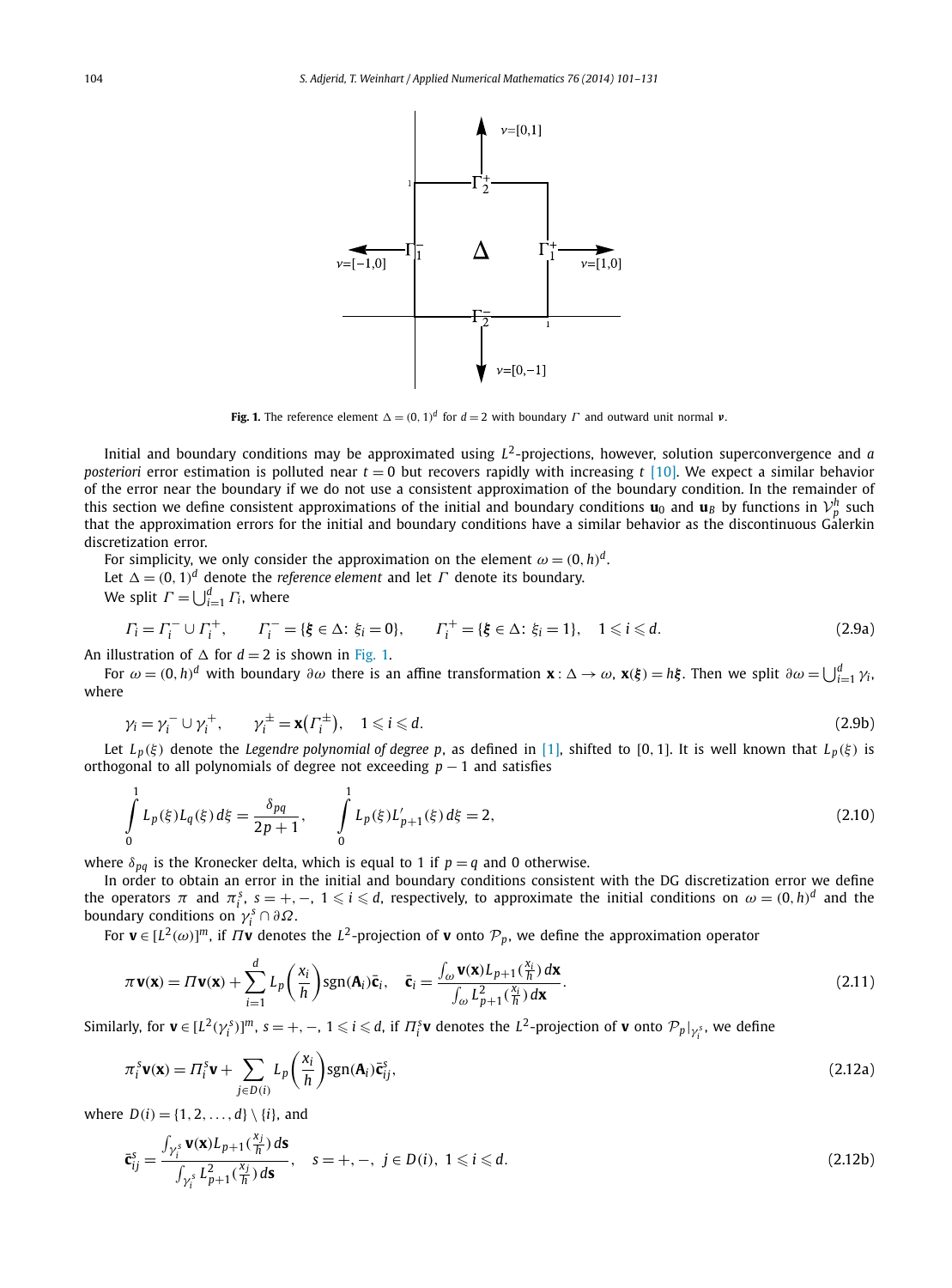#### <span id="page-4-0"></span>**3. Local error analysis**

In this section we perform a local error analysis on one element  $\omega=(0,h)^d$  by writing the local error as a Maclaurin series and showing that its leading term can be expressed as a linear combination of Legendre polynomials of degree *p* and  $p + 1$ . For special hyperbolic systems where the coefficient matrices are nonsingular we show that the leading term of the error is spanned by  $(p + 1)$ -degree Radau polynomials.

Thus, let  $\mathbf{u}_h \in \mathcal{P}_p$  satisfy the local DG formulation on  $\omega = (0, h)^d$ ,

$$
\int_{\omega} \mathbf{v}^{t} \left( \frac{\partial \mathbf{u}_{h}}{\partial t} - \mathbf{g} \right) d\mathbf{x} = \sum_{j=1}^{d} \left( \int_{\omega} \frac{\partial \mathbf{v}^{t}}{\partial x_{j}} \mathbf{A}_{j} \mathbf{u}_{h} d\mathbf{x} - \int_{\gamma_{j}} \mathbf{v}^{t} \left( (\nu_{j} \mathbf{A}_{j})^{+} \mathbf{u}_{h} + (\nu_{j} \mathbf{A}_{j})^{-} \mathbf{u}_{h}^{-} \right) d\mathbf{s} \right), \quad \forall \mathbf{v} \in \mathcal{P}_{p}, \ 0 < t < T,\tag{3.1a}
$$

subject to the initial and boundary conditions

$$
\mathbf{u}_h(0,\mathbf{x}) = \pi \mathbf{u}_0(\mathbf{x}) \quad \text{or} \quad \mathbf{u}_h(0,\mathbf{x}) = \Pi \mathbf{u}_0(\mathbf{x}), \quad \mathbf{x} \in \omega,
$$
\n(3.1b)

$$
(\nu_i \mathbf{A}_i)^{-} \mathbf{u}_h^{-} (t, \mathbf{x}) = (\nu_i \mathbf{A}_i)^{-} \pi_i^{s} \mathbf{u}(t, \mathbf{x}), \quad \mathbf{x} \in \gamma_i^{s}, \ 0 < t < T, \ s = +, -, \ 1 \leq i \leq d,\tag{3.1c}
$$

where  $\mathbf{u} = \mathbf{u}_B$  on the boundary of  $\Omega$ .

### *3.1. Preliminary results*

In this section we establish several bounds for the approximation errors of the initial and boundary conditions. We also state and prove several preliminary lemmas needed in our analysis.

For completeness we recall the following known Hölder's and inverse inequalities,

$$
\|\mathbf{w}\|_{2,\omega} \leqslant |\omega|^{1/2} \|\mathbf{w}\|_{\infty,\omega}, \quad \forall \mathbf{w} \in L^{\infty}(\omega), \tag{3.2}
$$

where  $|\omega|$  denotes the area (volume) of  $\omega$ , and the inverse inequality [\[12\]](#page-29-0)

$$
\|\mathbf{w}\|_{\infty,\omega} \leqslant C|\omega|^{-1/2} \|\mathbf{w}\|_{2,\omega}, \quad \forall \mathbf{w} \in \mathbb{P}_p,
$$
\n(3.3)

where  $C > 0$  and independent of **w**.

Next, we state and establish bounds for the approximation errors from initial and boundary conditions.

**Lemma 3.1.** Let  $\omega = (0, h)^d$ ,  $\mathbf{v}(\mathbf{x}) \in [C^{p+2}(\bar{\omega})]^m$  and  $\xi = h^{-1}\mathbf{x}$ . If  $\Pi\mathbf{v}$  is the  $L^2$ -projection onto  $\mathcal{P}_p$ ,  $\pi\mathbf{v}$  is as defined in [\(2.11\)](#page-3-0) on  $\omega$ *and π<sup>s</sup> <sup>i</sup>* **v** *as defined in* [\(2.12\)](#page-3-0)*, then there exists a positive constant C independent of h such that*

$$
\left\|\mathbf{v}(\mathbf{x}) - \Pi \mathbf{v}(\mathbf{x}) - h^{p+1} \sum_{j=1}^{d} L_{p+1} \left(\frac{x_j}{h}\right) \mathbf{c}_j \right\|_{\infty, \omega} \leqslant Ch^{p+2}, \tag{3.4a}
$$

and on the boundary  $\gamma^\text{s}_i$  we have

$$
\left\| \mathbf{v}(\mathbf{x}) - \pi_i^s \mathbf{v}(\mathbf{x}) - h^{p+1} \sum_{j \in D(i)} \left( L_{p+1} \left( \frac{x_j}{h} \right) \mathbf{c}_j - L_p \left( \frac{x_j}{h} \right) \text{sgn}(\mathbf{A}_i) \mathbf{c}_j \right) \right\|_{\infty, \gamma_i^s} \leqslant Ch^{p+2}, \quad s = +, -, 1 \leqslant i \leqslant d,
$$
 (3.4b)

*where*

$$
\mathbf{c}_{j} = \frac{1}{a_{p+1}} \frac{1}{(p+1)!} \frac{\partial^{p+1} \mathbf{v}(\mathbf{0})}{\partial x_{j}^{p+1}}, \quad 1 \leqslant j \leqslant d,
$$
\n(3.4c)

*and*  $a_{p+1}$  *denotes the coefficient of*  $\xi^{p+1}$  *in*  $L_{p+1}(\xi)$ *.* 

**Proof.** If  $\mathcal{L}_{p+1}$ **v** denotes the  $L^2$ -projection of **v** onto  $[\mathbb{P}_{p+1}]^m$ , one can write

$$
\mathcal{L}_{p+1}\mathbf{v}(\mathbf{x}) = \Pi \mathbf{v}(\mathbf{x}) + \sum_{i=1}^{d} L_{p+1}\left(\frac{x_i}{h}\right)\bar{\mathbf{c}}_i.
$$
\n(3.5)

By the standard *a priori* error estimates we have

$$
\|\mathcal{L}_{p+1}\mathbf{v}(\mathbf{x}) - \mathbf{v}(\mathbf{x})\|_{\infty,\omega} \leq C h^{p+2}.\tag{3.6}
$$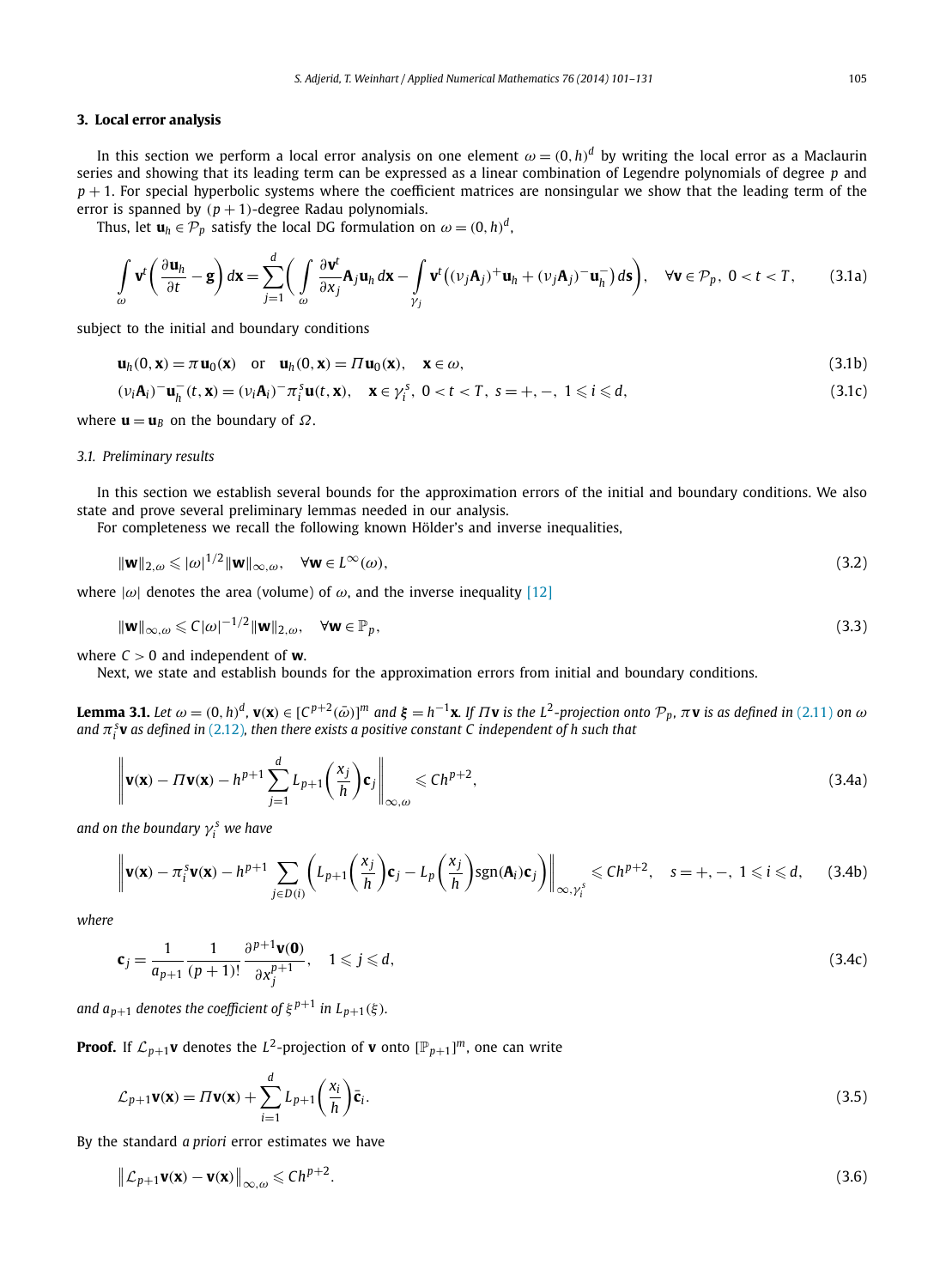<span id="page-5-0"></span>On the other hand, if  $T_{p+1}$ **v** denotes the  $(p + 1)$ th-degree Taylor polynomial of **v** about  $\mathbf{x} = \mathbf{0}$ , the remainder can be bounded as

$$
\|\mathbf{v}(\mathbf{x}) - T_{p+1}\mathbf{v}(\mathbf{x})\|_{\infty,\omega} \leq C h^{p+2}.
$$
\n(3.7)

Combining [\(3.6\)](#page-4-0) and (3.7) yields

$$
\|\mathcal{L}_{p+1}\mathbf{v}(\mathbf{x}) - T_{p+1}\mathbf{v}(\mathbf{x})\|_{\infty,\omega} \leq C h^{p+2}.
$$
\n(3.8)

Next, we show that

$$
\|\bar{\mathbf{c}}_i - h^{p+1}\mathbf{c}_i\| \leqslant Ch^{p+2}, \quad 1 \leqslant i \leqslant d,\tag{3.9}
$$

where  $\|\mathbf{w}\|^2 = \mathbf{w}^t \mathbf{w}$  denotes the  $l^2$  vector norm.

By the definition of  $\mathbf{c}_j$ ,  $\bar{\mathbf{c}}_j$ ,  $T_{p+1}\mathbf{v}$  and  $\mathcal{L}_{p+1}\mathbf{v}$  we have that

$$
\Pi \mathbf{v}(\mathbf{x}) = \mathcal{L}_{p+1} \mathbf{v}(\mathbf{x}) - \sum_{j=1}^{d} L_{p+1} \left(\frac{x_j}{h}\right) \bar{\mathbf{c}}_j
$$
\n(3.10)

and

$$
S\mathbf{v}(\mathbf{x}) = T_{p+1}\mathbf{v}(\mathbf{x}) - h^{p+1} \sum_{j=1}^{d} L_{p+1}\left(\frac{x_j}{h}\right) \mathbf{c}_j
$$
\n(3.11)

belong to  $\mathcal{P}_p$ . Hence, they are both orthogonal to  $(p + 1)$ -degree Legendre polynomials.

Multiplying  $\Pi$ **v** − *S***v** by  $L_{p+1}(\frac{x_i}{h})$  and integrating over  $\omega$  yields

$$
\int_{\omega} \left( \mathcal{L}_{p+1} \mathbf{v}(\mathbf{x}) - T_{p+1} \mathbf{v}(\mathbf{x}) - \sum_{j=1}^{d} L_{p+1} \left( \frac{x_j}{h} \right) (\bar{\mathbf{c}}_j - h^{p+1} \mathbf{c}_j) \right) L_{p+1} \left( \frac{x_i}{h} \right) d\mathbf{x} = \mathbf{0}, \quad 1 \leqslant i \leqslant d,
$$
\n(3.12)

where we used the fact that  $\int_{\omega} \mathbf{p} L_{p+1}(\frac{x_i}{h}) d\mathbf{x} = \mathbf{0}$  for all  $\mathbf{p} \in \mathcal{P}_p$ .

Rearranging terms in  $(3.12)$  we write

$$
\left(\bar{\mathbf{c}}_{i}-h^{p+1}\mathbf{c}_{i}\right)\left\|L_{p+1}\left(\frac{x_{i}}{h}\right)\right\|_{2,\omega}^{2}=\int_{\omega}\left(\mathcal{L}_{p+1}\mathbf{v}(\mathbf{x})-T_{p+1}\mathbf{v}(\mathbf{x})\right)L_{p+1}\left(\frac{x_{i}}{h}\right)d\mathbf{x}.\tag{3.13}
$$

Taking the  $l^2$  norm of (3.13), applying Schwarz's inequality, and dividing by  $\|L_{p+1}(\frac{x_i}{h})\|_{2,\omega}^2$  yields

$$
\left\|\bar{\mathbf{c}}_{i}-h^{p+1}\mathbf{c}_{i}\right\| \leqslant \frac{\|\mathcal{L}_{p+1}\mathbf{v}-T_{p+1}\mathbf{v}\|_{2,\omega}}{\|L_{p+1}(\frac{\chi_{i}}{h})\|_{2,\omega}}=|\omega|^{-\frac{1}{2}}(2p+3)\|\mathcal{L}_{p+1}\mathbf{v}-T_{p+1}\mathbf{v}\|_{2,\omega},\tag{3.14}
$$

where |*ω*| denotes the area (volume) of *ω*.

Applying Hölder's inequality [\(3.2\)](#page-4-0) to (3.14) and using (3.8), we obtain

$$
\|\bar{\mathbf{c}}_i - h^{p+1}\mathbf{c}_i\| \leqslant (2p+3)\|\mathcal{L}_{p+1}\mathbf{v} - T_{p+1}\mathbf{v}\|_{\infty,\omega} \leqslant Ch^{p+2}, \quad 1 \leqslant i \leqslant d,
$$
\n(3.15)

which establishes (3.9).

Combining [\(3.6\)](#page-4-0) and (3.9) yields

$$
\begin{aligned}\n\left\|\mathbf{v}(\mathbf{x}) - \Pi \mathbf{v}(\mathbf{x}) - h^{p+1} \sum_{i=1}^d L_{p+1} \left(\frac{x_i}{h}\right) \mathbf{c}_i \right\|_{\infty, \omega} \\
\leqslant \left\|\mathbf{v}(\mathbf{x}) - \Pi \mathbf{v}(\mathbf{x}) - \sum_{i=1}^d L_{p+1} \left(\frac{x_i}{h}\right) \bar{\mathbf{c}}_i \right\|_{\infty, \omega} + \sum_{i=1}^d \left\|\bar{\mathbf{c}}_i - h^{p+1} \mathbf{c}_i\right\| \leqslant Ch^{p+2},\n\end{aligned}
$$

which proves [\(3.4a\).](#page-4-0)

Following the same line of reasoning we establish  $(3.4b)$ .  $\Box$ 

In the next lemmas we establish useful properties of the subspace  $\bar{\mathcal{P}}_p \subseteq \mathcal{P}_p$ , defined by

$$
\bar{\mathcal{P}}_p = \left\{ \mathbf{v}(\xi) \in \mathcal{P}_p \colon \sum_{i=1}^d \mathbf{A}_i \frac{\partial \mathbf{v}}{\partial \xi_i} = \mathbf{0} \text{ on } \Delta, \ \mathbf{A}_i \mathbf{v} = \mathbf{0} \text{ on } \Gamma_i, \ 1 \leqslant i \leqslant d \right\},\tag{3.16a}
$$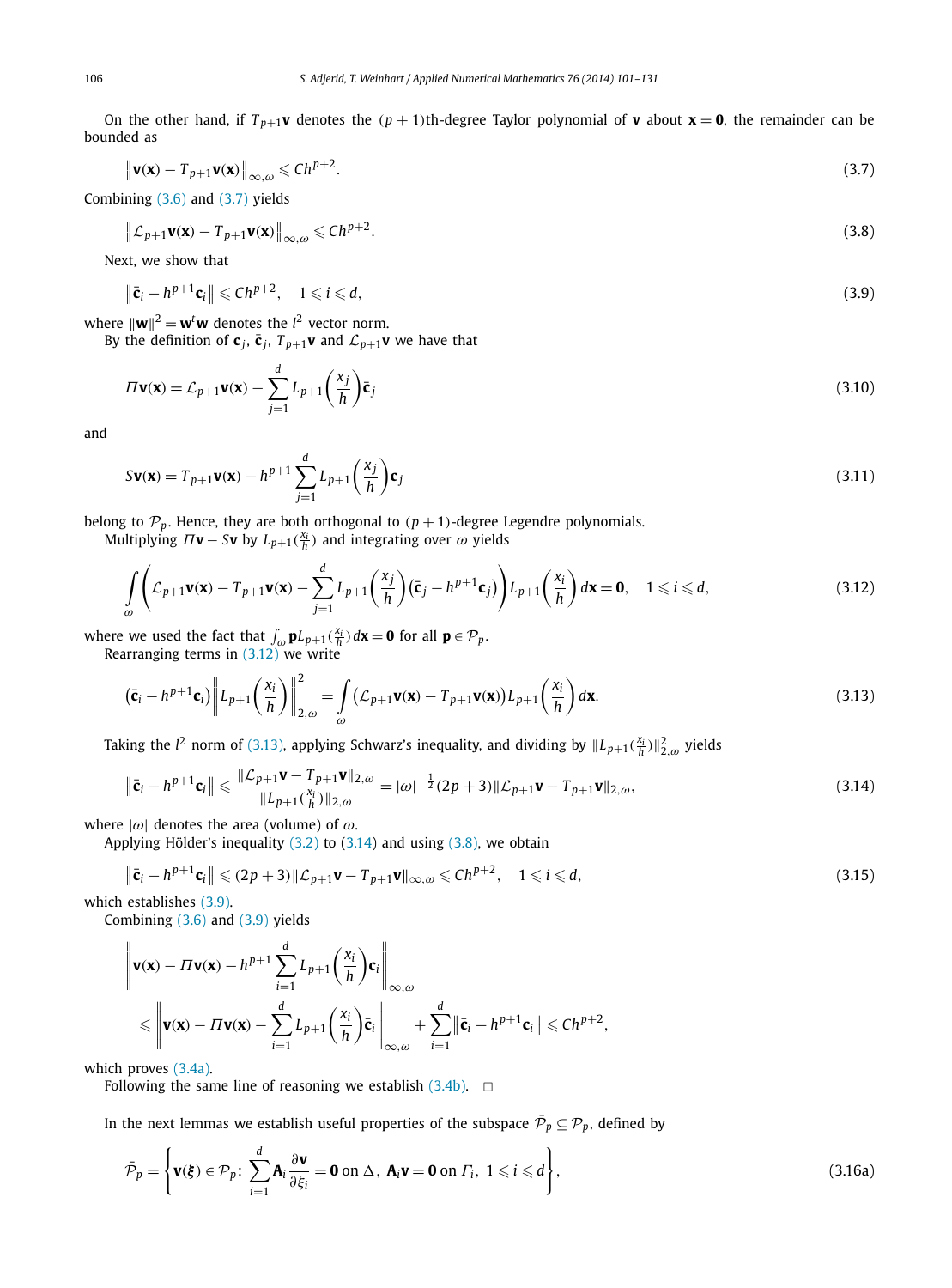<span id="page-6-0"></span>and the orthogonal complement of  $\bar{\mathcal{P}}_p$  in  $[L^2(\Delta)]^m$ , defined by

$$
\bar{\mathcal{P}}_p^{\perp} = \left\{ \mathbf{w}(\xi) \in \left[L^2(\Delta)\right]^m : \int\limits_{\Delta} \mathbf{v}^t \mathbf{w} d\xi = 0, \ \forall \mathbf{v} \in \bar{\mathcal{P}}_p \right\}.
$$
\n(3.16b)

Let  $\Gamma_i(a)$  be a hyperplane through  $\overline{\Delta}$ , defined by

$$
\Gamma_i(a) = \{ \xi \in \bar{\Delta} : \xi_i = a \}, \quad a \in [0, 1]. \tag{3.17}
$$

Note that  $\Gamma_i(0) = \Gamma_i^-$  and  $\Gamma_i(1) = \Gamma_i^+$ , as defined in [\(2.9a\).](#page-3-0) We can show the following properties of  $\bar{\mathcal{P}}_p$ :

**Lemma 3.2.** For all integrable functions  $\mathbf{f} : (0, 1) \to \mathbb{R}^m$  we have

$$
\int_{\Delta} \mathbf{v}^t \mathbf{A}_i \mathbf{f}(\xi_i) d\xi = 0, \quad \forall \mathbf{v} \in \bar{\mathcal{P}}_p, \ 1 \leqslant i \leqslant d. \tag{3.18}
$$

**Proof.** Let  $1 \leq i \leq d$  and  $\mathbf{v} \in \bar{\mathcal{P}}_p$  and define the function

$$
\mathbf{h}(\xi_i) = \int\limits_{\Gamma_i(\xi_i)} \mathbf{A}_i \mathbf{v} \, d\sigma, \quad \xi_i \in [0, 1]. \tag{3.19}
$$

By the definition of  $\bar{\mathcal{P}}_p$ ,  $\mathbf{A}_j \mathbf{v} = \mathbf{0}$  on  $\Gamma_j$  for all  $1 \leqslant j \leqslant d$ . The divergence theorem yields

$$
\int_{\Gamma_i(\xi_i)} \mathbf{A}_j \frac{\partial \mathbf{v}}{\partial \xi_j} d\sigma = \int_{\Gamma_j^+ \cap \Gamma_i(\xi_i)} \mathbf{A}_j \mathbf{v} d\sigma - \int_{\Gamma_j^- \cap \Gamma_i(\xi_i)} \mathbf{A}_j \mathbf{v} d\sigma = \mathbf{0}, \quad j \in D(i), \ \xi_i \in [0, 1].
$$
\n(3.20)

We note that by the definition of  $\bar{\cal P}_p$ ,  $\sum_{j=1}^d {\bf A}_j \frac{\partial {\bf v}}{\partial \xi_j} = {\bf 0}$  on  $\omega$ , which combined with (3.20) yields

$$
\frac{d}{d\xi_i} \mathbf{h}(\xi_i) = \int\limits_{\Gamma_i(\xi_i)} \mathbf{A}_i \frac{\partial \mathbf{v}}{\partial \xi_i} d\sigma = - \sum_{j \in D(i)} \int\limits_{\Gamma_i(\xi_i)} \mathbf{A}_j \frac{\partial \mathbf{v}}{\partial \xi_j} d\sigma = \mathbf{0}, \quad \xi_i \in (0, 1).
$$
\n(3.21)

Since  $A_i$ **v** = **0** on  $\Gamma_i$ , we obtain

$$
\mathbf{h}(0) = \int\limits_{\Gamma_i^-} \mathbf{A}_i \mathbf{v} \, d\sigma = \mathbf{0},\tag{3.22}
$$

which together with the Fundamental Theorem of Calculus and (3.21) yields

$$
\mathbf{h}(\xi_i) = \mathbf{h}(0) + \int_0^{\xi_i} \frac{d}{d\hat{\xi}_i} \mathbf{h}(\hat{\xi}_i) d\hat{\xi}_i = \mathbf{0}, \quad \xi_i \in [0, 1].
$$
\n(3.23)

Since  $f(\xi_i)$  is constant on  $\Gamma_i(\xi_i)$ , and  $A_i$  is symmetric, we obtain

$$
\int_{\Gamma_i(\xi_i)} \mathbf{v}^t \mathbf{A}_i \mathbf{f}(\xi_i) d\sigma = \int_{\Gamma_i(\xi_i)} \mathbf{f}^t(\xi_i) \mathbf{A}_i \mathbf{v} d\sigma = \mathbf{f}^t(\xi_i) \mathbf{h}(\xi_i) = 0, \quad \xi_i \in [0, 1].
$$
\n(3.24)

Integrating  $(3.24)$  over  $\xi_i$  from 0 to 1 yields  $(3.18)$ .  $\Box$ 

**Lemma 3.3.** Let  $\mathbf{d} \in \bigoplus_{k=1}^{d} \mathcal{R}(\mathbf{A}_k)$ . Then

$$
\int_{\Delta} \mathbf{v}^t \mathbf{d} L_p(\xi_i) d\xi = 0, \quad \forall \mathbf{v} \in \bar{\mathcal{P}}_p, \ 1 \leqslant i \leqslant d. \tag{3.25}
$$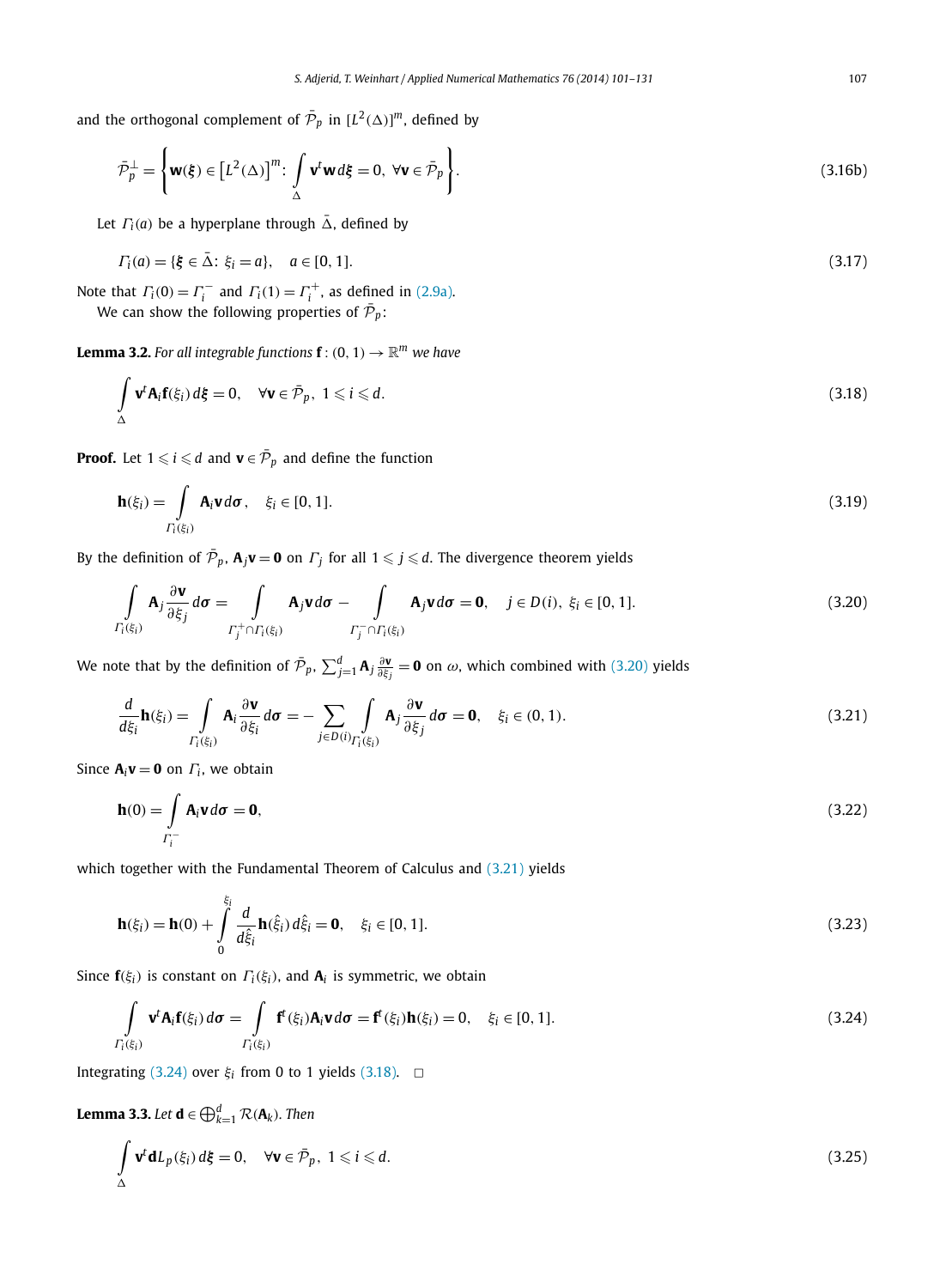**Proof.** Since **d**  $\in \bigoplus_{k=1}^{d} \mathcal{R}(A_k)$ , it can be written as

$$
\mathbf{d} = \sum_{k=1}^{d} \mathbf{A}_k \mathbf{d}_k. \tag{3.26}
$$

By [Lemma 3.2](#page-6-0) we know that

$$
\int_{\Delta} \mathbf{v}^t \mathbf{A}_i \mathbf{d}_i L_p(\xi_i) d\xi = 0, \quad 1 \leqslant i \leqslant d. \tag{3.27}
$$

Now, we show

$$
\int_{\Delta} \mathbf{v}^t \mathbf{A}_k \mathbf{d}_k L_p(\xi_i) d\xi = 0, \quad k \in D(i), \ 1 \leqslant i \leqslant d. \tag{3.28}
$$

First, we define the auxiliary function

$$
\tilde{\mathbf{h}}_k(\xi_k) = \int\limits_{\Gamma_k(\xi_k)} \mathbf{A}_k \mathbf{v} L_p(\xi_i) d\sigma, \quad \xi_k \in [0, 1].
$$
\n(3.29)

By the definition of  $\bar{\cal P}_p$ ,  ${\bf A}_k \frac{\partial {\bf v}}{\partial \xi_k} = -\sum_{j\in D(k)} {\bf A}_j \frac{\partial {\bf v}}{\partial \xi_j}$ , which yields

$$
\frac{d}{d\xi_k} \tilde{\mathbf{h}}_k(\xi_k) = \int\limits_{\Gamma_k(\xi_k)} \mathbf{A}_k \frac{\partial \mathbf{v}}{\partial \xi_k} L_p(\xi_i) d\sigma = -\sum_{j \in D(k)} \int\limits_{\Gamma_k(\xi_k)} \mathbf{A}_j \frac{\partial \mathbf{v}}{\partial \xi_j} L_p(\xi_i) d\sigma, \quad \xi_k \in (0, 1).
$$
\n(3.30)

Next, we show  $\frac{d}{d\xi_k} \tilde{\mathbf{h}}_k(\xi_k) = \mathbf{0}, \xi_k \in [0, 1].$ 

Since  $\mathbf{v} \in \bar{\mathcal{P}}_p \subset \hat{\mathcal{P}_p}$ , we obtain by the orthogonality properties of Legendre polynomials that

$$
\int_{\Gamma_k(\xi_k)} \mathbf{A}_i \frac{\partial \mathbf{v}}{\partial \xi_i} L_p(\xi_i) d\sigma = \mathbf{0}, \quad \xi_k \in [0, 1].
$$
\n(3.31)

By the definition of  $\bar{\cal P}_p$ ,  ${\bf A}_j{\bf v} = {\bf 0}$  on  $\varGamma_j$  for all  $1 \leqslant j \leqslant d$ , which together with the divergence theorem yields

$$
\int_{\Gamma_k(\xi_k)} \mathbf{A}_j \frac{\partial \mathbf{v}}{\partial \xi_j} L_p(\xi_i) d\sigma = \int_{\Gamma_k(\xi_k) \cap \Gamma_j} v_j \mathbf{A}_j \mathbf{v} L_p(\xi_i) d\sigma = \mathbf{0}, \quad j \in D(k) \cap D(i), \ \xi_k \in [0, 1],
$$
\n(3.32)

where  $\Gamma_j$  is defined in [\(2.9a\).](#page-3-0)

Substituting (3.31) and (3.32) into (3.30) yields

$$
\frac{d}{d\xi_k}\tilde{\mathbf{h}}_k(\xi_k) = \mathbf{0}, \quad \xi_k \in (0, 1). \tag{3.33}
$$

Since  $\mathbf{A}_k \mathbf{v} = \mathbf{0}$  on  $\Gamma_k$  and  $\Gamma_k^-$ , we obtain

$$
\tilde{\mathbf{h}}_k(0) = \int\limits_{\Gamma_k^-} \mathbf{A}_k \mathbf{v} L_p(\xi_i) d\sigma = 0, \tag{3.34}
$$

which together with the Fundamental Theorem of Calculus and (3.33) yields

$$
\tilde{\mathbf{h}}_k(\xi_k) = \mathbf{0}, \quad \xi_k \in [0, 1]. \tag{3.35}
$$

Since  $\mathbf{d}_k$  is constant and  $\mathbf{A}_k$  is symmetric, we obtain

$$
\int_{\Gamma_k(\xi_k)} \mathbf{v}^t \mathbf{A}_k \mathbf{d}_k L_p(\xi_i) d\sigma = \int_{\Gamma_k(\xi_k)} \mathbf{d}_k^t \mathbf{A}_k \mathbf{v} L_p(\xi_i) d\sigma = \mathbf{d}_k^t \tilde{\mathbf{h}}_k(\xi_k) = 0, \quad \xi_k \in [0, 1].
$$
\n(3.36)

Integrating (3.36) from  $\xi_k = 0$  to 1 yields (3.28).

<span id="page-7-0"></span>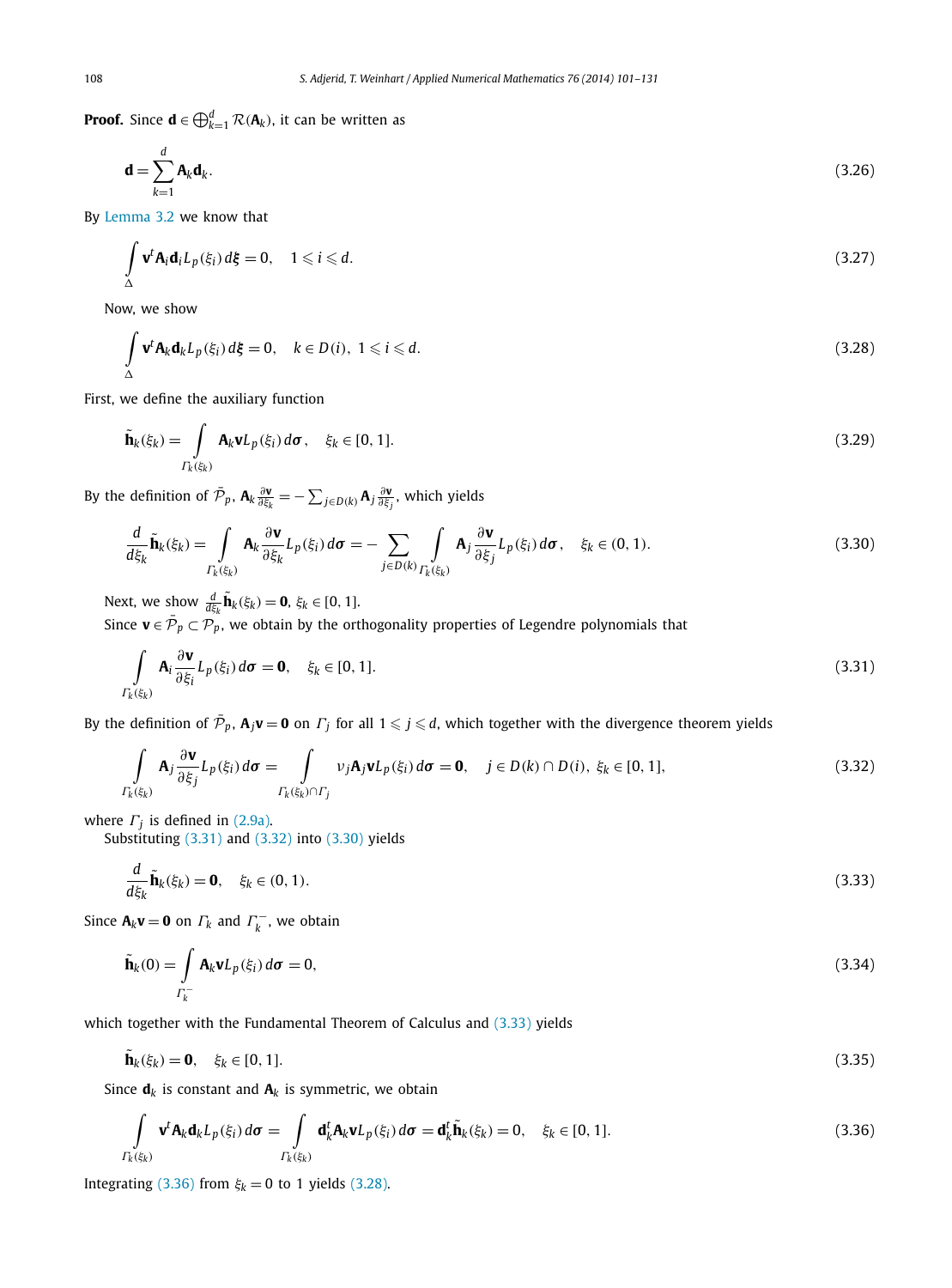<span id="page-8-0"></span>Combining [\(3.27\)](#page-7-0) and [\(3.28\)](#page-7-0) yields

$$
\int_{\Delta} \mathbf{v}^t \mathbf{d} L_p(\xi_i) d\xi = \sum_{k=1}^d \int_{\Delta} \mathbf{v}^t \mathbf{A}_k \mathbf{d}_k L_p(\xi_i) d\xi = 0.
$$
\n(3.37)

This concludes the proof.  $\Box$ 

[Lemmas 3.2 and 3.3](#page-6-0) can be used to show the following orthogonality condition for **v**  $\in \bar{\mathcal{P}}_p$ .

**Lemma 3.4.** Let  $\mathbf{c} \in \mathbb{R}^m$ ,  $\mathbf{d} \in \bigoplus_{k=1}^d \mathcal{R}(\mathbf{A}_k)$ . Then

$$
\int_{\Delta} \mathbf{v}^{t} \big( L_{p+1}(\xi_{i}) \mathbf{c} - L_{p}(\xi_{i}) \big( sgn(\mathbf{A}_{i}) \mathbf{c} + \mathbf{d} \big) \big) d\xi = 0, \quad \forall \mathbf{v} \in \bar{\mathcal{P}}_{p}, \ 1 \leqslant i \leqslant d. \tag{3.38}
$$

**Proof.** By [\[23\],](#page-30-0)  $A_i A_i^{\dagger}$  is the orthogonal projection onto  $\mathcal{R}(A_i)$ , where  $A_i^{\dagger}$  denotes the pseudoinverse of  $A_i$ . Since  $\mathcal{R}(A_i)$  =  $\mathcal{R}(\text{sgn}(\mathbf{A}_i))$  by property [\(2.3f\),](#page-2-0) we obtain

$$
sgn(\mathbf{A}_i) = \mathbf{A}_i \mathbf{A}_i^{\dagger} sgn(\mathbf{A}_i), \quad 1 \leqslant i \leqslant d,
$$
\n(3.39)

which, when combined with [Lemma 3.2,](#page-6-0) yields

$$
\int_{\Delta} \mathbf{v}^{t} sgn(\mathbf{A}_{i}) c L_{p}(\xi_{i}) d\xi = \int_{\Delta} \mathbf{v}^{t} \mathbf{A}_{i} (\mathbf{A}_{i}^{\dagger} sgn(\mathbf{A}_{i}) c L_{p}(\xi_{i})) d\xi = 0, \quad \forall \mathbf{v} \in \bar{\mathcal{P}}_{p}, \ 1 \leq i \leq d. \tag{3.40}
$$

[Lemma 3.3](#page-6-0) and the orthogonality properties [\(2.10\)](#page-3-0) combined yield

$$
\int_{\Delta} \mathbf{v}^t \big( L_{p+1}(\xi_i) \mathbf{c} - L_p(\xi_i) \mathbf{d} \big) d\xi = 0, \quad \forall \mathbf{v} \in \bar{\mathcal{P}}_p, \ 1 \leqslant i \leqslant d. \tag{3.41}
$$

Adding  $(3.40)$  and  $(3.41)$  yields  $(3.38)$ .  $\Box$ 

We also need the following lemma:

**Lemma 3.5.** *If*  $\mathbf{q} \in \mathcal{P}_p$  *satisfies* 

$$
\sum_{i=1}^{d} \left( \int_{\Delta} \frac{\partial \mathbf{v}^t}{\partial \xi_i} \mathbf{A}_i \mathbf{q} d\xi - \int_{\Gamma_i} \mathbf{v}^t (\nu_i \mathbf{A}_i)^+ \mathbf{q} d\sigma \right) = 0, \quad \mathbf{v} \in \mathcal{P}_p,
$$
\n(3.42)

*then*  $\mathbf{q} \in \bar{\mathcal{P}}_p$ *.* 

**Proof.** First, we integrate (3.42) by parts to obtain

$$
\sum_{i=1}^{d} \left( -\int_{\Delta} \mathbf{v}^{t} \mathbf{A}_{i} \frac{\partial \mathbf{q}}{\partial \xi_{i}} d\xi + \int_{\Gamma_{i}} \mathbf{v}^{t} (\nu_{i} \mathbf{A}_{i})^{-} \mathbf{q} d\sigma \right) = 0, \quad \mathbf{v} \in \mathcal{P}_{p}.
$$
\n(3.43)

Adding (3.42) to (3.43), testing against  $\mathbf{v} = -\mathbf{q}$ , and using the symmetry of  $\mathbf{A}_i$ ,  $1 \leq i \leq d$ , we obtain

$$
\sum_{i=1}^{d} \int_{\Gamma_i} \mathbf{q}^t \big( (\nu_i \mathbf{A}_i)^+ - (\nu_i \mathbf{A}_i)^- \big) \mathbf{q} \, d\sigma = \sum_{i=1}^{d} \int_{\Gamma_i} \mathbf{q}^t \big( \mathbf{A}_i^+ - \mathbf{A}_i^- \big) \mathbf{q} \, d\sigma = 0. \tag{3.44}
$$

 $(A_i^+ - A_i^-)$  is symmetric positive semi-definite by [Lemma 2.1,](#page-2-0) and therefore admits a Cholesky factorization  $(A_i^+ - A_i^-) = L_i^t L_i$ . Hence (3.44) can be written as

$$
\sum_{i=1}^{d} \int\limits_{\Gamma_i} \|\mathbf{L}_i \mathbf{q}\|^2 d\sigma = 0. \tag{3.45}
$$

Therefore,  $\mathbf{L}_i \mathbf{q} = \mathbf{0}$  on  $\Gamma_i$ , which yields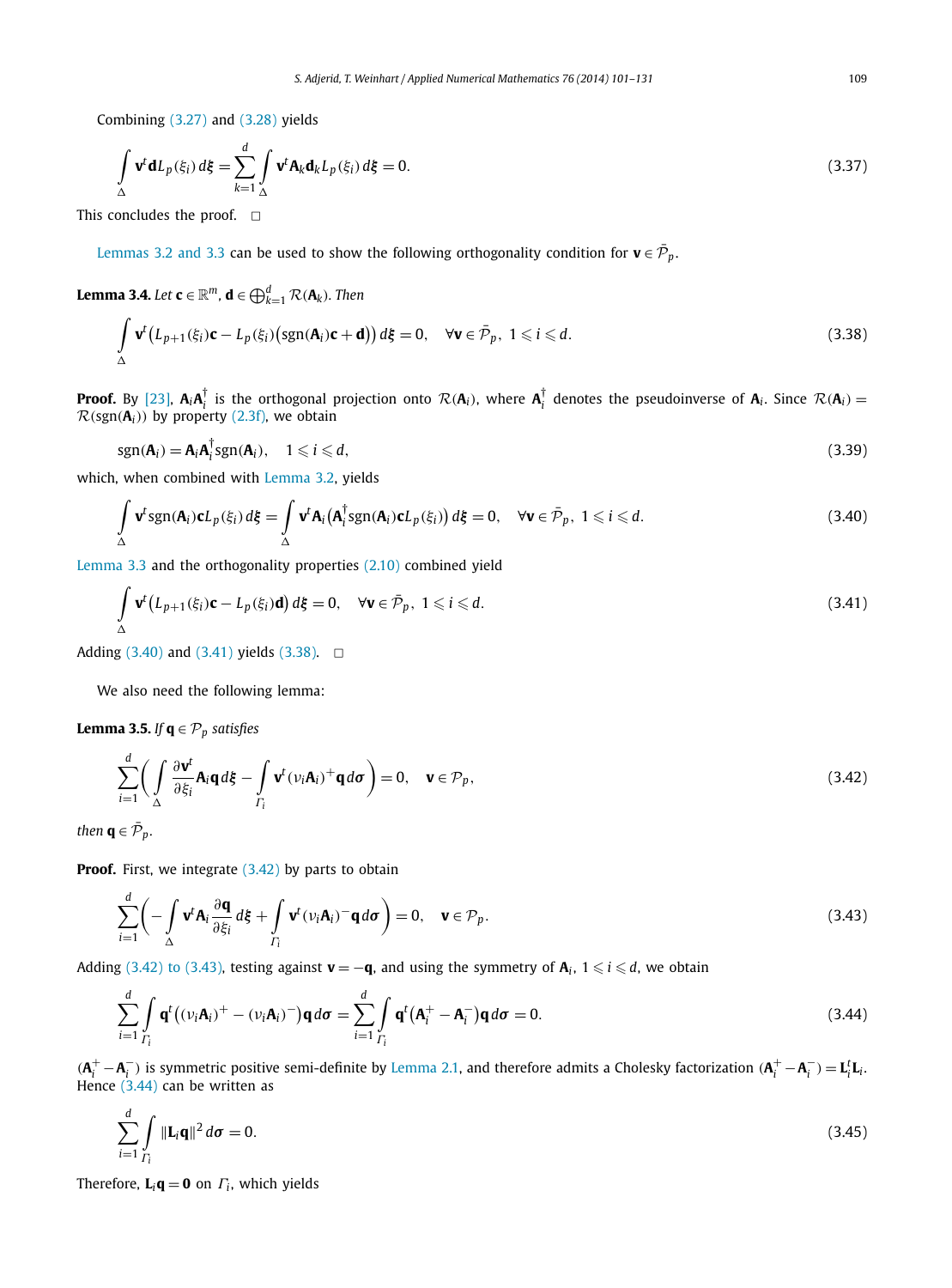$$
\mathbf{L}_i^t(\mathbf{L}_i\mathbf{q}) = (\mathbf{A}_i^+ - \mathbf{A}_i^-)\mathbf{q} = \mathbf{0}, \quad \xi \in \Gamma_i, \ 1 \leqslant i \leqslant d,
$$
\n(3.46)

which combined with property  $(2.3e)$  leads to

$$
\mathbf{A}_i^s \mathbf{v} = \mathbf{0}, \quad \xi \in \Gamma_i, \ s = +, -, \ 1 \leq i \leq d. \tag{3.47}
$$

By (3.47), the boundary integral in [\(3.43\)](#page-8-0) vanishes. Thus, (3.43) yields for  $\mathbf{v} = \sum_{i=1}^{d} \mathbf{A}_i \frac{\partial \mathbf{q}}{\partial \xi_i}$ 

$$
-\int_{\Delta} \left\| \sum_{i=1}^{d} \mathbf{A}_i \frac{\partial \mathbf{q}}{\partial \xi_i} \right\|^2 d\xi = 0, \tag{3.48}
$$

which in turn yields *d*

$$
\sum_{i=1}^{a} \mathbf{A}_i \frac{\partial \mathbf{q}}{\partial \xi_i} = \mathbf{0}, \quad \xi \in \Delta. \tag{3.49}
$$

Combining  $(3.47)$  and  $(3.49)$  proves the lemma.  $\Box$ 

#### *3.2. Asymptotic behavior of the local discretization error*

*d*

Now we are ready to state a theorem for the local discretization error  $\mathbf{e} = \mathbf{u} - \mathbf{u}_h$ .

**Theorem 3.6.** Let  $\mathbf{u} \in [C^2([0, T], C^{p+2}(\bar{\omega}))]^m$  be the solution of  $(2.1)$  and let  $\mathbf{u}_h \in \mathcal{P}_p$  satisfy  $(3.1)$ . Then the local finite element error *on*  $\omega$ *, at*  $t = \mathcal{O}(1)$  *and for*  $p \ge 1$ *, can be written as* 

$$
\mathbf{e}(t, h\xi) = h^{p+1} \sum_{i=1}^{a} \mathbf{r}_i(t, h\xi_i) + \mathcal{O}(h^{p+2}), \quad \xi \in \Delta,
$$
\n(3.50a)

*where*

$$
\mathbf{r}_i(t, h\xi_i) = L_{p+1}(\xi_i)\mathbf{c}_i(t) - L_p(\xi_i)\big(\text{sgn}(\mathbf{A}_i)\mathbf{c}_i(t) + \mathbf{d}_i(t)\big), \quad 1 \leq i \leq d,
$$
\n(3.50b)

*with*

$$
\mathbf{c}_i(t) = \frac{1}{a_{p+1}} \frac{1}{(p+1)!} \frac{\partial^{p+1} \mathbf{u}(t, \mathbf{0})}{\partial x_i^{p+1}}, \qquad \mathbf{d}_i(t) \in \mathcal{N}(\mathbf{A}_i) \cap \bigoplus_{k=1}^d \mathcal{R}(\mathbf{A}_k).
$$
 (3.50c)

**Proof.** First, we derive the *orthogonality condition* for the error  $\mathbf{e} = \mathbf{u} - \mathbf{u}_h$ . By [\(2.1a\),](#page-1-0) **u** satisfies

$$
\int_{\omega} \mathbf{v}^{t} \left( \frac{\partial \mathbf{u}}{\partial t} - \mathbf{g} \right) d\mathbf{x} = \sum_{i=1}^{d} \left( \int_{\omega} \frac{\partial \mathbf{v}^{t}}{\partial x_{i}} \mathbf{A}_{i} \mathbf{u} d\mathbf{x} - \int_{\gamma_{i}} \mathbf{v}^{t} v_{i} \mathbf{A}_{i} \mathbf{u} d\mathbf{s} \right), \quad \forall \mathbf{v} \in \mathcal{P}_{p}, \ 0 < t < T.
$$
\n(3.51)

Subtracting [\(3.1\)](#page-4-0) from (3.51) we obtain

$$
\int_{\omega} \mathbf{v}^{t} \frac{\partial \mathbf{e}}{\partial t} d\mathbf{x} = \sum_{i=1}^{d} \left( \int_{\omega} \frac{\partial \mathbf{v}^{t}}{\partial x_{i}} \mathbf{A}_{i} \mathbf{e} d\mathbf{x} - \int_{\gamma_{i}} \mathbf{v}^{t} (\nu_{i} \mathbf{A}_{i})^{+} \mathbf{e} + \mathbf{v}^{t} (\nu_{i} \mathbf{A}_{i})^{-} \mathbf{e}^{-} d\mathbf{x} \right), \quad \forall \mathbf{v} \in \mathcal{P}_{p}, \ 0 < t < T.
$$
\n(3.52)

Apply the scalings  $\tau = T^{-1}t$  and  $\xi = h^{-1}x$  and write  $\hat{\mathbf{e}}(\tau, \xi) = \mathbf{e}(T\tau, h\xi)$  to obtain the orthogonality condition

$$
\frac{h}{T} \int_{\Delta} \mathbf{v}^{t} \frac{\partial \hat{\mathbf{e}}}{\partial \tau} d\xi = \sum_{i=1}^{d} \bigg( \int_{\Delta} \frac{\partial \mathbf{v}^{t}}{\partial \xi_{i}} \mathbf{A}_{i} \hat{\mathbf{e}} d\xi - \int_{\Gamma_{i}} \mathbf{v}^{t} (\nu_{i} \mathbf{A}_{i})^{+} \hat{\mathbf{e}} + \mathbf{v}^{t} (\nu_{i} \mathbf{A}_{i})^{-} \hat{\mathbf{e}}^{-} d\sigma \bigg), \quad \forall \mathbf{v} \in \mathcal{P}_{p}, \ 0 < \tau < 1. \tag{3.53}
$$

Now note that, since  $\mathcal{P}_p$  is a subspace of  $[L^2(\Delta)]^m$ , we can split  $\hat{\mathbf{e}}$  by

$$
\hat{\mathbf{e}} = \bar{\mathbf{e}} + \bar{\mathbf{e}}^{\perp}, \quad \bar{\mathbf{e}} \in \bar{\mathcal{P}}_p, \ \bar{\mathbf{e}}^{\perp} \in \bar{\mathcal{P}}_p^{\perp}.
$$
\n(3.54)

First, we will show that

$$
\bar{\mathbf{e}}(\tau,\xi) = \mathcal{O}\big(h^{p+2}\big), \quad \xi \in \Delta, \ 0 \leq \tau \leq 1. \tag{3.55}
$$

<span id="page-9-0"></span>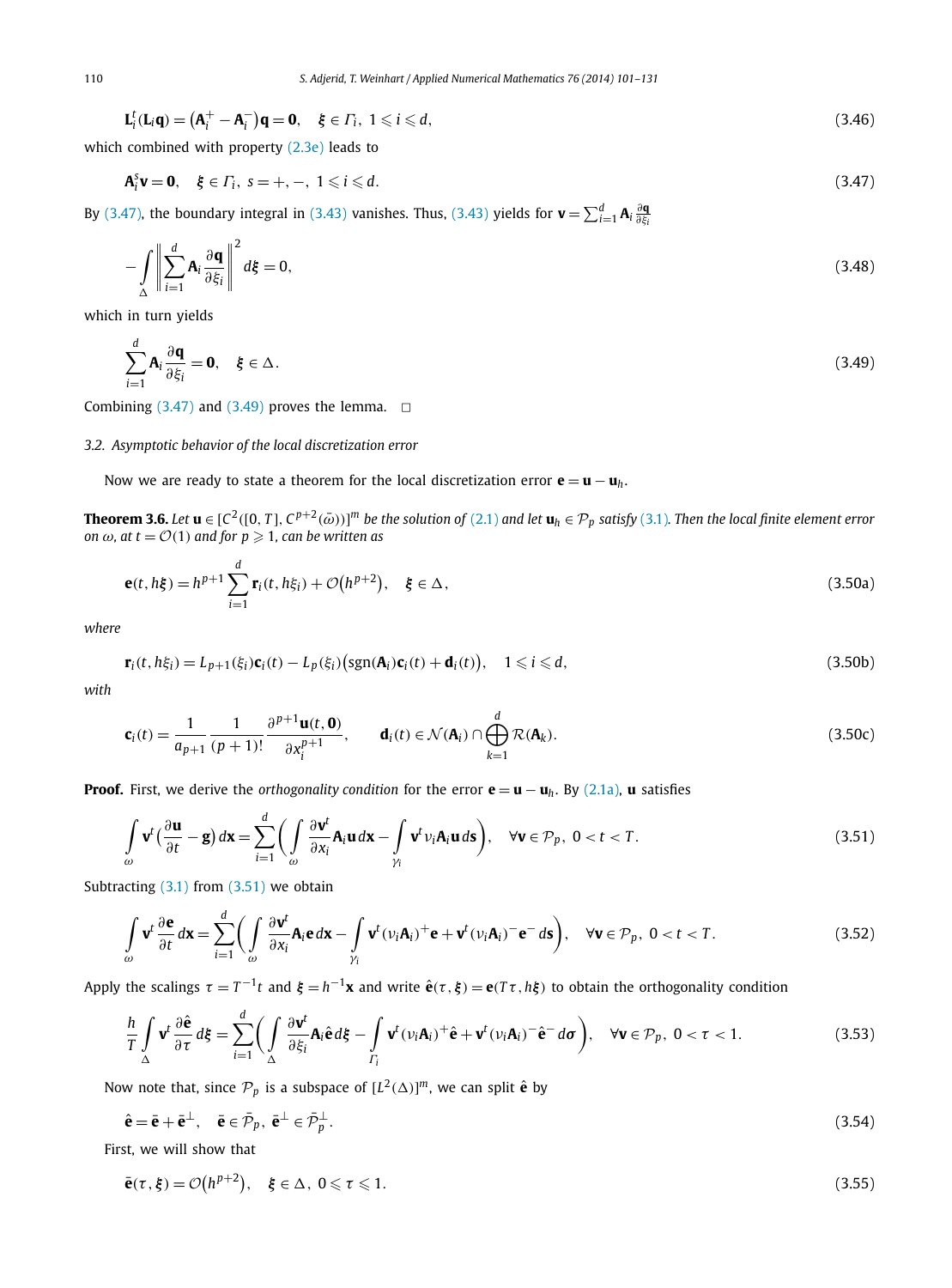<span id="page-10-0"></span>Since  $\bar{\mathcal{P}}_p$  is a finite-dimensional vector space and  $\bar{\mathbf{e}} \in \bar{\mathcal{P}}_p$ , we have

$$
\frac{\partial \bar{\mathbf{e}}}{\partial \tau}(\tau, \xi) = \lim_{h \to 0} \frac{\bar{\mathbf{e}}(\tau + h, \xi) - \bar{\mathbf{e}}(\tau, \xi)}{h} \in \bar{\mathcal{P}}_p,\tag{3.56a}
$$

$$
\frac{\partial \bar{\mathbf{e}}^{\perp}}{\partial \tau}(\tau,\xi) = \lim_{h \to 0} \frac{\bar{\mathbf{e}}^{\perp}(\tau+h,\xi) - \bar{\mathbf{e}}^{\perp}(\tau,\xi)}{h} \in \bar{\mathcal{P}}_{p}^{\perp}, \quad \xi \in \Delta, \ 0 < \tau < 1. \tag{3.56b}
$$

By the definition of  $\bar{\mathcal{P}}_p$  in [\(3.16\)](#page-5-0) and the symmetry of  $\mathbf{A}_i$ ,  $\mathbf{A}_i^+$ , and  $\mathbf{A}_i^-$ ,  $1 \leqslant i \leqslant d$ , [\(3.53\)](#page-9-0) yields for  $\mathbf{v} \in \bar{\mathcal{P}}_p$ 

$$
\frac{h}{T} \int_{\Delta} \mathbf{v}^{t} \frac{\partial \hat{\mathbf{e}}}{\partial \tau} d\xi = \sum_{i=1}^{d} \left( \int_{\Delta} (\mathbf{A}_{i} \frac{\partial \mathbf{v}}{\partial \xi_{i}})^{t} \hat{\mathbf{e}} d\xi - \int_{\Gamma_{i}} \left( (\nu_{i} \mathbf{A}_{i})^{+} \mathbf{v} \right)^{t} \hat{\mathbf{e}} + \left( (\nu_{i} \mathbf{A}_{i})^{-} \mathbf{v} \right)^{t} \hat{\mathbf{e}}^{-} d\sigma \right)
$$
\n
$$
= 0, \quad \forall \mathbf{v} \in \bar{\mathcal{P}}_{p}, \ 0 < \tau < 1. \tag{3.57}
$$

Thus,  $\frac{\partial \hat{\bf e}}{\partial \tau} \in \bar{\cal P}_p^{\perp}$ , which combined with [\(3.54\)](#page-9-0) and (3.56b) yields

$$
\frac{\partial \bar{\mathbf{e}}}{\partial \tau} = \frac{\partial \hat{\mathbf{e}}}{\partial \tau} - \frac{\partial \bar{\mathbf{e}}^{\perp}}{\partial \tau} \in \bar{\mathcal{P}}_p^{\perp}, \quad 0 < \tau < 1. \tag{3.58}
$$

Then (3.58) and (3.56a) together yield

$$
\frac{\partial \bar{\mathbf{e}}}{\partial \tau}(\tau, \xi) = \mathbf{0}, \quad \xi \in \Delta, \ 0 < \tau < 1. \tag{3.59}
$$

By [Lemma 3.1,](#page-4-0) the initial conditions satisfy either

$$
\hat{\mathbf{e}}(0,\xi) = \mathbf{u}_0(h\xi) - \Pi \mathbf{u}_0(h\xi) = h^{p+1} \sum_{i=1}^d L_{p+1}(\xi_i) \mathbf{c}_i + \mathcal{O}(h^{p+2}), \quad \xi \in \Delta,
$$
\n(3.60a)

or

$$
\hat{\mathbf{e}}(0,\xi) = \mathbf{u}_0(h\xi) - \pi \mathbf{u}_0(h\xi) = h^{p+1} \sum_{i=1}^d \mathbf{r}_i(0,\xi_i) + \mathcal{O}(h^{p+2}), \quad \xi \in \Delta.
$$
 (3.60b)

By the orthogonality properties  $(2.10)$  and [Lemma 3.4,](#page-8-0) we have

$$
L_{p+1}(\xi_i)\mathbf{c}_i \in \bar{\mathcal{P}}_p^{\perp}, \qquad \mathbf{r}_i(0,\xi_i) \in \bar{\mathcal{P}}_p^{\perp}, \quad 1 \leqslant i \leqslant d,
$$
\n(3.61)

which, when combined with (3.60), yields

$$
\bar{\mathbf{e}}(0,\xi) = \mathcal{O}\big(h^{p+2}\big), \quad \xi \in \Delta. \tag{3.62}
$$

By the Fundamental Theorem of Calculus, (3.62) and (3.59) yield [\(3.55\).](#page-9-0)

In the remainder of the proof, we investigate the asymptotic behavior of  $\bar{e}^{\perp}$ . We write the Maclaurin series of  $\hat{e}$  with respect to the mesh parameter *h* as

$$
\hat{\mathbf{e}}(\tau,\xi) = \sum_{k=0}^{p+1} h^k \mathbf{q}_k(\tau,\xi) + \mathcal{O}(h^{p+2}), \quad \xi \in \Delta, \ 0 < \tau < 1,\tag{3.63}
$$

where, since  $\mathbf{u}_h$  is a function of  $T\tau$ ,  $h\xi$ , and  $h$ ,

$$
\mathbf{q}_k(\tau,\xi) = \frac{1}{k!} \frac{d^k(\mathbf{u}(T\tau,h\xi) - \mathbf{u}_h(T\tau,h\xi,h))}{dh^k} \bigg|_{h=0}.
$$
\n(3.64)

We write the Maclaurin series of  $\bar{\mathbf{e}}^\perp \in \bar{\mathcal{P}}^\perp_p$  with respect to the mesh parameter *h* as

$$
\bar{\mathbf{e}}^{\perp}(\tau,\xi)=\sum_{k=0}^{\infty}h^{k}\tilde{\mathbf{q}}_{k}(\tau,\xi),\quad\tilde{\mathbf{q}}_{k}\in\bar{\mathcal{P}}_{p}^{\perp},\ \xi\in\Delta,\ 0<\tau<1.
$$
\n(3.65)

By [\(3.54\)](#page-9-0) and (3.62),  $\hat{\mathbf{e}} = \bar{\mathbf{e}}^{\perp} + \mathcal{O}(h^{p+2})$ , thus subtracting (3.63) from (3.65) and setting all terms having the same power of *h* equal yields

$$
\mathbf{q}_k = \tilde{\mathbf{q}}_k \in \bar{\mathcal{P}}_p^{\perp}, \quad 0 \leqslant k \leqslant p+1. \tag{3.66}
$$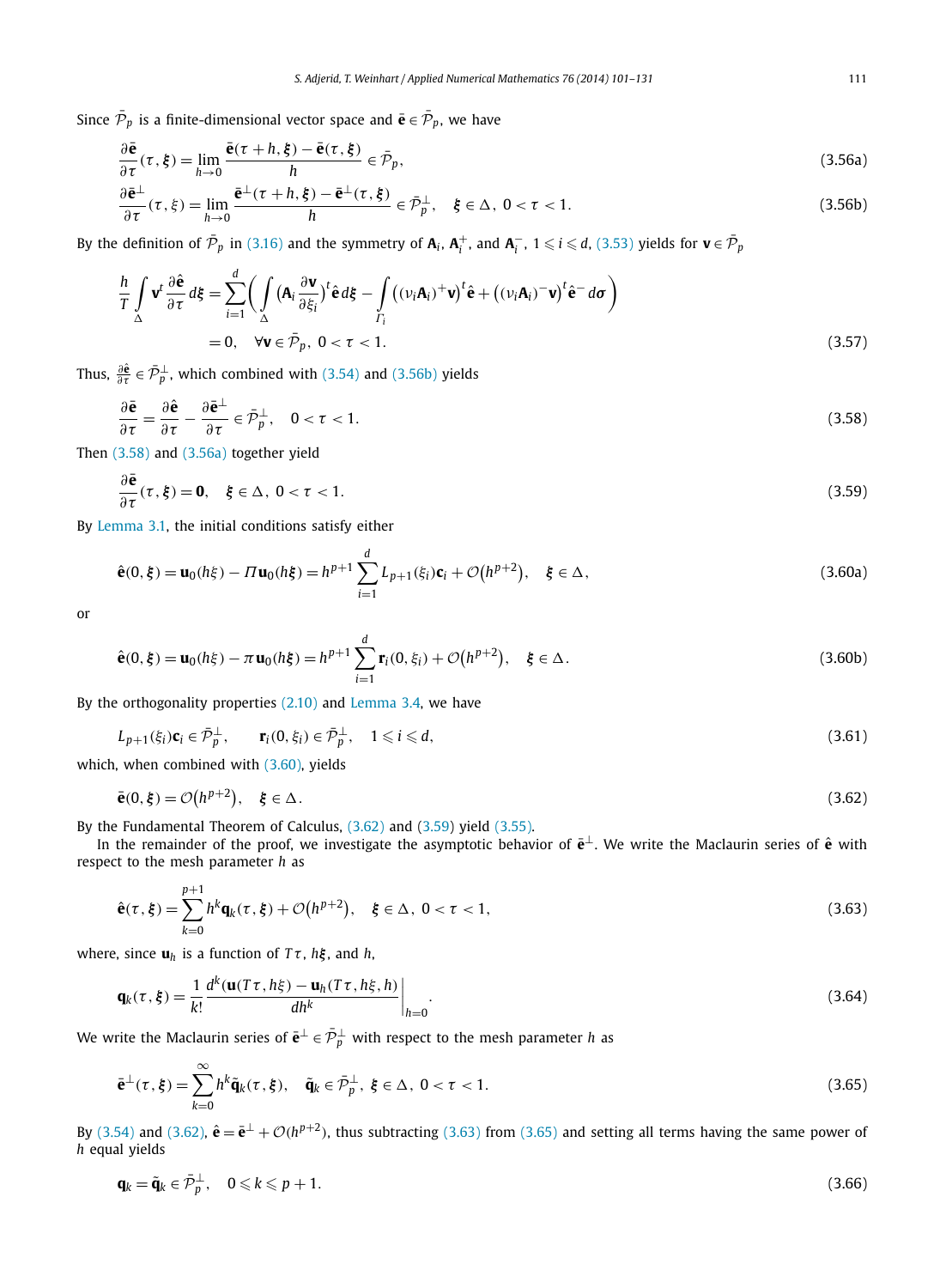<span id="page-11-0"></span>Let  $\hat{\mathbf{r}}_i(\tau,\xi_i) = \mathbf{r}_i(T\tau,h\xi_i)$ ,  $1 \leqslant i \leqslant d$ . By [Lemma 3.1,](#page-4-0) the boundary conditions satisfy

$$
\hat{\mathbf{e}}^{-}(\tau,\xi) = \mathbf{u}(t,h\xi) - \mathbf{u}_h^{-}(t,h\xi) = h^{p+1} \sum_{j \in D(i)} \hat{\mathbf{r}}_j(\tau,\xi_j) + \mathcal{O}(h^{p+2}), \quad \xi \in \Gamma_i, \ 1 \leq i \leq d. \tag{3.67}
$$

Substituting [\(3.63\)](#page-10-0) and (3.67) in [\(3.53\)](#page-9-0) yields

$$
\sum_{k=0}^{p+1} h^k \left( \frac{h}{T} \int_{\Delta} \mathbf{v}^t \frac{\partial \mathbf{q}_k}{\partial \tau} d\xi - \sum_{i=1}^d \left( \int_{\Delta} \frac{\partial \mathbf{v}^t}{\partial \xi_i} \mathbf{A}_i \mathbf{q}_k d\xi + \int_{\Gamma_i} \mathbf{v}^t (\nu_i \mathbf{A}_i)^+ \mathbf{q}_k d\sigma \right) \right)
$$
  
=  $-h^{p+1} \sum_{i=1}^d \left( \int_{\Gamma_i} \mathbf{v}^t (\nu_i \mathbf{A}_i)^- \sum_{j \in D(i)} \hat{\mathbf{r}}_j d\sigma \right) + \mathcal{O}(h^{p+2}), \quad \mathbf{v} \in \mathcal{P}_p.$  (3.68)

Now assume that  $T = \mathcal{O}(1)$  and set to zero all terms in  $(3.68)$  having the same power of *h*.

The  $O(1)$  term  $q_0$  satisfies the orthogonality condition

$$
\sum_{i=1}^{d} \left( \int_{\Delta} \frac{\partial \mathbf{v}^t}{\partial \xi_i} \mathbf{A}_i \mathbf{q}_0 d\xi - \int_{\Gamma_i} \mathbf{v}^t (\nu_i \mathbf{A}_i)^+ \mathbf{q}_0 d\sigma \right) = 0, \quad \mathbf{v} \in \mathcal{P}_p.
$$
\n(3.69)

[Lemma 3.5](#page-8-0) yields  $\mathbf{q}_0 \in \bar{\mathcal{P}}_p$ , which combined with [\(3.66\)](#page-10-0) shows that  $\mathbf{q}_0 = \mathbf{0}$  on  $\Delta$ .

Assume that  $\mathbf{q}_j = \mathbf{0}$  for all  $0 \leqslant j \leqslant k - 1$ , where  $k \leqslant p$ . Thus, the  $\mathcal{O}(h^k)$  term is written as

$$
\sum_{i=1}^{a} \left( \int\limits_{\Delta} \frac{\partial \mathbf{v}^t}{\partial \xi_i} \mathbf{A}_i \mathbf{q}_k d\xi - \int\limits_{\Gamma_i} \mathbf{v}^t (\nu_i \mathbf{A}_i)^+ \mathbf{q}_k d\sigma \right) = 0, \quad \mathbf{v} \in \mathcal{P}_p.
$$
\n(3.70)

[Lemma 3.5](#page-8-0) yields  $\mathbf{q}_k \in \overline{\mathcal{P}}_p$ , which combined with [\(3.66\)](#page-10-0) shows that  $\mathbf{q}_k = \mathbf{0}$  on  $\Delta$  for  $0 \le k \le p$ .<br>The  $\mathcal{O}(h^{p+1})$  term satisfies the orthogonality condition

$$
\sum_{i=1}^{d} \left( \int_{\Delta} \frac{\partial \mathbf{v}^t}{\partial \xi_i} \mathbf{A}_i \mathbf{q}_{p+1} d\xi - \int_{\Gamma_i} \mathbf{v}^t (\nu_i \mathbf{A}_i)^+ \mathbf{q}_{p+1} - \mathbf{v}^t (\nu_i \mathbf{A}_i)^- \left( \sum_{j \in D(i)} \hat{\mathbf{r}}_j \right) d\sigma \right) = 0, \quad \forall \mathbf{v} \in \mathcal{P}_p.
$$
\n(3.71)

First, we show  $\mathbf{q}_{p+1} = \sum_{i=1}^{d} \hat{\mathbf{r}}_i + \mathbf{p}, \mathbf{p} \in \mathcal{P}_p$ . Since  $\frac{\partial^{p+1}}{\partial x_i^{p+1}} \mathbf{u}_h = \mathbf{0}$  for  $1 \leq i \leq d$ , [\(3.64\)](#page-10-0) yields for  $k = p + 1$ 

$$
\mathbf{q}_{p+1}(\tau,\xi) = \frac{1}{k!} \frac{d^k(\mathbf{u}-\mathbf{u}_h)(T\tau,\xi h,h)}{dh^k} \bigg|_{h=0} = \sum_{|\alpha| \leq p+1} \frac{1}{\alpha!} D^{\alpha}(\mathbf{u}-\mathbf{u}_h)(T\tau,\mathbf{0}) \xi^{\alpha}
$$

$$
= \sum_{i=1}^d \frac{1}{(p+1)!} \frac{\partial^{p+1}\mathbf{u}(T\tau,\mathbf{0})}{\partial x_i^{p+1}} \xi_i^{p+1} + \mathbf{p}_1(\tau,\xi), \tag{3.72}
$$

where  $\mathbf{p}_1(\tau, \xi) \in \mathcal{P}_p$ . By the definition of  $\mathbf{c}_i$  in [\(3.50c\),](#page-9-0)

$$
L_{p+1}(\xi_i)\mathbf{c}_i(T\tau) = \frac{1}{a_{p+1}} \frac{1}{(p+1)!} \frac{\partial^{p+1}\mathbf{u}(T\tau,\mathbf{0})}{\partial x_i^{p+1}} L_{p+1}(\xi_i)
$$
  
= 
$$
\frac{1}{(p+1)!} \frac{\partial^{p+1}\mathbf{u}(T\tau,\mathbf{0})}{\partial x_i^{p+1}} \xi_i^{p+1} + \mathbf{p}_i(\tau,\xi_i),
$$
(3.73)

where  $\mathbf{\check{p}}_i \in \mathcal{P}_p$ . Substituting (3.73) into [\(3.50b\)](#page-9-0) yields

$$
\sum_{i=1}^{d} \hat{\mathbf{r}}_i(\tau, \xi_i) = \sum_{i=1}^{d} \left( L_{p+1}(\xi_i) \mathbf{c}_i(T\tau) - L_p(\xi_i) \left( \text{sgn}(\mathbf{A}_i) \mathbf{c}_i(T\tau) + \mathbf{d}_i(T\tau) \right) \right)
$$
\n
$$
= \sum_{i=1}^{d} \frac{1}{(p+1)!} \frac{\partial^{p+1} \mathbf{u}(T\tau, \mathbf{0})}{\partial x_i^{p+1}} \xi_i^{p+1} + \mathbf{p}_2(\tau, \xi), \tag{3.74}
$$

where

*d*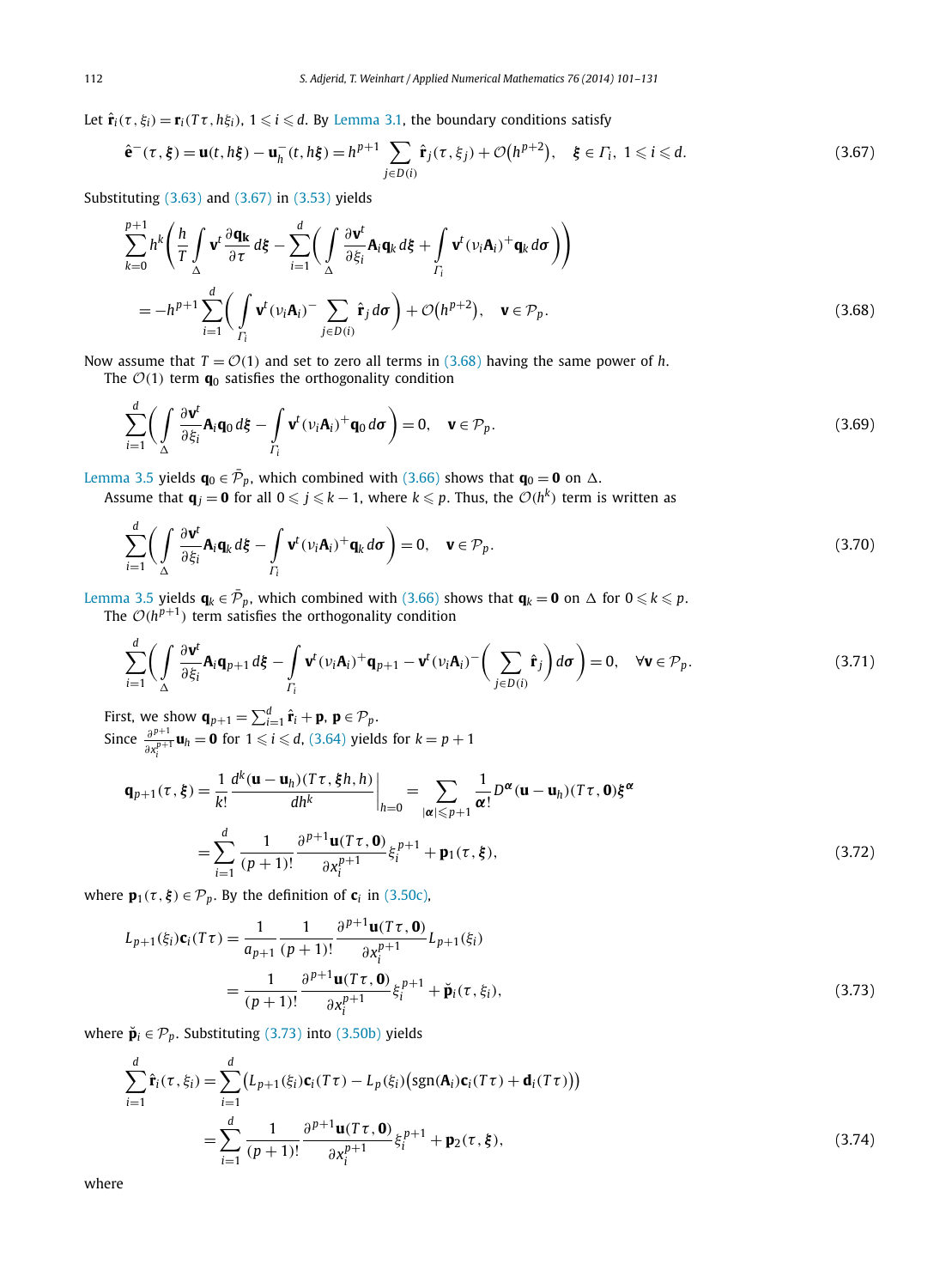<span id="page-12-0"></span>
$$
\mathbf{p}_2 = \sum_{i=1}^d (\check{\mathbf{p}}_i - L_p(\xi_i)(\text{sgn}(\mathbf{A}_i)\mathbf{c}_i + \mathbf{d}_i)) \in \mathcal{P}_p.
$$
\n(3.75)

Combining [\(3.74\)](#page-11-0) and [\(3.72\)](#page-11-0) yields for  $\mathbf{p} = \mathbf{p}_1 - \mathbf{p}_2 \in \mathcal{P}_p$ ,

$$
\mathbf{q}_{p+1}(\tau,\xi) = \sum_{i=1}^d \hat{\mathbf{r}}_i(\tau,\xi_i) + \mathbf{p}(\tau,\xi), \quad \mathbf{p} \in \mathcal{P}_p.
$$
 (3.76)

Substituting (3.76) into [\(3.71\)](#page-11-0) yields

$$
\sum_{i=1}^{d} \left( \int_{\Delta} \frac{\partial \mathbf{v}^{t}}{\partial \xi_{i}} \mathbf{A}_{i} \mathbf{p} d \xi - \int_{\Gamma_{i}} \mathbf{v}^{t} (\nu_{i} \mathbf{A}_{i})^{+} \mathbf{p} d \sigma \right)
$$
\n
$$
= \sum_{i=1}^{d} \left( - \int_{\Delta} \frac{\partial \mathbf{v}^{t}}{\partial \xi_{i}} \mathbf{A}_{i} \sum_{j=1}^{d} \hat{\mathbf{r}}_{j} d \xi + \int_{\Gamma_{i}} \mathbf{v}^{t} (\nu_{i} \mathbf{A}_{i})^{+} \sum_{j=1}^{d} \hat{\mathbf{r}}_{j} + \mathbf{v}^{t} (\nu_{i} \mathbf{A}_{i})^{-} \sum_{j \in D(i)} \hat{\mathbf{r}}_{j} d \sigma \right)
$$
\n
$$
= \sum_{i=1}^{d} \left( T_{1}^{i}(\mathbf{v}) + \sum_{j \in D(i)} T_{2}^{i,j}(\mathbf{v}) + T_{3}^{i}(\mathbf{v}) \right), \quad \forall \mathbf{v} \in \mathcal{P}_{p}, \tag{3.77a}
$$

where

*d*

$$
T_1^i(\mathbf{v}) = -\int\limits_{\Delta} \frac{\partial \mathbf{v}^t}{\partial \xi_i} \mathbf{A}_i \hat{\mathbf{r}}_i d\xi, \tag{3.77b}
$$

$$
T_2^{i,j}(\mathbf{v}) = -\int\limits_{\Delta} \frac{\partial \mathbf{v}^t}{\partial \xi_i} \mathbf{A}_i \hat{\mathbf{r}}_j d\xi + \int\limits_{\Gamma_i} \mathbf{v}^t \nu_i \mathbf{A}_i \hat{\mathbf{r}}_j d\sigma, \qquad (3.77c)
$$

$$
T_3^i(\mathbf{v}) = \int\limits_{\Gamma_i} \mathbf{v}^t(\nu_i \mathbf{A}_i)^+ \hat{\mathbf{r}}_i d\sigma, \quad j \in D(i), \ 1 \leqslant i \leqslant d. \tag{3.77d}
$$

Now, we show  $T_1^i(\mathbf{v}) = T_2^{i,j}(\mathbf{v}) = T_3^i(\mathbf{v}) = 0$  for all  $\mathbf{v} \in \mathcal{P}_p$ ,  $j \in D(i)$ ,  $1 \leq i \leq d$ . By the orthogonality properties of Legendre polynomials, we have

$$
T_1^i(\mathbf{v}) = -\int\limits_{\Delta} \frac{\partial \mathbf{v}^t}{\partial \xi_i} \mathbf{A}_i \hat{\mathbf{r}}_i d\xi = 0, \quad \forall \mathbf{v} \in \mathcal{P}_p, \ 1 \leqslant i \leqslant d. \tag{3.78}
$$

Integrating (3.77c) by parts w.r.t. *ξ<sup>i</sup>* yields

$$
T_2^{i,j}(\mathbf{v}) = \int\limits_{\Delta} \mathbf{v}^t \mathbf{A}_i \frac{\partial \hat{\mathbf{r}}_j}{\partial \xi_i} d\xi = 0, \quad \forall \mathbf{v} \in \mathcal{P}_p, \ 1 \leq i \leq d, \ j \in D(i), \tag{3.79}
$$

since  $\hat{\mathbf{r}}_j(t, \xi_j)$  is independent of  $\xi_i$  for  $j \in D(i)$ .

Finally, applying  $(\nu_i \mathbf{A}_i)^+$  to  $\hat{\mathbf{r}}_i$  on  $\varGamma_i$  yields

$$
(\nu_i \mathbf{A}_i)^+ \hat{\mathbf{r}}_i \big|_{\Gamma_i^+} = \mathbf{A}_i^+ \hat{\mathbf{r}}_i(\tau, 1), \qquad (\nu_i \mathbf{A}_i)^+ \hat{\mathbf{r}}_i \big|_{\Gamma_i^-} = -\mathbf{A}_i^- \hat{\mathbf{r}}_i(\tau, 0), \quad 1 \leqslant i \leqslant d. \tag{3.80}
$$

Using property [\(2.3g\),](#page-2-0)  $L_p(0) = (-1)^p$  and  $L_p(1) = 1$ , we obtain

$$
\mathbf{A}_i^+\hat{\mathbf{r}}_i(\tau,1) = \mathbf{A}_i^+\mathbf{c}_i(T\tau) - \mathbf{A}_i^+\text{sgn}(\mathbf{A}_i)\mathbf{c}_i(T\tau) = \mathbf{0},\tag{3.81a}
$$

$$
-\mathbf{A}_i^-\hat{\mathbf{r}}_i(\tau,0) = -(-1)^{p+1}\mathbf{A}_i^-\mathbf{c}_i(T\tau) + (-1)^p\mathbf{A}_i^-\text{sgn}(\mathbf{A}_i)\mathbf{c}_i(T\tau) = \mathbf{0}, \quad 1 \leq i \leq d. \tag{3.81b}
$$

Thus, we have established that  $(v_i \mathbf{A}_i)^+ \hat{\mathbf{r}}_i |_{\Gamma_i} = \mathbf{0}$ , hence

$$
T_3^i(\mathbf{v}) = \int\limits_{\Gamma_i} \mathbf{v}^t(\nu_i \mathbf{A}_i)^+ \hat{\mathbf{r}}_i d\sigma = 0, \quad \forall \mathbf{v} \in \mathcal{P}_p, \ 1 \leqslant i \leqslant d. \tag{3.82}
$$

Substituting (3.78), (3.79) and (3.82) into (3.77a) leads to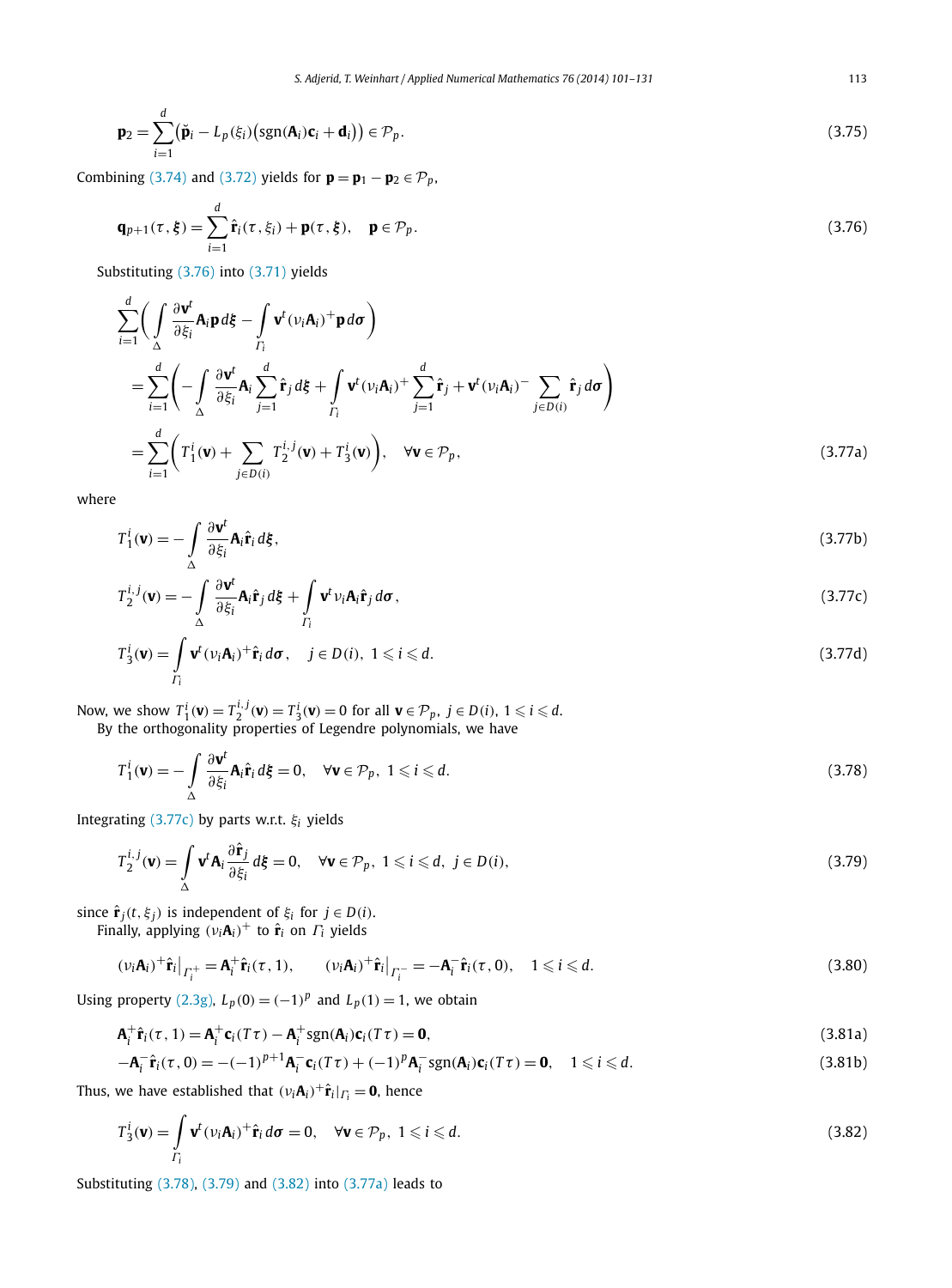$$
\int_{\Delta} \frac{\partial \mathbf{v}^t}{\partial \xi_i} \mathbf{A}_i \mathbf{p} d\xi - \int_{\Gamma_i} \mathbf{v}^t (\nu_i \mathbf{A}_i)^+ \mathbf{p} d\sigma = 0, \quad \mathbf{v} \in \mathcal{P}_p,
$$
\n(3.83)

which combined with [Lemma 3.5](#page-8-0) yields

$$
\mathbf{p} \in \bar{\mathcal{P}}_p. \tag{3.84}
$$

On the other hand, by  $(3.66)$ ,  $(3.76)$  and [Lemma 3.4,](#page-8-0) we obtain

$$
\mathbf{p} = \mathbf{q}_{p+1} - \sum_{i=1}^{d} \hat{\mathbf{r}}_i \in \bar{\mathcal{P}}_p^{\perp}.
$$
\n(3.85)

Combining (3.84) and (3.85) yields  $\mathbf{p} = \mathbf{0}$  on  $\Delta$ , thus (3.85) leads to

$$
\mathbf{q}_{p+1}(\tau,\xi) = \sum_{i=1}^{d} \hat{\mathbf{r}}_i(\tau,\xi_i), \quad \xi \in \Delta.
$$
 (3.86)

Substituting  $\mathbf{q}_k = \mathbf{0}$ ,  $0 \le k \le p$ , and (3.86) into [\(3.63\)](#page-10-0) yields [\(3.50a\).](#page-9-0) This completes the proof.  $\Box$ 

 ${\sf Corollary 3.7}.$  Under the conditions of [Theorem](#page-9-0) 3.6, if all matrices  ${\sf A}_i,$   $1\leqslant i\leqslant d,$  are invertible, then the local discretization error on  $$ 

$$
\mathbf{e}(t,h\xi) = h^{p+1} \sum_{i=1}^{d} (\mathbf{M}_i R_{p+1}^+(\xi_i) + (\mathbf{I} - \mathbf{M}_i) R_{p+1}^-(\xi_i)) \mathbf{c}_i + \mathcal{O}(h^{p+2}),
$$
\n(3.87)

*where*

$$
\mathbf{M}_i = \frac{1}{2} \big( \mathbf{I} + \text{sgn}(\mathbf{A}_i) \big), \quad 1 \leqslant i \leqslant d. \tag{3.88}
$$

*Moreover, if, for instance, only* **A**<sup>1</sup> *is invertible, then the error can be written as*

$$
\mathbf{e}(t, h\xi) = h^{p+1} (\mathbf{M}_1 R_{p+1}^+(\xi_1) + (\mathbf{I} - \mathbf{M}_1) R_{p+1}^-(\xi_1)) \mathbf{c}_1 + h^{p+1} \sum_{i=2}^d L_{p+1}(\xi_i) \mathbf{c}_i + L_p(\xi_i) (\text{sgn}(\mathbf{A}_i) \mathbf{c}_i + \mathbf{d}_i) + \mathcal{O}(h^{p+2}),
$$
(3.89)

*where*  $\mathbf{c}_i$  *and*  $\mathbf{d}_i$  *satisfy* [\(3.50c\)](#page-9-0)*.* 

The proof of this corollary can be found in  $[10]$  for  $d = 2$  and is therefore omitted.

In order for the DG solution  $\mathbf{u}_h$  to be  $O(h^{p+2})$ -superconvergent at few points in element  $\omega$ , the leading error term shown in [Theorem 3.6](#page-9-0) has to be zero at these points. This pointwise superconvergence happens only for special hyperbolic problems as shown in the following theorem.

**Theorem 3.8.** We let  $\bar{\xi}_k^s$ ,  $1\leqslant k\leqslant p+1$ , denote the roots of  $R_{p+1}^s(\xi)$ ,  $s=+,-$ , shifted to [0, 1]. Thus, under the conditions oj *[Theorem](#page-9-0)* 3.6 *with*  $p \ge 1$  *and*  $t = \mathcal{O}(1)$ *,* 

(i) If **z** is a unit vector in the union of the spaces  $\bigcap_{i=1}^d \mathcal{R}(A_i^{s_i})$ ,  $s_i = +, -$ , then the projection  $z^t e(t, x)$  of the local error onto span{**z**} is  $\mathcal{O}(h^{p+2})$  superconvergent at the points  $(t, h\bar{\xi}), \bar{\xi} = (\bar{\xi}_{k_1}^{s_1}, \dots, \bar{\xi}_{k_d}^{s_d}), 1 \leq k_i \leq p+1, s_i = +, -, 1 \leq i \leq d$ , i.e.,

$$
\mathbf{z}^t \mathbf{e}(t, h\bar{\xi}) = \mathcal{O}\big(h^{p+2}\big). \tag{3.90}
$$

(ii) Moreover, if  $\gamma_i(a) = {\mathbf{x} \in (0, h)^d$ :  $x_i = a}$ ,  $0 \leq a \leq h$ , and if  $\mathbf{v} \in \mathcal{P}_{p-1}$  is a unit vector with respect to the  $C^{\infty}$  norm, then, at *a* = *h* $\bar{\xi}_k^s$ , we have the superconvergence of the following error averages

$$
\frac{1}{h^{d-1}} \int\limits_{\gamma_i(h\xi_k^s)} \mathbf{v}^t \mathbf{A}_i^s \mathbf{e} \, d\mathbf{s} = \mathcal{O}\big(h^{p+2}\big), \quad 1 \leqslant k \leqslant p+1, \ s = +, -, \ 1 \leqslant i \leqslant d,
$$
\n(3.91)

*and*

$$
\frac{1}{h^{d-1}} \int\limits_{\gamma_i^s} \mathbf{v}^t \big( (\nu_i \mathbf{A}_i)^+ \mathbf{e} + (\nu_i \mathbf{A}_i)^- \mathbf{e}^- \big) d\mathbf{s} = \mathcal{O}\big( h^{p+2} \big), \quad s = +, -, \ 1 \leqslant i \leqslant d. \tag{3.92}
$$

The proof of this theorem can be found in [\[10\]](#page-29-0) for  $d = 2$  and is therefore omitted.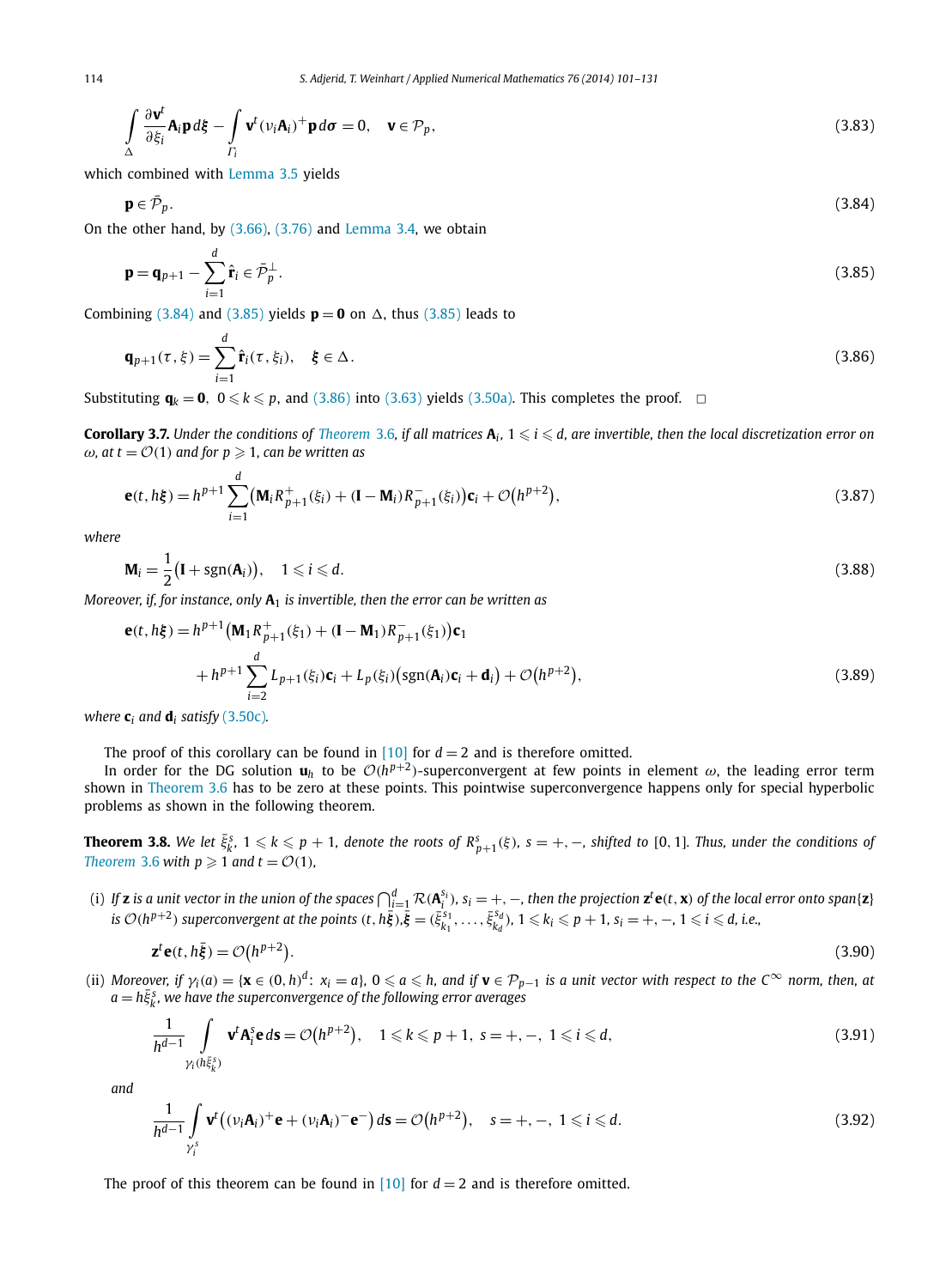#### <span id="page-14-0"></span>**4.** *A posteriori* **error estimation**

In the following section, we present an efficient *a posteriori* error estimation procedure which consists of solving relatively small local problems. Then we show that the local error estimate is asymptotically exact, *i.e.*, it converges to the discretization error under mesh refinement.

We showed in [Theorem 3.6](#page-9-0) that the local discretization error for the DG method on a physical element  $\omega = (0,h)^d$  can be written as

$$
\mathbf{e}(t,h\xi) = h^{p+1} \sum_{i=1}^{d} L_{p+1}(\xi_i)\mathbf{c}_i(t) - L_p(\xi_i) \big(\text{sgn}(\mathbf{A}_i)\mathbf{c}_i(t) + \mathbf{d}_i(t)\big) + \mathcal{O}(h^{p+2}),\tag{4.1a}
$$

where

$$
\mathbf{d}_i(t) \in \mathcal{N}(\mathbf{A}_i) \cap \bigoplus_{k=1}^d \mathcal{R}(\mathbf{A}_k), \quad 1 \leqslant i \leqslant d. \tag{4.1b}
$$

Now, we define projections onto the range and the null space of  $A_i$ . As shown in [\[23\],](#page-30-0)  $P_i^R = A_i A_i^\dagger$  is the orthogonal projection onto  $\mathcal{R}(\mathbf{A}_i)$  and  $P_i^{\mathcal{N}} = \mathbf{I} - \mathbf{A}_i^{\dagger} \mathbf{A}_i$  is the orthogonal projection onto  $\mathcal{N}(\mathbf{M})$ , where  $\mathbf{A}_i^{\dagger}$  denotes the pseudoinverse of  $\mathbf{A}_i$ . Both projections  $P^{\prime\kappa}$  and  $P^{\prime\nu}$  are symmetric.

Since  $\mathbf{A}_i$  are symmetric,  $\mathcal{R}(\mathbf{A}_i) = \mathcal{N}(\mathbf{A}_i)$ <sup> $\perp$ </sup> by [\(2.3a\),](#page-2-0) and we can split  $\mathbf{c}_i$  into

$$
\mathbf{c}_i = \mathbf{c}_i^{\mathcal{R}} + \mathbf{c}_i^{\mathcal{N}}, \qquad \mathbf{c}_i^{\mathcal{R}} = \mathbf{P}_i^{\mathcal{R}} \mathbf{c}_i \in \mathcal{R}(\mathbf{A}_i), \qquad \mathbf{c}_i^{\mathcal{N}} = \mathbf{P}_i^{\mathcal{N}} \mathbf{c}_i \in \mathcal{N}(\mathbf{A}_i), \quad 1 \leq i \leq d. \tag{4.2a}
$$

By [\(2.3e\),](#page-2-0) sgn( $A_i$ ) $\mathbf{c}_i^N = \mathbf{0}$ , which yields sgn( $A_i$ ) $\mathbf{c}_i = \text{sgn}(A_i)\mathbf{c}_i^T \in \mathcal{R}(A_i)$ .

Hence, the leading term of the spatial discretization error can be split into two parts as

$$
\mathbf{e} = \mathbf{e}^{\mathcal{R}} + \mathbf{e}^{\mathcal{N}} + \mathcal{O}(h^{p+2}),\tag{4.2b}
$$

where

$$
\mathbf{e}^{\mathcal{R}}(t,h\xi) = h^{p+1} \sum_{i=1}^{d} L_{p+1}(\xi_i) \mathbf{c}_i^{\mathcal{R}}(t) - L_p(\xi_i) \text{sgn}(\mathbf{A}_i) \mathbf{c}_i^{\mathcal{R}}(t),
$$
\n(4.2c)

and

$$
\mathbf{e}^{\mathcal{N}}(t,h\xi) = h^{p+1} \sum_{i=1}^{d} L_{p+1}(\xi_i) \mathbf{c}_i^{\mathcal{N}}(t) - L_p(\xi_i) \mathbf{d}_i(t), \quad 1 \leq i \leq d. \tag{4.2d}
$$

We note that for invertible matrices  $A_i$ ,  $1 \leqslant i \leqslant d$ , the error component  $e^{\mathcal{N}}\left(t,\mathbf{x}\right)$  is zero.

Next, we develop an *a* posteriori error estimation procedure for estimating both  $e^R$  and  $e^N$  (if needed). We prove that, for smooth solutions, our local error estimates converge to the true error under mesh refinement. Up to this point we are not able to prove the asymptotic exactness of our global *a posteriori* error estimates. However, computational results for several hyperbolic systems shown in Section [5](#page-21-0) suggest that our global *a posteriori* error estimates are asymptotically exact for smooth solutions.

#### *4.1. Stationary component of the error estimate*

The *a posteriori* error estimation procedure to compute estimates for  $e^{R}$  consists of determining

$$
\mathbf{E}^{\mathcal{R}}(t,h\xi) = \sum_{j=1}^{d} (L_{p+1}(\xi_j)\boldsymbol{\gamma}_j^{\mathcal{R}}(t) - L_p(\xi_j)\text{sgn}(\mathbf{A}_j)\boldsymbol{\gamma}_j^{\mathcal{R}}(t)), \quad \boldsymbol{\gamma}_j^{\mathcal{R}} \in \mathcal{R}(\mathbf{A}_j),
$$
\n(4.3a)

such that

$$
\int_{\omega} L_p\left(\frac{x_i}{h}\right) \mathbf{v}^t \left(\frac{\partial \mathbf{u}_h}{\partial t} + \sum_{j=1}^d \mathbf{A}_j \frac{\partial (\mathbf{u}_h + \mathbf{E}^{\mathcal{R}})}{\partial x_j} - \mathbf{g}\right) d\mathbf{x} = 0, \quad \forall \mathbf{v} \in \mathcal{R}(\mathbf{A}_i), \ 1 \leqslant i \leqslant d. \tag{4.3b}
$$

Since  $P_i^{\mathcal{R}}$  is the orthogonal projection onto  $\mathcal{R}(\mathbf{A}_i)$ , and is symmetric, the columns of  $(P_i^{\mathcal{R}})^t = P_i^{\mathcal{R}}$  span  $\mathcal{R}(\mathbf{A}_i)$ . Substituting **v** by  $(P_i^{\mathcal{R}})^t$  in (4.3b) yields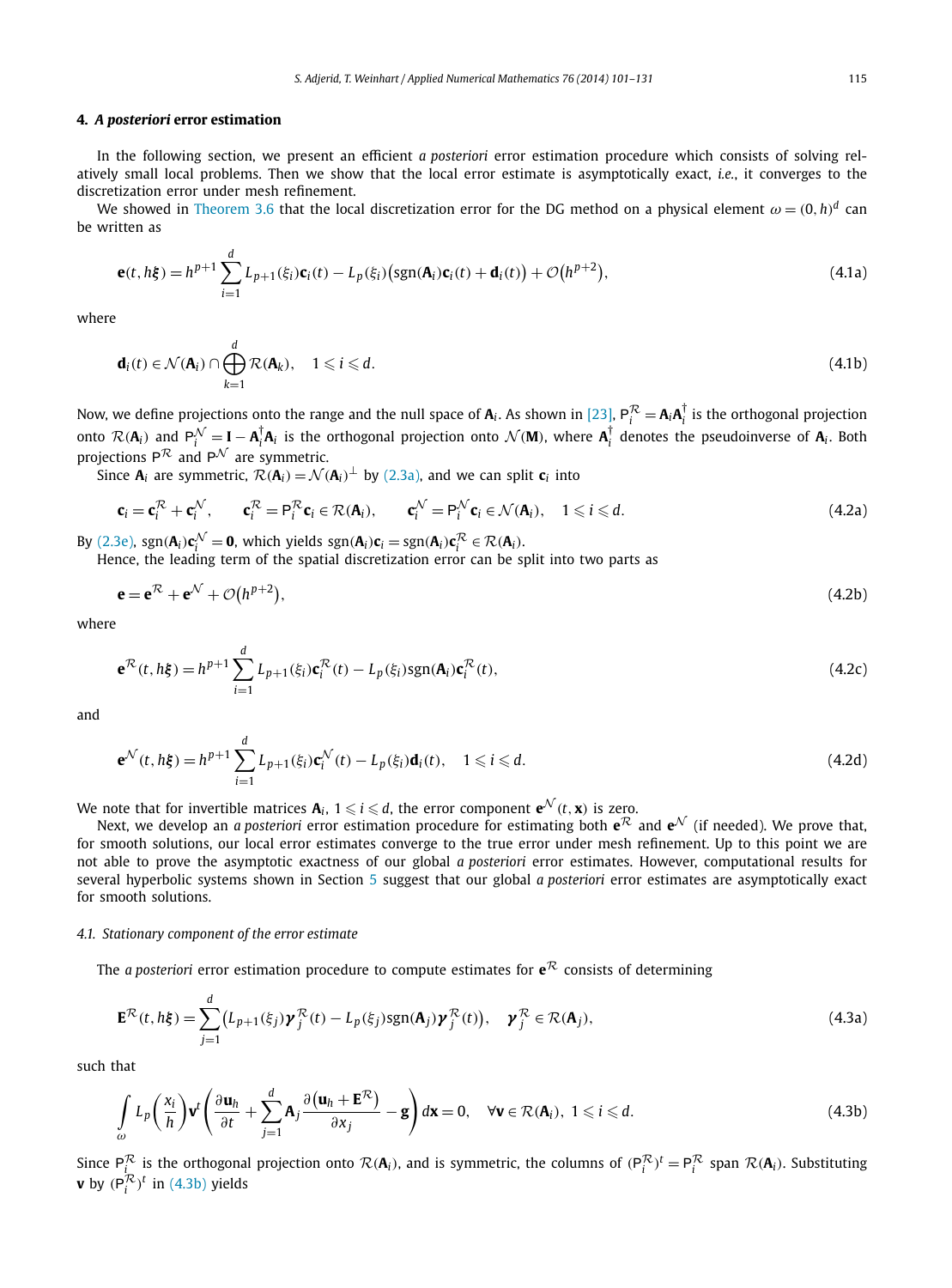$$
\int_{\omega} L_p\left(\frac{x_i}{h}\right) \mathsf{P}_i^{\mathcal{R}}\left(\frac{\partial \mathbf{u}_h}{\partial t} + \sum_{j=1}^d \mathbf{A}_j \frac{\partial (\mathbf{u}_h + \mathbf{E}^{\mathcal{R}})}{\partial x_j} - \mathbf{g}\right) d\mathbf{x} = 0, \quad 1 \leqslant i \leqslant d. \tag{4.4}
$$

Substituting  $(4.3a)$  into  $(4.4)$  and applying the orthogonality properties  $(2.10)$ , we obtain

$$
\mathbf{A}_i \boldsymbol{\gamma}_i^{\mathcal{R}} \int\limits_{\omega} L_p \left( \frac{x_i}{h} \right) L'_{p+1} \left( \frac{x_i}{h} \right) d\mathbf{x} = \mathbf{r}_{p,i}^{\mathcal{R}}, \tag{4.5a}
$$

where  $\mathfrak{r}_{p,i}^{\prime\prime}$  is the projection of the residual defined as

$$
\mathfrak{r}_{p,i}^{\mathcal{R}} = \mathsf{P}_i^{\mathcal{R}} \int\limits_{\omega} L_p \left( \frac{x_i}{h} \right) \left( \mathbf{g} - \frac{\partial \mathbf{u}_h}{\partial t} - \sum_{j=1}^d \mathbf{A}_j \frac{\partial \mathbf{u}_h}{\partial x_j} \right) d\mathbf{x}, \quad 1 \leqslant i \leqslant d. \tag{4.5b}
$$

Using [\(2.10\)](#page-3-0) we further reduce (4.5a), obtaining

$$
2h^{d-1}\mathbf{A}_i\boldsymbol{\gamma}_i^{\mathcal{R}} = \mathbf{r}_{p,i}^{\mathcal{R}}, \quad 1 \leqslant i \leqslant d. \tag{4.6}
$$

Since  $\mathbf{r}_{p,i}^{\mathcal{R}} \in \mathcal{R}(\mathbf{A}_i)$ , we can solve (4.6) to find the unique solution  $\gamma_i^{\mathcal{R}} \in \mathcal{R}(\mathbf{A}_i)$ ,

$$
\boldsymbol{\gamma}_i^{\mathcal{R}} = \frac{h^{1-d}}{2} \mathbf{A}_i^{\dagger} \mathbf{t}_{p,i}^{\mathcal{R}}, \quad 1 \leqslant i \leqslant d. \tag{4.7}
$$

Next, we show that this stationary error estimate is asymptotically exact.

**Theorem 4.1.** *Under the assumptions of [Theorem](#page-9-0)* 3.6*, let us consider the error estimate*

$$
\mathbf{E}^{\mathcal{R}}(t, h\xi) = \sum_{i=1}^{d} (L_{p+1}(\xi_i) - L_p(\xi_i) \text{sgn}(\mathbf{A}_i)) \frac{h^{1-d}}{2} \mathbf{A}_i^{\dagger} \mathbf{r}_{p,i}^{\mathcal{R}},
$$
\n(4.8)

where  $\mathfrak{r}_{p,i}^\mathcal{R},\ 1\leqslant i\leqslant d$ , are defined in (4.5b).

*Then, for*  $p \ge 1$  *and*  $t = \mathcal{O}(1)$ *,* 

$$
\mathbf{e}^{\mathcal{R}}(t,\mathbf{x}) = \mathbf{E}^{\mathcal{R}}(t,\mathbf{x}) + \mathcal{O}\big(h^{p+2}\big), \quad \mathbf{x} \in \omega.
$$
 (4.9)

**Proof.** Since the true solution **u** satisfies Eq. [\(2.1\),](#page-1-0) we have

$$
\int_{\omega} L_p \left( \frac{x_i}{h} \right) \mathsf{P}_i^{\mathcal{R}} \left( \frac{\partial \mathbf{u}}{\partial t} + \sum_{j=1}^d \mathbf{A}_j \frac{\partial \mathbf{u}}{\partial x_j} - \mathbf{g} \right) d\mathbf{x} = \mathbf{0}, \quad 1 \leqslant i \leqslant d. \tag{4.10}
$$

Subtracting (4.4) from (4.10) yields

$$
\int_{\omega} L_p \left( \frac{x_i}{h} \right) P_i^{\mathcal{R}} \left( \frac{\partial \mathbf{e}}{\partial t} + \sum_{j=1}^d \mathbf{A}_j \frac{\partial (\mathbf{e} - \mathbf{E}^{\mathcal{R}})}{\partial x_j} \right) d\mathbf{x} = \mathbf{0}.
$$
\n(4.11)

Applying  $\mathbf{A}_i \mathbf{e}_{,x_i}^{\mathcal{N}} = \mathbf{0}$  and the orthogonality of Legendre polynomials [\(2.10\),](#page-3-0) (4.11) infers that

$$
\int_{\omega} L_p \left( \frac{x_i}{h} \right) P_i^{\mathcal{R}} \left( \frac{\partial \mathbf{e}}{\partial t} + \sum_{j=1}^d \mathbf{A}_j \frac{\partial (\mathbf{e}^{\mathcal{R}} - \mathbf{E}^{\mathcal{R}})}{\partial x_j} \right) d\mathbf{x} = \mathbf{0}.
$$
\n(4.12)

Applying the linear transformations  $t = T\tau$  and  $\mathbf{x} = h\mathbf{\xi}$ , (4.12) becomes

$$
\int_{\Delta} L_p(\xi_i) \mathsf{P}_i^{\mathcal{R}} \left( \frac{h}{T} \frac{\partial \hat{\mathbf{e}}}{\partial \tau} + \sum_{j=1}^d \mathbf{A}_j \frac{\partial (\hat{\mathbf{e}}^{\mathcal{R}} - \hat{\mathbf{E}}^{\mathcal{R}})}{\partial \xi_j} \right) d\xi = \mathbf{0},\tag{4.13}
$$

where  $\hat{\mathbf{e}}(\tau, \xi) = \mathbf{e}(\tau T, h\xi)$ .

Substituting the definitions of  $e^{\mathcal{R}}$  in [\(4.2c\)](#page-14-0) and  $E^{\mathcal{R}}$  in [\(4.3a\)](#page-14-0) into (4.13), noting that sgn $(\mathbf{A}_i) \frac{\partial}{\partial \tau} \hat{\mathbf{d}}_i = \mathbf{0}$  by [\(2.3e\),](#page-2-0) and applying the orthogonality properties [\(2.10\),](#page-3-0) we obtain

<span id="page-15-0"></span>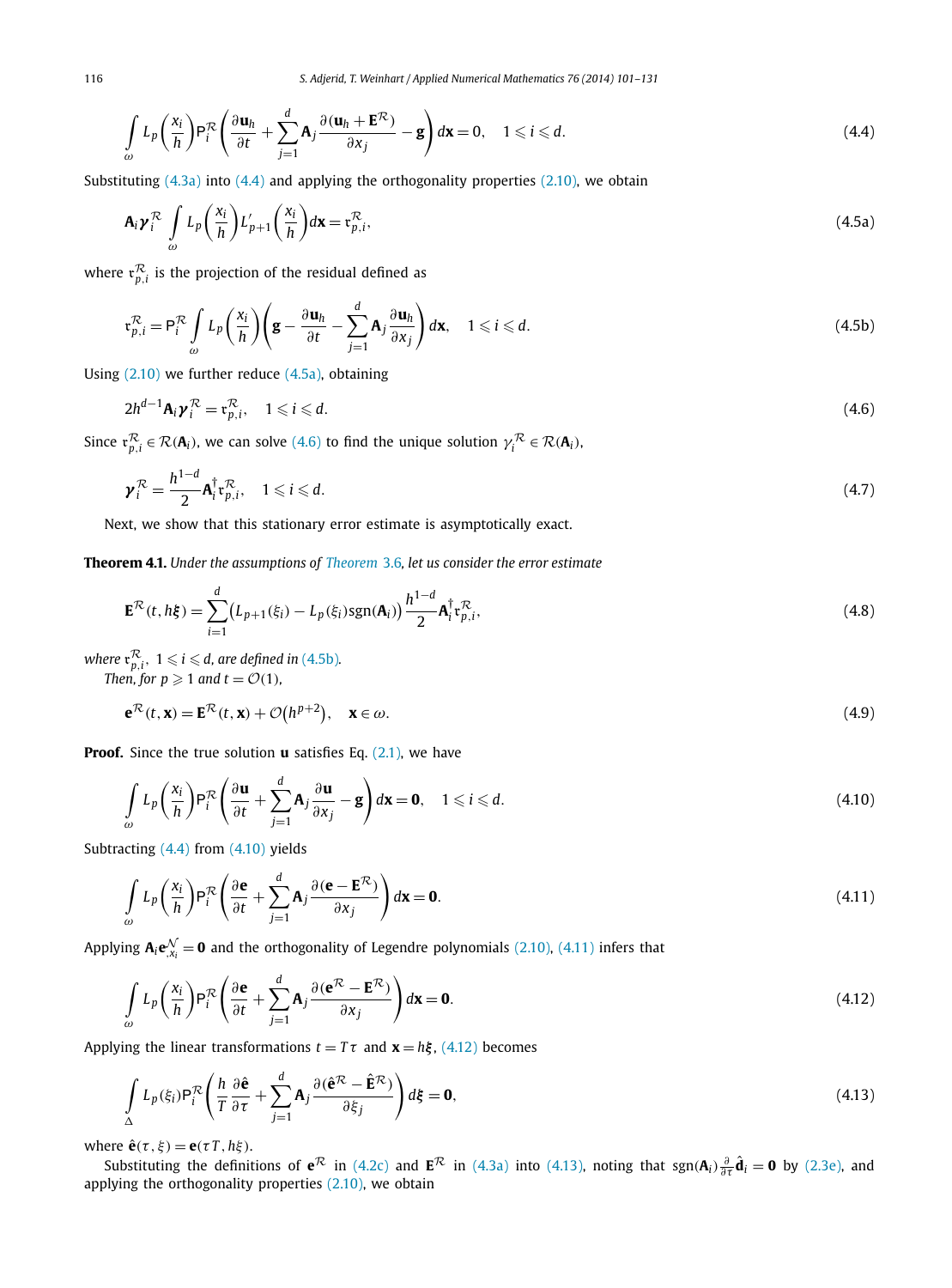<span id="page-16-0"></span>
$$
P_i^{\mathcal{R}} \int\limits_{\Delta} \frac{h^{p+2}}{T} L_p^2(\xi_i) \text{sgn}(\mathbf{A}_i) \frac{\partial \hat{\mathbf{c}}_i^{\mathcal{R}}}{\partial \tau} + L_p(\xi_i) L'_{p+1}(\xi_i) \mathbf{A}_i \big(h^{p+1} \hat{\mathbf{c}}_i^{\mathcal{R}} - \hat{\mathbf{y}}_i^{\mathcal{R}}\big) d\xi = \mathcal{O}\big(h^{p+2}\big).
$$
 (4.14)

Using [\(2.10\),](#page-3-0) and the fact that  $P_i^{\prime\prime}$  sgn( $A_i$ ) = sgn( $A_i$ ) by [\(2.3f\),](#page-2-0) (4.14) can be further simplified to

$$
\frac{h^{p+2}}{\Gamma(2p+1)}\text{sgn}(\mathbf{A}_i)\frac{\partial \hat{\mathbf{c}}^{\mathcal{R}}}{\partial \tau} + 2\mathbf{A}_i \big(h^{p+1}\hat{\mathbf{c}}_i^{\mathcal{R}} - \hat{\boldsymbol{\gamma}}_i^{\mathcal{R}}\big) = \mathcal{O}\big(h^{p+2}\big). \tag{4.15}
$$

Thus, at  $T = \mathcal{O}(1)$ , we have

$$
2\mathbf{A}_i(h^{p+1}\mathbf{c}_i^{\mathcal{R}} - \gamma_i^{\mathcal{R}}) = \mathcal{O}(h^{p+2}).
$$
\n(4.16)

Since  $\mathbf{c}_i^{\mathcal{R}}, \mathbf{y}_i^{\mathcal{R}} \in \mathcal{R}(\mathbf{A}_i)$ , Eq. (4.16) has the unique solution

$$
\boldsymbol{\gamma}_i^{\mathcal{R}} = h^{p+1} \mathbf{c}_i^{\mathcal{R}} + \mathcal{O}(h^{p+2}), \quad 1 \leq i \leq d. \tag{4.17}
$$

This establishes  $(4.9)$ .  $\Box$ 

# *4.2. Transient component of the error estimate*

Here we present a transient *a posteriori* error estimation procedure to compute estimates for  $e^{\mathcal{N}}$ . Note that if all  $A_i$ ,  $1 \leq i \leq d$ , are invertible,  $e^{\mathcal{N}} = 0$  by definition in [\(4.2d\).](#page-14-0)

By [Lemma](#page-4-0) 3.1, the approximations  $\pi\mathbf{u}_0$  on  $\omega$  and  $\pi_i^s\mathbf{u}$  on the boundary  $\partial\omega$  satisfy

$$
\mathbf{e}(0, \mathbf{x}) = \mathbf{u}_0(\mathbf{x}) - \pi \mathbf{u}_0(\mathbf{x})
$$
  
=  $h^{p+1} \sum_{j=1}^d L_{p+1} \left(\frac{x_j}{h}\right) \mathbf{c}_j(0) - L_p \left(\frac{x_j}{h}\right) \operatorname{sgn}(\mathbf{A}_j) \mathbf{c}_j(0) + \mathcal{O}(h^{p+2}), \quad \mathbf{x} \in \omega,$  (4.18)  

$$
\mathbf{e}^-(t, \mathbf{x}) = \mathbf{u}(t, \mathbf{x}) - \pi_i^s \mathbf{u}(t, \mathbf{x})
$$

$$
\begin{aligned} \n\text{(t, x)} &= \mathbf{u}(t, \mathbf{x}) - \pi_i^s \mathbf{u}(t, \mathbf{x}) \\ \n&= h^{p+1} \sum_{j \in D(i)} L_{p+1} \left( \frac{x_j}{h} \right) \mathbf{c}_j(t) - L_p \left( \frac{x_j}{h} \right) \text{sgn}(\mathbf{A}_j) \mathbf{c}_j(t) + \mathcal{O}\big(h^{p+2}\big), \quad \mathbf{x} \in \gamma_i^s, \ s = +, -, \ 1 \leqslant i \leqslant d \n\end{aligned}
$$

We split the error at  $t = 0$  into  $\mathbf{e} = \mathbf{e}^{\mathcal{R}} + \mathbf{e}^{\mathcal{N}} + \mathcal{O}(h^{p+2})$  as in [\(4.2b\)](#page-14-0) and define  $\mathbf{E}^{\mathcal{N}}(0, \mathbf{x})$  by

$$
\mathbf{E}^{\mathcal{N}}(0,\mathbf{x}) = \mathbf{e}^{\mathcal{N}}(0,\mathbf{x}) = h^{p+1} \sum_{i=1}^{d} L_{p+1}\left(\frac{x_i}{h}\right) \mathbf{P}_i^{\mathcal{N}} \bar{\mathbf{c}}_i(0),\tag{4.20}
$$

where  $P_i^N$  **c**<sub>*i*</sub>(0) is the projection of **c**<sub>*i*</sub>(0) into  $N$ (**A**<sub>*i*</sub>). On the boundary, we define **E**− by the leading term of (4.19),

$$
\mathbf{E}^{-}(t,\mathbf{x}) = h^{p+1} \sum_{j \in D(i)} L_{p+1}\left(\frac{x_j}{h}\right) \bar{\mathbf{c}}_{ij}^{s}(t) - L_p\left(\frac{x_j}{h}\right) \text{sgn}(\mathbf{A}_j) \bar{\mathbf{c}}_{ij}^{s}(t), \quad \mathbf{x} \in \gamma_i^s, \ 1 \leqslant i \leqslant d. \tag{4.21}
$$

Then we define the error estimate for  $e^N$  by determining the coefficients of

$$
\mathbf{E}^{\mathcal{N}}(t,\mathbf{x}) = \sum_{j=1}^{d} L_{p+1}\left(\frac{x_j}{h}\right) \mathbf{y}_j^{\mathcal{N}}(t) - L_p\left(\frac{x_j}{h}\right) \delta_j(t), \quad \mathbf{y}_j^{\mathcal{N}}, \delta_j \in \mathcal{N}(\mathbf{A}_j), \ 1 \leqslant j \leqslant d,
$$
\n(4.22a)

such that

$$
\int_{\omega} \mathbf{v}^{t} \left( \frac{\partial (\mathbf{u}_{h} + \mathbf{E}^{\mathcal{N}})}{\partial t} + \sum_{j=1}^{d} \mathbf{A}_{j} \frac{\partial \mathbf{u}_{h}}{\partial x_{j}} - \mathbf{g} \right) d\mathbf{x} \n= \sum_{j=1}^{d} \int_{\gamma_{j}} \mathbf{v}^{t} (\nu_{j} \mathbf{A}_{j})^{-} (\mathbf{u}_{h} + \mathbf{E}^{\mathcal{R}} + \mathbf{E}^{\mathcal{N}} - \mathbf{u}_{h}^{-} - \mathbf{E}^{-}) d\mathbf{s}, \quad \forall \mathbf{v} \in \mathcal{E}_{p},
$$
\n(4.22b)

where  $\mathbf{E}^{\mathcal{R}}$  equals the stationary component defined by [\(4.3\)](#page-14-0) and

*d.* (4.19)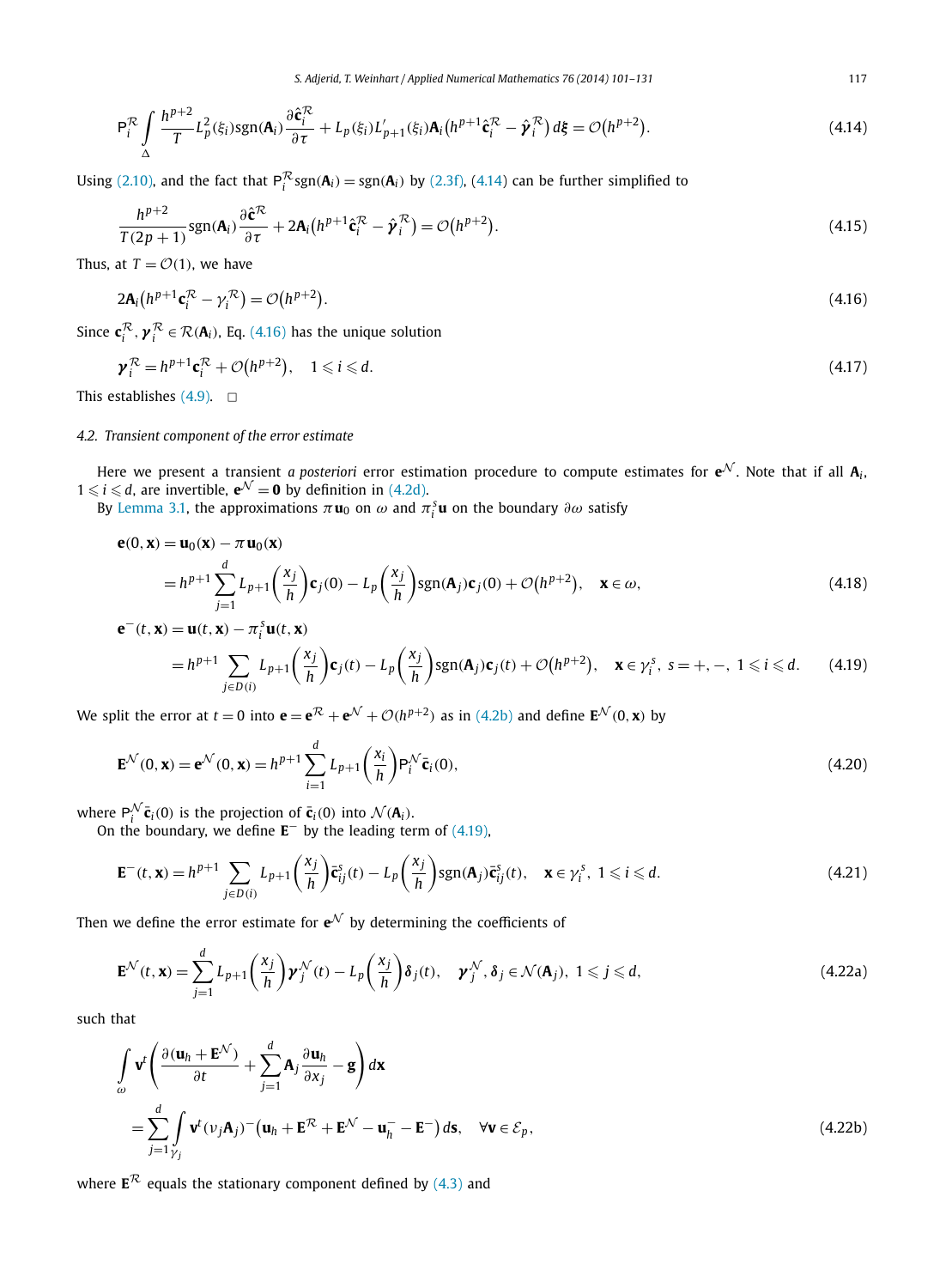$$
\mathcal{E}_p = \left\{ \mathbf{v}(\mathbf{x}) = \sum_{i=1}^d \left( L_{p+1} \left( \frac{x_i}{h} \right) \mathbf{a}_i - L_p \left( \frac{x_i}{h} \right) \mathbf{b}_i \right) : \mathbf{a}_i, \mathbf{b}_i \in \mathcal{N}(\mathbf{A}_i) \right\}.
$$
\n(4.22c)

The reason for choosing Eq. [\(4.22b\)](#page-16-0) to estimate  $\mathbf{E}^{\mathcal{N}}$  becomes clear when we prove the asymptotic exactness of the  $\mathbf{E}^{\mathcal{N}}$  in [Theorem 4.3.](#page-19-0)

Since  $P_i^{\mathcal{N}}$  is the orthogonal projection onto  $\mathcal{N}(\mathbf{A}_i)$ , and  $P_i^{\mathcal{N}}$  is symmetric, the columns of  $L_m(\xi_i)(P_i^{\mathcal{N}})^t$ ,  $m = p, p + 1$ ,  $1 \leqslant i \leqslant d$ , span  $\mathcal{E}_p$ .

Replacing **v** in [\(4.22b\)](#page-16-0) by  $L_m(\xi_i)(P_i^{\mathcal{N}})^t$ ,  $m = p, p + 1, 1 \leq i \leq d$ , yields

$$
\int_{\omega} L_m \left(\frac{x_i}{h}\right) P_i^{\mathcal{N}} \left(\frac{\partial (\mathbf{u}_h + \mathbf{E}^{\mathcal{N}})}{\partial t} + \sum_{j=1}^d \mathbf{A}_j \frac{\partial \mathbf{u}_h}{\partial x_j} - \mathbf{g}\right) d\mathbf{x} \n= \sum_{j=1}^d \int_{\gamma_j} L_m \left(\frac{x_i}{h}\right) P_i^{\mathcal{N}} (\nu_j \mathbf{A}_j)^{-} (\mathbf{u}_h + \mathbf{E}^{\mathcal{R}} + \mathbf{E}^{\mathcal{N}} - \mathbf{u}_h^- - \mathbf{E}^{-}) ds, \quad \forall m = p, p+1, 1 \le i \le d.
$$
\n(4.23)

By [\(2.3f\),](#page-2-0)  $P_i^{\mathcal{N}}(\nu_i \mathbf{A}_i)^{-} = \mathbf{0}$ , thus (4.23) can be written as

$$
\int_{\omega} L_m \left(\frac{x_i}{h}\right) P_i^{\mathcal{N}} \frac{\partial \mathbf{E}^{\mathcal{N}}}{\partial t} d\mathbf{x} - \sum_{j \in D(i)} \int_{\gamma_j} L_m \left(\frac{x_i}{h}\right) P_i^{\mathcal{N}} (\nu_j \mathbf{A}_j)^{-} \mathbf{E}^{\mathcal{N}} d\mathbf{s} = \mathfrak{r}_{m,i}^{\mathcal{N}},\tag{4.24a}
$$

where  $\mathfrak{r}_{m,i}^{\prime\prime}$  is the projection of the residual given by

$$
\mathbf{r}_{m,i}^{\mathcal{N}} = \mathbf{P}_i^{\mathcal{N}} \int_{\omega} L_m \left(\frac{x_i}{h}\right) \left(\mathbf{g} - \frac{\partial \mathbf{u}_h}{\partial t} - \sum_{j=1}^d \mathbf{A}_j \frac{\partial \mathbf{u}_h}{\partial x_j}\right) d\mathbf{x} + \mathbf{P}_i^{\mathcal{N}} \sum_{j=1}^d \int_{\gamma_j} L_m \left(\frac{x_i}{h}\right) (\nu_j \mathbf{A}_j)^{-} \left(\mathbf{u}_h + \mathbf{E}^{\mathcal{R}} - \mathbf{u}_h^- - \mathbf{E}^{-}\right) d\mathbf{s}, \quad m = p, p+1, 1 \le i \le d.
$$
 (4.24b)

For  $m = p + 1$ , we use the orthogonality properties  $(2.10)$  to reduce  $(4.24a)$  to

$$
\int_{\omega} L_{p+1}^2 \left(\frac{x_i}{h}\right) \dot{\boldsymbol{\gamma}}_i^{\mathcal{N}} d\mathbf{x} - \sum_{j \in D(i)} \int_{\gamma_j} L_{p+1}^2 \left(\frac{x_i}{h}\right) P_i^{\mathcal{N}}(\nu_j \mathbf{A}_j)^{-} \boldsymbol{\gamma}_i^{\mathcal{N}} d\mathbf{s} = \mathfrak{r}_{p+1,i}^{\mathcal{N}},
$$
\n(4.25)

which by  $(2.10)$  is equal to

$$
\dot{\boldsymbol{\gamma}}_i^{\mathcal{N}} = \frac{1}{h} P_i^{\mathcal{N}} \sum_{j \in D(i)} (\mathbf{A}_j - \mathbf{A}_j^+) \boldsymbol{\gamma}_i^{\mathcal{N}} + \frac{2p+3}{h^d} \mathfrak{r}_{p+1,i}^{\mathcal{N}}.
$$
 (4.26a)

For  $m = p$ , we get similarly

$$
\dot{\boldsymbol{\delta}}_i = \frac{1}{h} \mathsf{P}_i^{\mathcal{N}} \sum_{j \in D(i)} (\mathbf{A}_j - \mathbf{A}_j^+) \boldsymbol{\delta}_i + \frac{2p+1}{h^d} \mathsf{r}_{p,i}^{\mathcal{N}}, \tag{4.26b}
$$

subject to the initial conditions

$$
\boldsymbol{\gamma}_i^{\mathcal{N}}(0) = h^{p+1} P_i^{\mathcal{N}} \bar{\mathbf{c}}_i(0), \qquad \delta_i(0) = \mathbf{0}.
$$
\n(4.26c)

Note that  $(4.26)$  and  $(4.24b)$  ensures that  $\boldsymbol{\gamma}_i^{\mathcal{N}}$ ,  $\boldsymbol{\delta}_i \in \mathcal{N}(\mathbf{A}_i)$ ,  $1 \leq i \leq d$ .

Then  $(4.26)$  and  $(4.24b)$  together describe the procedure to obtain the coefficients of  $\mathbf{E}^{\mathcal{N}}$ .

## *4.3. Asymptotic exactness of the transient component of the error estimate*

In this subsection, we show the asymptotic exactness of the error estimate. First, we show some properties of the subspace  $\bar{\mathcal{E}}_p \subseteq \mathcal{E}_p$ , defined by

$$
\bar{\mathcal{E}}_p = \left\{ \mathbf{v}(\mathbf{x}) = \sum_{i=1}^d \left( L_{p+1} \left( \frac{x_i}{h} \right) \mathbf{a}_i - L_p \left( \frac{x_i}{h} \right) \mathbf{b}_i \right): \, \mathbf{a}_i, \, \mathbf{b}_i \in \mathcal{N}(\mathbf{A}_i) \cap \bigoplus_{k=1}^d \mathcal{R}(\mathbf{A}_k) \right\}.
$$
\n(4.27a)

<span id="page-17-0"></span>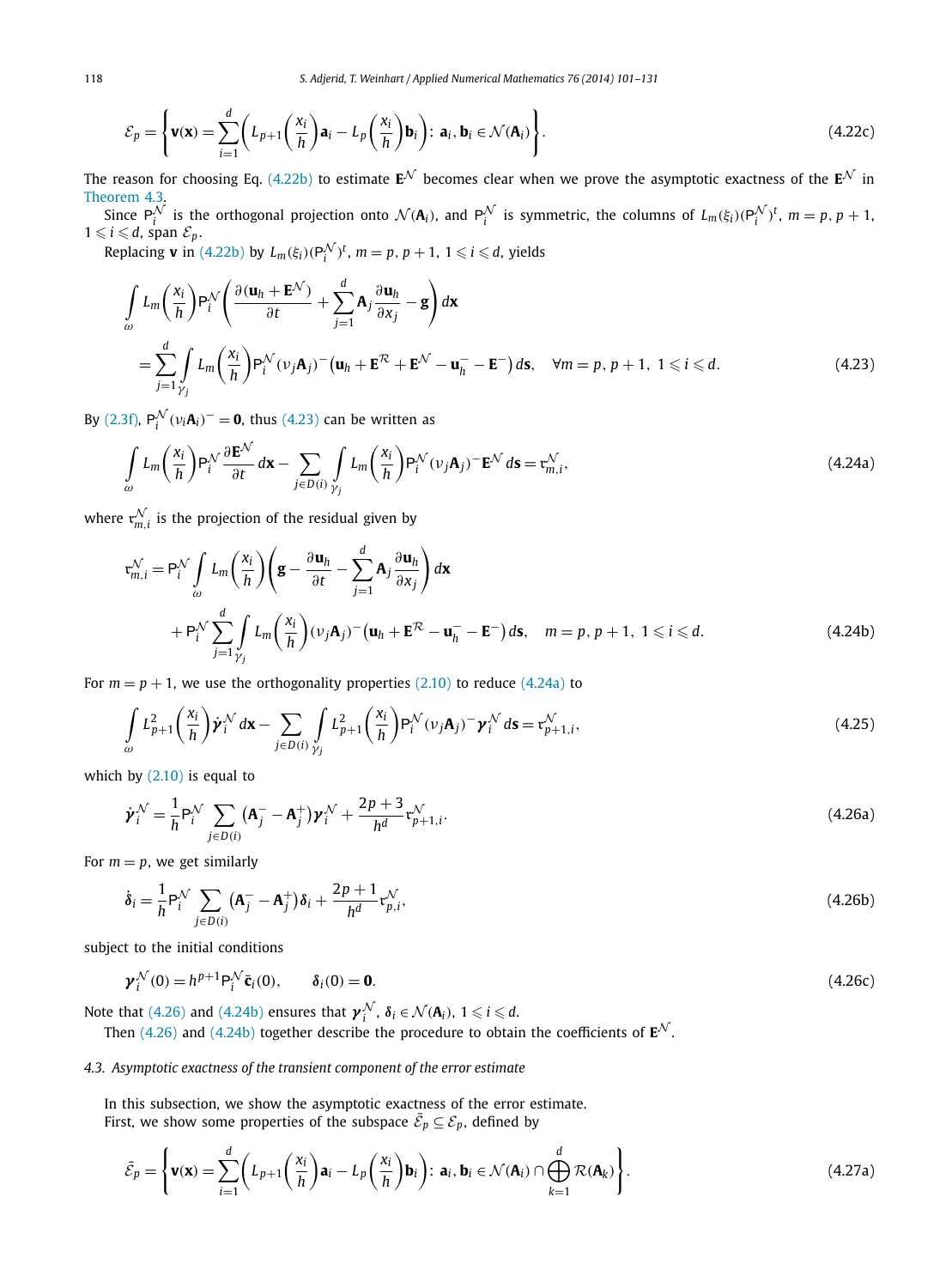<span id="page-18-0"></span>We can split  $\mathcal{E}_p = \bar{\mathcal{E}}_p \oplus \bar{\mathcal{E}}_p^{\perp}$ , where the orthogonal complement of  $\bar{\mathcal{E}}_p$  in  $\mathcal{E}_p$  is defined by

$$
\bar{\mathcal{E}}_p^{\perp} = \left\{ \mathbf{v}(\mathbf{x}) \in \mathcal{E}_p : \int\limits_{\omega} \mathbf{w}^t \mathbf{v} \, d\mathbf{x} = 0, \ \forall \mathbf{w} \in \bar{\mathcal{E}}_p \right\}
$$
\n(4.27b)

$$
= \left\{ \mathbf{v}(\mathbf{x}) = \sum_{i=1}^d \left( L_{p+1} \left( \frac{\mathbf{x}_i}{h} \right) \mathbf{a}_i - L_p \left( \frac{\mathbf{x}_i}{h} \right) \mathbf{b}_i \right): \ \mathbf{a}_i, \ \mathbf{b}_i \in \bigcap_{k=1}^d \mathcal{N}(\mathbf{A}_k) \right\}.
$$
\n(4.27c)

Here we used the fact that

$$
\bigcap_{k=1}^{d} \mathcal{N}(\mathbf{A}_{k}) = \left(\bigoplus_{k=1}^{d} \mathcal{R}(\mathbf{A}_{k})\right)^{\perp}.
$$
\n(4.28)

Note that, if  $\bigcap_{k=1}^d \mathcal{N}(A_k) = \{0\}$ , then  $\bar{\mathcal{E}}_p = \mathcal{E}_p$  and  $\bar{\mathcal{E}}_p^{\perp} = \{0\}$ .

**Lemma 4.2.** If  $\mathbf{q} \in \bar{\mathcal{E}}_p$  satisfies the orthogonality condition

$$
\sum_{i=1}^{d} \left( \int_{\Delta} \mathbf{v}^{t} \mathbf{A}_{i} \frac{\partial \mathbf{q}}{\partial \xi_{i}} d\xi - \int_{\Gamma_{i}} \mathbf{v}^{t} (\nu_{i} \mathbf{A}_{i})^{-} \mathbf{q} d\sigma \right) = 0, \quad \forall \mathbf{v} \in \mathcal{E}_{p},
$$
\n(4.29)

*then*  $q = 0$ *.* 

**Proof.** First, we integrate Eq. (4.29) by parts to write

$$
\sum_{i=1}^{d} \left( -\int_{\Delta} \frac{\partial \mathbf{v}^t}{\partial \xi_i} \mathbf{A}_i \mathbf{q} d\xi + \int_{\Gamma_i} \mathbf{v}^t (\nu_i \mathbf{A}_i)^+ \mathbf{q} d\sigma \right) = 0, \quad \forall \mathbf{v} \in \mathcal{E}_p.
$$
\n(4.30)

Adding (4.29) and (4.30) and setting  $v = q$ , the integral on  $\Delta$  vanishes because of the symmetry of  $A_i$ ,  $1 \leq i \leq d$ , and we get

$$
\sum_{i=1}^{d} \int_{\Gamma_i} \mathbf{q}^t \big( \mathbf{A}_i^+ - \mathbf{A}_i^- \big) \mathbf{q} \, d\sigma = 0. \tag{4.31}
$$

Since  $(A_i^+ - A_i^-)$  is positive semi-definite by [Lemma 2.1,](#page-2-0) there exists a matrix  $L_i$  such that  $L_i^t L_i = (A_i^+ - A_i^-)$ , and  $(4.31)$ yields

$$
\sum_{i=1}^{d} \int\limits_{\Gamma_i} \|\mathbf{L}_i \mathbf{q}\|^2 d\sigma = 0, \tag{4.32}
$$

which yields

$$
\mathbf{L}_{\mathbf{i}}\mathbf{q}|_{\Gamma_{\mathbf{i}}}=\mathbf{0},\tag{4.33}
$$

and therefore

$$
\left(\mathbf{A}_i^+ - \mathbf{A}_i^-\right) \mathbf{q} \big|_{\Gamma_i} = \mathbf{L}_i^t \mathbf{L}_i \mathbf{q} \big|_{\Gamma_i} = \mathbf{0}, \quad 1 \leq i \leq d. \tag{4.34}
$$

By property  $(2.3e)$  and  $(4.34)$  we obtain

$$
\mathbf{A}_i \mathbf{q} |_{\Gamma_i} = \mathbf{0}, \quad 1 \leq i \leq d. \tag{4.35}
$$

Since  $\mathbf{q} \in \bar{\mathcal{E}}_p$ ,

$$
\mathbf{q}(\boldsymbol{\xi}) = \sum_{j=1}^{d} L_{p+1}(\xi_j) \mathbf{a}_j - L_p(\xi_j) \mathbf{b}_j, \quad \mathbf{a}_j, \mathbf{b}_j \in \mathcal{N}(\mathbf{A}_j) \cap \bigoplus_{k=1}^{d} \mathcal{R}(\mathbf{A}_k).
$$
 (4.36)

Substituting (4.36) into (4.35) yields

$$
\sum_{j=1}^{d} L_{p+1}(\xi_j) (\mathbf{A}_i \mathbf{a}_j) - L_p(\xi_j) (\mathbf{A}_i \mathbf{b}_j) = \mathbf{0}, \quad \xi \in \Gamma_i, \ 1 \leq i \leq d. \tag{4.37}
$$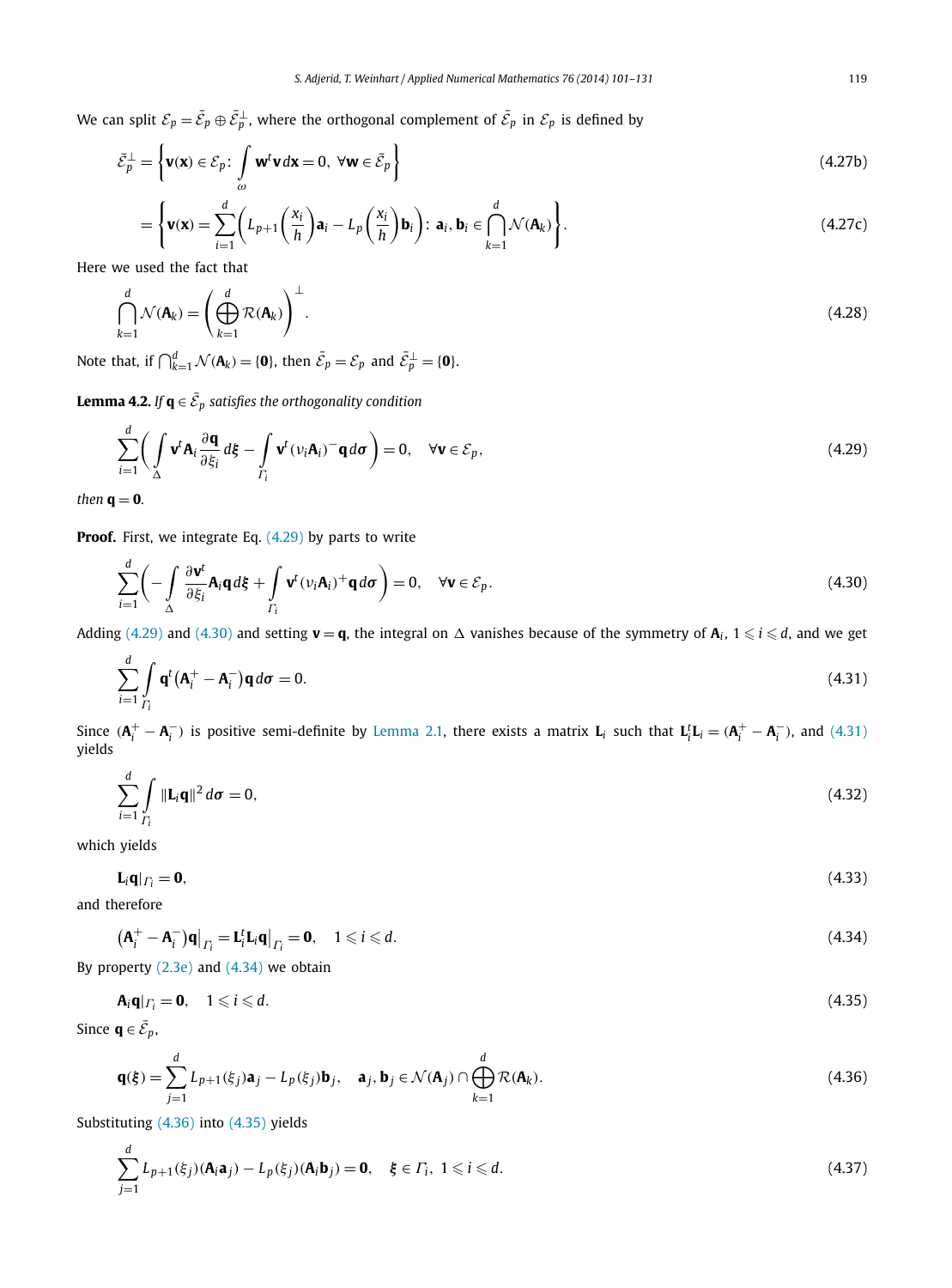<span id="page-19-0"></span>Since  $a_j$ ,  $b_j \in \mathcal{N}(A_j)$  and  $L_p(\xi_j)$ ,  $L_{p+1}(\xi_j)$ ,  $j \in D(i)$  are pairwise orthogonal functions on  $\Gamma_i$  and therefore linearly independent, [\(4.37\)](#page-18-0) yields

$$
\mathbf{A}_i \mathbf{a}_j = \mathbf{0}, \qquad \mathbf{A}_i \mathbf{b}_j = \mathbf{0}, \quad 1 \leqslant i, j \leqslant d. \tag{4.38}
$$

Thus,  $\mathbf{a}_j, \mathbf{b}_j \in \bigcup_{i=1}^d \mathcal{N}(\mathbf{A}_i)$ , which, when combined with  $\mathbf{a}_j, \mathbf{b}_j \in \bigoplus_{i=1}^d \mathcal{R}(\mathbf{A}_k)$  and  $(4.28)$ , yields

$$
\mathbf{a}_j = \mathbf{b}_j = \mathbf{0}, \quad 1 \leqslant j \leqslant d,\tag{4.39}
$$

or equivalently  $q = 0$ .  $\Box$ 

**Theorem 4.3.** *Under the assumptions of [Theorem](#page-9-0)* 3.6*, assume further that* **u***<sup>h</sup> is computed by approximating the initial conditions by π***u**<sup>0</sup> *and let* **E**<sup>R</sup> *be computed as specified in [Theorem](#page-15-0)* 4.1*. Consider the estimate*

$$
\mathbf{E}^{\mathcal{N}}(t, h\xi) = \sum_{j=1}^{d} (L_{p+1}(\xi_j) \boldsymbol{\gamma}_j^{\mathcal{N}}(t) - L_p(\xi_j) \delta_j(t)),
$$
\n(4.40)

*where*  $\boldsymbol{\gamma}_i^N$ ,  $\boldsymbol{\delta}_i$ ,  $1 \leq i \leq d$ , are solutions of [\(4.26\)](#page-17-0) and [\(4.24b\)](#page-17-0).

*Then, at t* =  $\mathcal{O}(1)$  *and for*  $p \geq 1$ *,* 

$$
\mathbf{e}^{\mathcal{N}}(t,\mathbf{x}) = \mathbf{E}^{\mathcal{N}}(t,\mathbf{x}) + \mathcal{O}(h^{p+2}), \quad \mathbf{x} \in \omega.
$$
 (4.41)

**Proof.** First, we derive a *orthogonality condition* for the remainder **e** −  $\mathbf{E}^R$  −  $\mathbf{E}^N$ .

Since the true solution **u** is continuous and  $\mathbf{u} = \mathbf{u}^-$  on  $\partial \omega$ , **u** satisfies

$$
\int_{\omega} \mathbf{v}^{t} \left( \frac{\partial \mathbf{u}}{\partial t} + \sum_{j=1}^{d} \mathbf{A}_{j} \frac{\partial \mathbf{u}}{\partial x_{j}} - \mathbf{g} \right) d\mathbf{x} = \sum_{j=1}^{d} \int_{\gamma_{j}} \mathbf{v}^{t} (\nu_{j} \mathbf{A}_{j})^{-} (\mathbf{u} - \mathbf{u}^{-}) d\mathbf{s}, \quad \forall \mathbf{v} \in \mathcal{E}_{p}.
$$
\n(4.42)

Subtracting [\(4.22b\)](#page-16-0) from (4.42) gives

$$
\int_{\omega} \mathbf{v}^{t} \left( \frac{\partial (\mathbf{e} - \mathbf{E}^{\mathcal{N}})}{\partial t} + \sum_{j=1}^{d} \mathbf{A}_{j} \frac{\partial \mathbf{e}}{\partial x_{j}} \right) d\mathbf{x} = \sum_{j=1}^{d} \int_{\gamma_{j}} \mathbf{v}^{t} (\nu_{j} \mathbf{A}_{j})^{-} (\mathbf{e} - \mathbf{E}^{\mathcal{R}} - \mathbf{E}^{\mathcal{N}} - \mathbf{e}^{-} + \mathbf{E}^{-}) d\mathbf{s}, \quad \forall \mathbf{v} \in \mathcal{E}_{p}.
$$
\n(4.43)

Since **v**  $\in \mathcal{E}_p$ , we can write

$$
\mathbf{v}(\mathbf{x}) = \sum_{i=1}^{d} L_{p+1} \left( \frac{x_i}{h} \right) \mathbf{a}_i - L_p \left( \frac{x_i}{h} \right) \mathbf{b}_i, \quad \mathbf{a}_i, \mathbf{b}_i \in \mathcal{N}(\mathbf{A}_i),
$$
\n(4.44)

while  $\mathbf{E}^{\mathcal{R}}$  is defined in [\(4.3a\)](#page-14-0) as

$$
\mathbf{E}^{\mathcal{R}}(t,h\xi) = \sum_{j=1}^{d} L_{p+1}(\xi_j)\boldsymbol{\gamma}_{j}^{\mathcal{R}}(t) - L_{p}(\xi_j)\text{sgn}(\mathbf{A}_j)\boldsymbol{\gamma}_{j}^{\mathcal{R}}(t), \quad \boldsymbol{\gamma}_{j}^{\mathcal{R}} \in \mathcal{N}(\mathbf{A}_j)^{\perp}.
$$
\n(4.45)

By [\(2.3f\)](#page-2-0) and [\(2.3a\),](#page-2-0) sgn $(A_j)\dot{\boldsymbol{\gamma}}_j^{\mathcal{R}} \in \mathcal{R}(A_j) = \mathcal{N}(A_j)^{\perp}$ , which, together with (4.45), yields

$$
\langle \mathbf{a}_i, \dot{\gamma}_i^{\mathcal{R}}(t) \rangle = 0, \qquad \langle \mathbf{b}_i, \text{sgn}(\mathbf{A}_i) \dot{\gamma}_i^{\mathcal{R}}(t) \rangle = 0, \quad 1 \leq i \leq d. \tag{4.46}
$$

By substituting **v** and  $\mathbf{E}^{\mathcal{R}}$ , as defined in (4.44) and (4.45), into  $\int_{\omega} \mathbf{v}^t \frac{\partial \mathbf{E}^{\mathcal{R}}}{\partial t} d\mathbf{x}$  and applying the orthogonality property [\(2.10\),](#page-3-0) we obtain

$$
\int_{\omega} \mathbf{v}^{t} \frac{\partial \mathbf{E}^{\mathcal{R}}}{\partial t} d\mathbf{x} = \sum_{i=1}^{d} \sum_{j=1}^{d} \int_{\omega} \left( L_{p+1} \left( \frac{x_{j}}{h} \right) \mathbf{a}_{j} - L_{p} \left( \frac{x_{j}}{h} \right) \mathbf{b}_{j} \right)^{t} \left( L_{p+1} \left( \frac{x_{i}}{h} \right) \dot{\mathbf{y}}_{i}^{\mathcal{R}}(t) - L_{p} \left( \frac{x_{i}}{h} \right) \operatorname{sgn}(\mathbf{A}_{i}) \dot{\mathbf{y}}_{i}^{\mathcal{R}}(t) \right) d\mathbf{x}
$$
\n
$$
= \sum_{i=1}^{d} \int_{\omega} L_{p+1}^{2} \left( \frac{x_{i}}{h} \right) \langle \mathbf{a}_{i}, \dot{\mathbf{y}}_{i}^{\mathcal{R}}(t) \rangle + L_{p}^{2} \left( \frac{x_{i}}{h} \right) \langle \mathbf{b}_{i}, \operatorname{sgn}(\mathbf{A}_{i}) \dot{\mathbf{y}}_{i}^{\mathcal{R}}(t) \rangle d\mathbf{x}
$$
\n
$$
= 0, \quad \forall \mathbf{v} \in \mathcal{E}_{p}.
$$
\n(4.47)

Furthermore, by substituting **v**,  $\mathbf{E}^{\mathcal{R}}$  and  $\mathbf{E}^{\mathcal{N}}$ , as defined in (4.44), (4.45) and [\(4.22a\),](#page-16-0) into  $\int_{\omega} \mathbf{v}^t \mathbf{A}_i \frac{\partial(\mathbf{E}^{\mathcal{R}} + \mathbf{E}^{\mathcal{N}})}{\partial x_i} d\mathbf{x}$  and applying the orthogonality property  $(2.10)$ , we obtain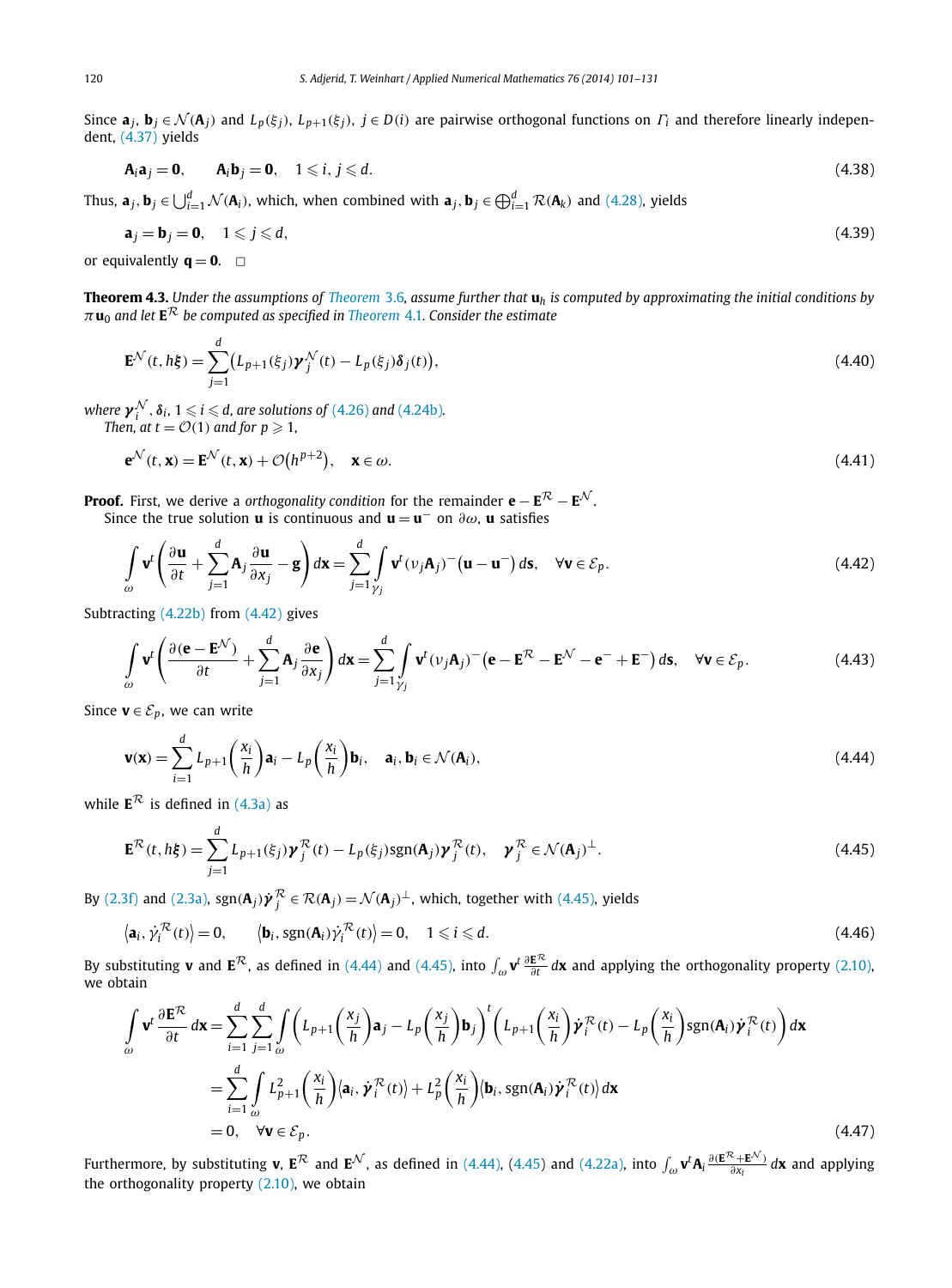<span id="page-20-0"></span>
$$
\int_{\omega} \mathbf{v}^{t} \mathbf{A}_{i} \frac{\partial (\mathbf{E}^{\mathcal{R}} + \mathbf{E}^{\mathcal{N}})}{\partial x_{i}} d\mathbf{x} = \frac{1}{h} \sum_{j=1}^{d} \int_{\omega} \left( L_{p+1} \left( \frac{x_{j}}{h} \right) \mathbf{a}_{i} - L_{p} \left( \frac{x_{j}}{h} \right) \mathbf{b}_{i} \right)^{t} \mathbf{A}_{i}
$$
\n
$$
\times \left( L'_{p+1} \left( \frac{x_{i}}{h} \right) (\mathbf{y}_{i}^{\mathcal{R}} + \mathbf{y}_{i}^{\mathcal{N}}) - L'_{p} \left( \frac{x_{i}}{h} \right) (\text{sgn}(\mathbf{A}_{i}) \mathbf{y}_{i}^{\mathcal{R}} + \delta_{i}) \right) d\mathbf{x}
$$
\n
$$
= \frac{1}{h} \int_{\omega}^{h} L_{p} \left( \frac{x_{i}}{h} \right) L'_{p+1} \left( \frac{x_{i}}{h} \right) (\mathbf{A}_{i} \mathbf{b}_{i})^{t} (\mathbf{y}_{i}^{\mathcal{R}} + \mathbf{y}_{i}^{\mathcal{N}}) d\mathbf{x}
$$
\n
$$
= 0, \quad \forall \mathbf{v} \in \mathcal{E}_{p}, \ 1 \leq i \leq d,
$$
\n(4.48)

where we used the fact that  $\mathbf{b}_i \in \mathcal{N}(\mathbf{A}_i)$ .

Subtracting [\(4.47\)](#page-19-0) and (4.48) from [\(4.43\)](#page-19-0) yields an orthogonality condition for  $\epsilon = e - E^R - E^N$  and  $\epsilon^- = e^- - E^-$ 

$$
\int_{\omega} \mathbf{v}^{t} \left( \frac{\partial \epsilon}{\partial t} + \sum_{j=1}^{d} \mathbf{A}_{j} \frac{\partial \epsilon}{\partial x_{j}} \right) d\mathbf{x} = \sum_{j=1}^{d} \int_{y_{j}} \mathbf{v}^{t} (\nu_{j} \mathbf{A}_{j})^{-} (\epsilon - \epsilon^{-}) d\mathbf{x}, \quad \forall \mathbf{v} \in \mathcal{E}_{p}.
$$
\n(4.49)

By [\(4.2b\)](#page-14-0) we can write

$$
\epsilon = (e^{\mathcal{R}} - E^{\mathcal{R}}) + (e^{\mathcal{N}} - E^{\mathcal{N}}) + \mathcal{O}(h^{p+2}),
$$
\n(4.50)

which, since  $\mathbf{e}^{\mathcal{R}} - \mathbf{E}^{\mathcal{R}} = \mathcal{O}(h^{p+2})$  by [Theorem 4.1,](#page-15-0) infers

$$
\epsilon = (e^{\mathcal{N}} - E^{\mathcal{N}}) + \mathcal{O}(h^{p+2}).
$$
\n(4.51)

In the remainder of the proof we show  $\epsilon = \mathcal{O}(h^{p+2})$ .

Since, by definition,  $(e^{\mathcal{N}} - \mathbf{E}^{\mathcal{N}}) \in \mathcal{E}_p = \bar{\mathcal{E}}_p \oplus \bar{\mathcal{E}}_p^{\perp}$ , we can split  $\epsilon$  into

$$
\boldsymbol{\epsilon} = \bar{\boldsymbol{\epsilon}} + \bar{\boldsymbol{\epsilon}}^{\perp} + \mathcal{O}(h^{p+2}), \quad \bar{\boldsymbol{\epsilon}} \in \bar{\mathcal{E}}_p, \ \bar{\boldsymbol{\epsilon}}^{\perp} \in \bar{\mathcal{E}}_p^{\perp}, \tag{4.52}
$$

where  $\bar{\epsilon}$ ,  $\bar{\epsilon}^{\perp}$  are the projections of  $(\mathbf{e}^{\mathcal{N}} - \mathbf{E}^{\mathcal{N}})$  into  $\bar{\mathcal{E}}_p$  and  $\bar{\mathcal{E}}_p^{\perp}$ .

First, we show that  $\bar{\epsilon}^{\perp} = \mathcal{O}(h^{p+2})$ .

By property [\(2.3e\)](#page-2-0) and the fact that  $\frac{\partial}{\partial \tau} \bar{\epsilon}^{\perp} \in \bar{\mathcal{E}}_p^{\perp}$ , we have  $\mathbf{A} \frac{\partial}{\partial \tau} \bar{\epsilon}^{\perp} = \mathbf{A}^s_i \frac{\partial}{\partial \tau} \bar{\epsilon}^{\perp} = \mathbf{0}$ ,  $s = +, -, 1 \leqslant i \leqslant d$ . Thus, substituting  $\frac{\partial}{\partial \tau}$  $\bar{\epsilon}$   $\perp$  for **v** in (4.49), the right side vanishes, and we obtain

$$
\int_{\omega} \left( \frac{\partial \bar{\epsilon}^{\perp}}{\partial t} \right)^{t} \frac{\partial \epsilon}{\partial t} d\mathbf{x} = \int_{\omega} \left( \frac{\partial \bar{\epsilon}^{\perp}}{\partial t} \right)^{t} \left( \frac{\partial \bar{\epsilon}^{\perp}}{\partial t} + \mathcal{O}(h^{p+2}) \right) d\mathbf{x} = 0,
$$
\n(4.53)

which, by applying the Cauchy–Schwarz inequality, infers

$$
\left\|\frac{\partial \bar{\epsilon}^{\perp}}{\partial t}\right\|_{2,\omega}^{2} = -\int_{\omega} \left(\frac{\partial \bar{\epsilon}^{\perp}}{\partial t}\right)^{t} \mathcal{O}\left(h^{p+2}\right) d\mathbf{x} \leqslant Ch^{p+2} |\omega|^{1/2} \left\|\frac{\partial \bar{\epsilon}^{\perp}}{\partial t}\right\|_{2,\omega}.
$$
\n(4.54)

*Dividing* (4.54) by  $\|\frac{\partial \bar{\epsilon}^{\perp}}{\partial t}\|_{2,\omega}$  yields

$$
\left\|\frac{\partial \bar{\epsilon}^{\perp}}{\partial t}\right\|_{2,\omega} \leqslant Ch^{p+2}|\omega|^{1/2}.\tag{4.55}
$$

Applying inverse inequality  $(3.3)$  to  $(4.55)$ , we obtain

$$
\left\| \frac{\partial \bar{\epsilon}^{\perp}}{\partial t} \right\|_{\infty,\omega} \leq C_1 |\omega|^{-1/2} \left\| \frac{\partial \bar{\epsilon}^{\perp}}{\partial t} \right\|_{2,\omega} \leq C h^{p+2}.
$$
\n(4.56)

By initial conditions [\(4.20\),](#page-16-0)  $\mathbf{E}^{\mathcal{N}}(0, \mathbf{x}) = \mathbf{e}^{\mathcal{N}}(0, \mathbf{x})$ ,  $\mathbf{x} \in \omega$ , thus

$$
(\bar{\boldsymbol{\epsilon}} + \bar{\boldsymbol{\epsilon}}^{\perp})(0, \mathbf{x}) = (\mathbf{e}^{\mathcal{N}} - \mathbf{E}^{\mathcal{N}})(0, \mathbf{x}) = \mathbf{0}, \quad \mathbf{x} \in \omega.
$$
 (4.57)

Thus,  $\bar{\epsilon}^{\perp}(0, x) = 0$ ,  $x \in \omega$ , which together with (4.56) and the Fundamental Theorem of Calculus yields  $\bar{\epsilon}^{\perp} = \mathcal{O}(h^{p+2})$ , and therefore

$$
\boldsymbol{\epsilon} = \bar{\boldsymbol{\epsilon}} + \mathcal{O}\big(h^{p+2}\big), \quad \bar{\boldsymbol{\epsilon}} \in \bar{\mathcal{E}}_p. \tag{4.58}
$$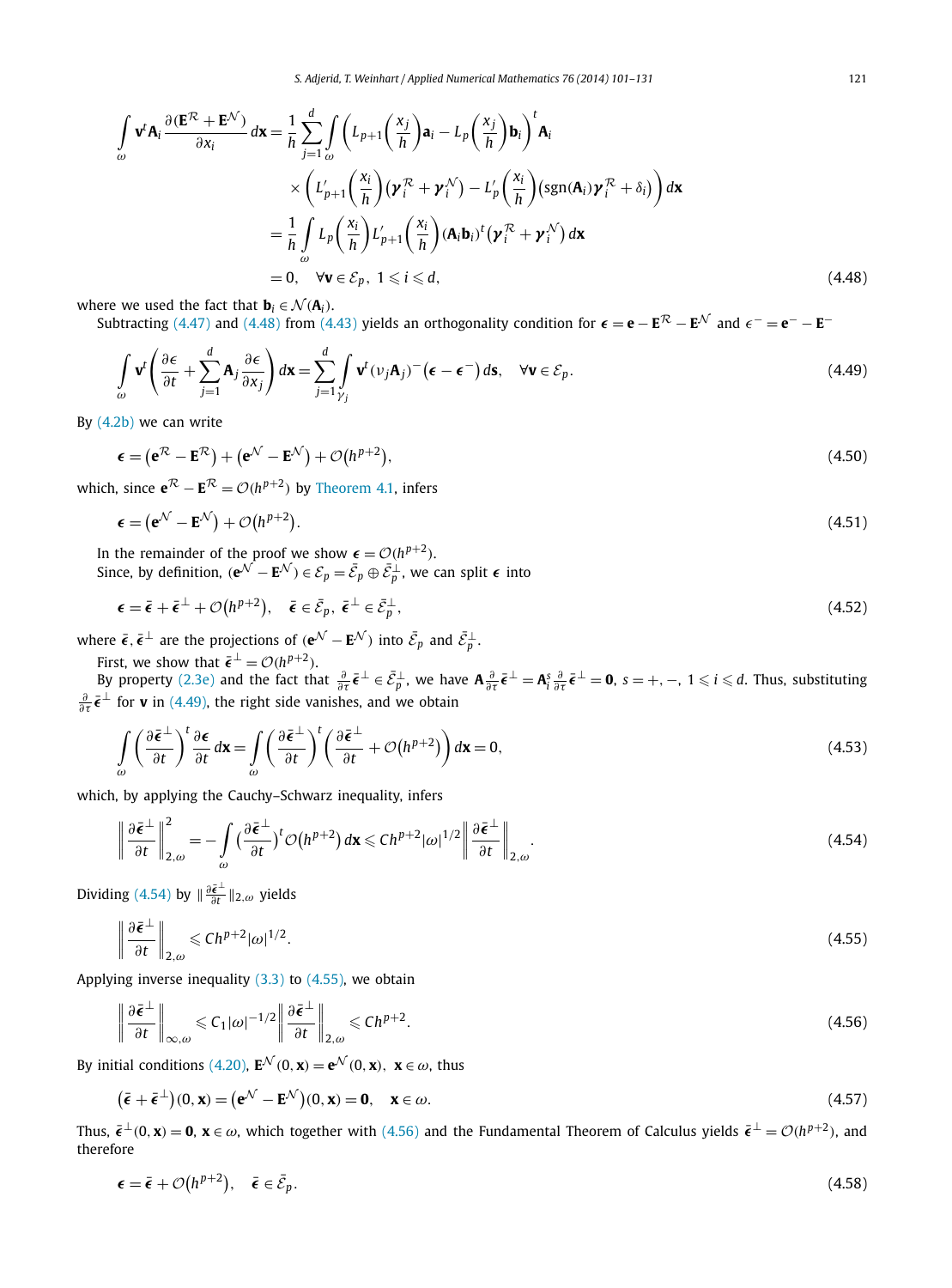<span id="page-21-0"></span>Applying the linear transformations  $t = T\tau$ ,  $T > 0$ , and  $\mathbf{x} = h\mathbf{\xi}$ , [\(4.49\)](#page-20-0) becomes

$$
\int_{\Delta} \mathbf{v}^{t} \left( \frac{h}{T} \frac{\partial \hat{\epsilon}}{\partial \tau} + \sum_{j=1}^{d} \mathbf{A}_{j} \frac{\partial \hat{\epsilon}}{\partial \xi_{j}} \right) d\xi = \sum_{j=1}^{d} \int_{\Gamma_{j}} \mathbf{v}^{t} (\nu_{j} \mathbf{A}_{j})^{-} (\hat{\epsilon} - \hat{\epsilon}^{-}) d\sigma, \quad \forall \mathbf{v} \in \mathcal{E}_{p},
$$
\n(4.59)

where  $\hat{\boldsymbol{\epsilon}}(\tau, \boldsymbol{\xi}) = \boldsymbol{\epsilon}(T\tau, h\boldsymbol{\xi}).$ 

The Maclaurin series of  $\bar{\epsilon} \in \bar{\mathcal{E}}_p$  with respect to *h* is

$$
\bar{\boldsymbol{\epsilon}}(t,h\xi) = \sum_{k=0}^{\infty} h^k \mathbf{q}_k(t,\xi), \quad \mathbf{q}_k \in \bar{\mathcal{E}}_p, \ k \geqslant 0,
$$
\n(4.60)

which together with [\(4.58\)](#page-20-0) yields

$$
\hat{\epsilon}(t,\xi) = \sum_{k=0}^{p+1} h^k \mathbf{q}_k(t,\xi) + \mathcal{O}(h^{p+2}).
$$
\n(4.61)

By [\(4.19\)](#page-16-0) and [\(4.21\),](#page-16-0)

$$
\hat{\epsilon}^-(t,\xi) = \mathcal{O}\big(h^{p+2}\big). \tag{4.62}
$$

Substituting  $(4.61)$  and  $(4.62)$  into  $(4.49)$  yields

$$
\sum_{k=0}^{p+1} h^k \left( \int_{\Delta} \mathbf{v}^t \left( \frac{h}{T} \frac{\partial \mathbf{q}_k}{\partial \tau} + \sum_{j=1}^d \mathbf{A}_j \frac{\partial \mathbf{q}_k}{\partial \xi_j} \right) d\xi - \sum_{j=1}^d \int_{\Gamma_j} \mathbf{v}^t (\nu_j \mathbf{A}_j)^{-} \mathbf{q}_k d\sigma \right) = \mathcal{O}(h^{p+2}), \quad \forall \mathbf{v} \in \mathcal{E}_p,
$$
\n(4.63)

which infers that all terms of the same power in *h* are zero.

The  $O(1)$  term leads to the orthogonality condition for  $q_0$ ,

$$
\sum_{j=1}^{d} \left( \int_{\Delta} \mathbf{v}^{t} \mathbf{A}_{j} \frac{\partial \mathbf{q}_{0}}{\partial \xi_{j}} d\xi - \int_{\Gamma_{j}} \mathbf{v}^{t} (\nu_{j} \mathbf{A}_{j})^{-} \mathbf{q}_{0} d\sigma \right) = 0, \quad \forall \mathbf{v} \in \mathcal{E}_{p}.
$$
\n(4.64)

Since  $\mathbf{q}_0 \in \bar{\mathcal{E}}_p$  by (4.60) and satisfies (4.64), [Lemma 4.2](#page-18-0) infers  $\mathbf{q}_0 = \mathbf{0}$ .

Using induction, we assume that  $\mathbf{q}_l = \mathbf{0}$ ,  $0 \leq l \leq k-1$ ,  $k \leq p+1$ , and apply the  $\mathcal{O}(h^k)$  term to obtain the orthogonality condition

$$
\sum_{j=1}^{d} \left( \int_{\Delta} \mathbf{v}^{t} \mathbf{A}_{j} \frac{\partial \mathbf{q}_{k}}{\partial \xi_{j}} d\xi - \int_{\Gamma_{j}} \mathbf{v}^{t} (\nu_{j} \mathbf{A}_{j})^{-} \mathbf{q}_{k} d\sigma \right) = 0, \quad \forall \mathbf{v} \in \mathcal{E}_{p},
$$
\n(4.65)

which, by [Lemma 4.2](#page-18-0) and (4.60), infers  $\mathbf{q}_k = \mathbf{0}$ ,  $k \leq p + 1$ .

Substituting  $\mathbf{q}_k = \mathbf{0}$ ,  $k \leq p + 1$  into (4.61) yields  $\boldsymbol{\epsilon} = \mathcal{O}(h^{p+2})$ , which, when substituted into [\(4.51\),](#page-20-0) yields [\(4.41\).](#page-19-0) This completes the proof.  $\square$ 

### **5. Computational examples**

In Section [4](#page-14-0) we established the asymptotic exactness of our *a posteriori* error estimates for a local DG formulation. Here, we present computational results for several hyperbolic systems that suggest that our *a posteriori* error estimates are globally asymptotically exact for smooth solutions. Since in  $[10]$  we showed computational results for linear hyperbolic systems that satisfy the assumptions of Lemma 3.2 in [\[10\],](#page-29-0) here we show computational results for linear hyperbolic systems which violate those assumptions and use  $\pi u_0$  to approximate the initial conditions.

The accuracy of *a posteriori* error estimates is measured by the global effectivity index with respect to the *L*<sup>2</sup> norm

$$
\theta = \frac{\|\mathbf{E}\|_{2,\Omega}}{\|\mathbf{e}\|_{2,\Omega}},\tag{5.1}
$$

where **E** is either  $\mathbf{E}^{\mathcal{R}}$  or  $\mathbf{E}^{\mathcal{R}} + \mathbf{E}^{\mathcal{N}}$ .

We also need the componentwise  $L^2$ -error,

$$
\|\mathbf{e}\|^* = (||e_1||_{2,\Omega}, \dots, ||e_m||_{2,\Omega})^t, \tag{5.2}
$$

and the componentwise effectivity index,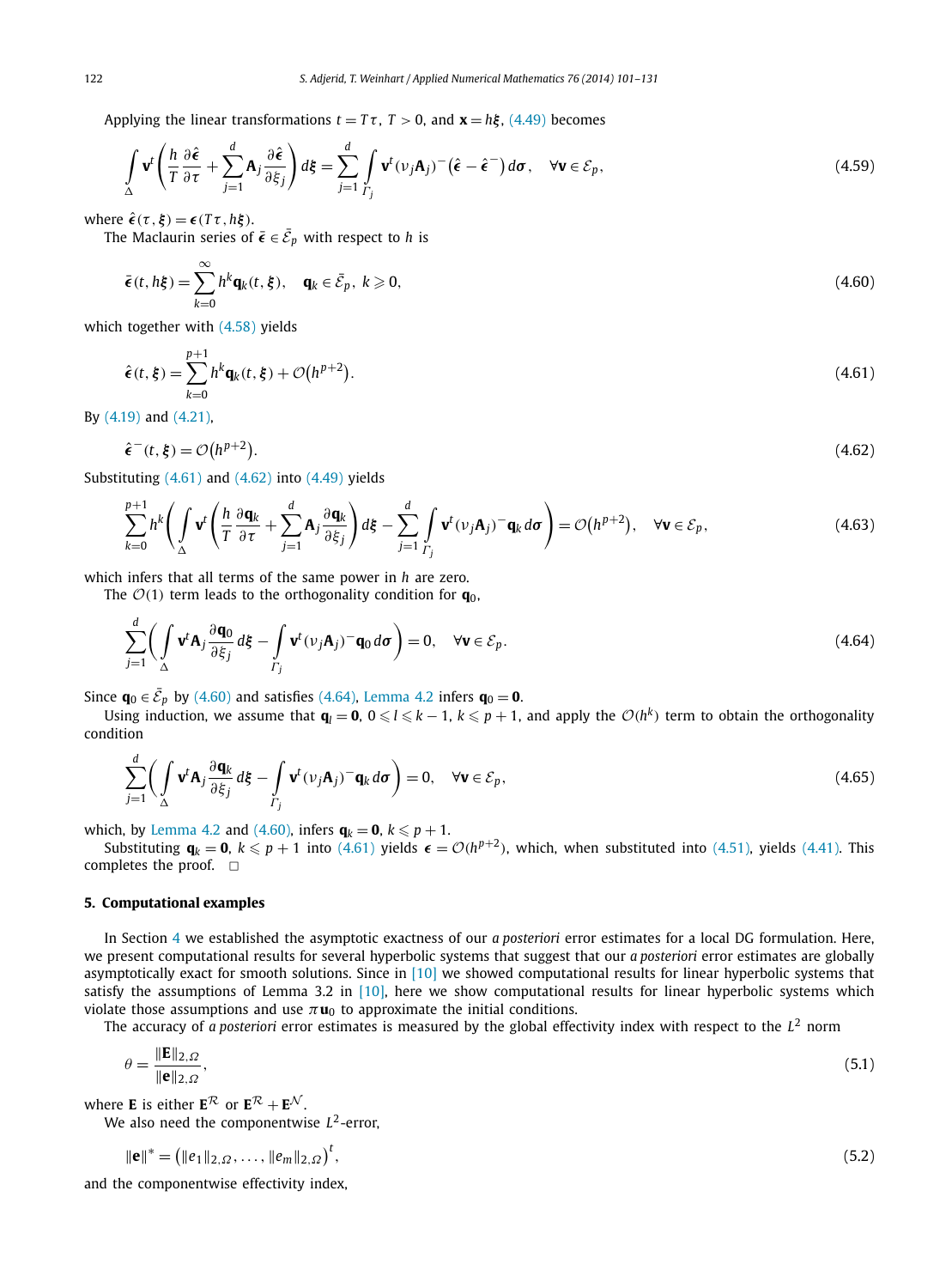<span id="page-22-0"></span>
$$
\theta^* = \left(\frac{\|E_1\|_{2,\Omega}}{\|e_1\|_{2,\Omega}}, \dots, \frac{\|E_m\|_{2,\Omega}}{\|e_m\|_{2,\Omega}}\right)^t.
$$
\n(5.3)

where  $\mathbf{E} = (E_1, \ldots, E_m)^t$  and  $\mathbf{e} = (e_1, \ldots, e_m)^t$ .

Ideally, the effectivity indices should approach unity under mesh refinement.

**Example 5.1.** Let us consider Maxwell's equations of electromagnetism,

$$
\varepsilon_0 \frac{\partial \mathcal{E}}{\partial t} = \nabla \times \mathcal{H}, \qquad \mu_0 \frac{\partial \mathcal{H}}{\partial t} = \nabla \times \mathcal{E}, \tag{5.4a}
$$

$$
\nabla \cdot \mathcal{E} = 0, \qquad \nabla \cdot \mathcal{H} = 0,\tag{5.4b}
$$

where  $\mathcal{E}(t, \mathbf{x}) = (\mathcal{E}_1, \mathcal{E}_2, \mathcal{E}_3)^t$  and  $\mathcal{H}(t, \mathbf{x}) = (\mathcal{H}_1, \mathcal{H}_2, \mathcal{H}_3)^t$  denote the electric and magnetic field and  $\mu_0 = 4\pi \cdot 10^{-7}$  NA<sup>-2</sup> and  $\varepsilon_0 = c_0^{-2} \mu_0^{-1}$  denote the *magnetic and electric permittivity in free space*, respectively, with  $c_0 = 299,792,458 \text{ m s}^{-2}$  being the *speed of light*. Eqs. (5.4b) are satisfied for all *t*, if the initial conditions satisfy them.

For a transverse electric wave traveling in the  $x_1x_2$ -plane,  $\mathcal{E}_3 = \mathcal{H}_1 = \mathcal{H}_2 = 0$ . If we choose space and time units such that  $c_0 = 1$ , (5.4a) yields the linear symmetric hyperbolic system

$$
\frac{\partial \mathbf{u}}{\partial t} + \mathbf{A}_1 \frac{\partial \mathbf{u}}{\partial x_1} + \mathbf{A}_2 \frac{\partial \mathbf{u}}{\partial x_2} = \mathbf{g}, \quad \mathbf{x} \in \Omega = (0, 1)^2, \ 0 < t < 1,\tag{5.5a}
$$

where

$$
\mathbf{u} = \begin{pmatrix} \sqrt{\varepsilon_0} \mathcal{E}_1 \\ \sqrt{\varepsilon_0} \mathcal{E}_2 \\ \sqrt{\mu_0} \mathcal{H}_3 \end{pmatrix}, \qquad \mathbf{A}_1 = \begin{pmatrix} 0 & 0 & 0 \\ 0 & 0 & 1 \\ 0 & 1 & 0 \end{pmatrix}, \qquad \mathbf{A}_2 = \begin{pmatrix} 0 & 0 & -1 \\ 0 & 0 & 0 \\ -1 & 0 & 0 \end{pmatrix}.
$$
 (5.5b)

We select initial and boundary conditions such that the true solution is

$$
\mathbf{u}(t,\mathbf{x}) = (1,-1,\sqrt{2})^t \exp\left(t + \frac{\mathbf{x} + \mathbf{y}}{\sqrt{2}}\right), \quad \forall 0 \leqslant t \leqslant 1, \ \mathbf{x} \in \Omega. \tag{5.5c}
$$

Both matrices  $A_1, A_2$  are singular and admit the eigenvalues { $-1, 0, 1$ }. Moreover, the eigenvectors  $(1,0,0)^t$  and  $(0,1,0)^t$ are associated with the zero eigenvalue for  $A_1$  and  $A_2$ , respectively. Applying our theory, the stationary error estimate  $E^R$ can only accurately approximate the component of the error lying in  $(\mathcal{N}(\mathbf{A}_1) \bigoplus \mathcal{N}(\mathbf{A}_2))^\perp = \text{span}\{(0,0,1)^t\}$ , *i.e.*, only  $E_3^\mathcal{R}$  is an accurate estimate of *e*3.

To validate our theory, we solve (5.5) on uniform meshes having  $N = 10^2, 20^2, 30^2, 40^2$  elements for  $p = 1, 2, 3$ . We present the componentwise  $L^2$ -errors and effectivity indices corresponding to the stationary error estimate  $\mathbf{E}^R$  at  $t = 1$  in [Table 1.](#page-23-0) We observe that the stationary error estimates are accurate in the third component only which is in full agreement with [Theorem 4.1.](#page-15-0) In [Table 2,](#page-23-0) we present the  $L^2$ -errors and effectivity indices for the transient error estimate  $\mathbf{E}^R + \mathbf{E}^N$  at  $t = 1$ . We observe that global effectivity indices for the transient error estimate converge to unity under mesh refinement, while and the effectivity indices for the stationary estimate converge to unity in the third component. Furthermore, we plot the effectivity indices for the transient error estimate versus time in [Fig. 2](#page-24-0) to show that  $E^R + E^N$  is asymptotically exact at all times, which is in full agreement with [Theorem 4.3.](#page-19-0) Thus, the transient effectivity indices stay close to unity.

**Example 5.2.** For a general electromagnetic wave, if we choose space and time units such that  $c_0 = 1$ , we can write (5.4a) as

$$
\frac{\partial \mathbf{u}}{\partial t} + \mathbf{A}_1 \frac{\partial \mathbf{u}}{\partial x_1} + \mathbf{A}_2 \frac{\partial \mathbf{u}}{\partial x_2} + \mathbf{A}_3 \frac{\partial \mathbf{u}}{\partial x_3} = \mathbf{0}, \quad \mathbf{x} \in \Omega = (0, 1)^3, \ 0 < t < 1,\tag{5.6a}
$$

where

$$
\mathbf{u} = \begin{pmatrix} \sqrt{\varepsilon_0} \varepsilon_1 \\ \sqrt{\varepsilon_0} \varepsilon_2 \\ \sqrt{\mu_0} \varepsilon_3 \\ \sqrt{\mu_0} \varepsilon_2 \\ \sqrt{\mu_0} \varepsilon_3 \\ \sqrt{\mu_0} \varepsilon_3 \end{pmatrix}, \qquad \mathbf{A}_1 = \begin{pmatrix} 0 & 0 & 0 & 0 & 0 & 0 \\ 0 & 0 & 0 & 0 & 0 & 1 \\ 0 & 0 & 0 & 0 & 0 & 1 \\ 0 & 0 & 0 & 0 & 0 & 0 \\ 0 & 0 & -1 & 0 & 0 & 0 \\ 0 & 1 & 0 & 0 & 0 & 0 \end{pmatrix},
$$
\n
$$
\mathbf{A}_2 = \begin{pmatrix} 0 & 0 & 0 & 0 & 0 & 1 & 0 \\ 0 & 0 & 0 & 0 & 0 & 0 & 0 \\ 0 & 0 & 0 & 1 & 0 & 0 & 0 \\ 0 & 0 & 0 & 1 & 0 & 0 & 0 \\ 0 & 0 & 0 & 0 & 0 & 0 & 0 \\ 0 & 0 & 0 & 0 & 0 & 0 & 0 \end{pmatrix}, \qquad \mathbf{A}_3 = \begin{pmatrix} 0 & 0 & 0 & 0 & 1 & 0 \\ 0 & 0 & 0 & -1 & 0 & 0 \\ 0 & 0 & 0 & 0 & 0 & 0 \\ 0 & -1 & 0 & 0 & 0 & 0 \\ 1 & 0 & 0 & 0 & 0 & 0 \end{pmatrix}.
$$
\n(5.6c)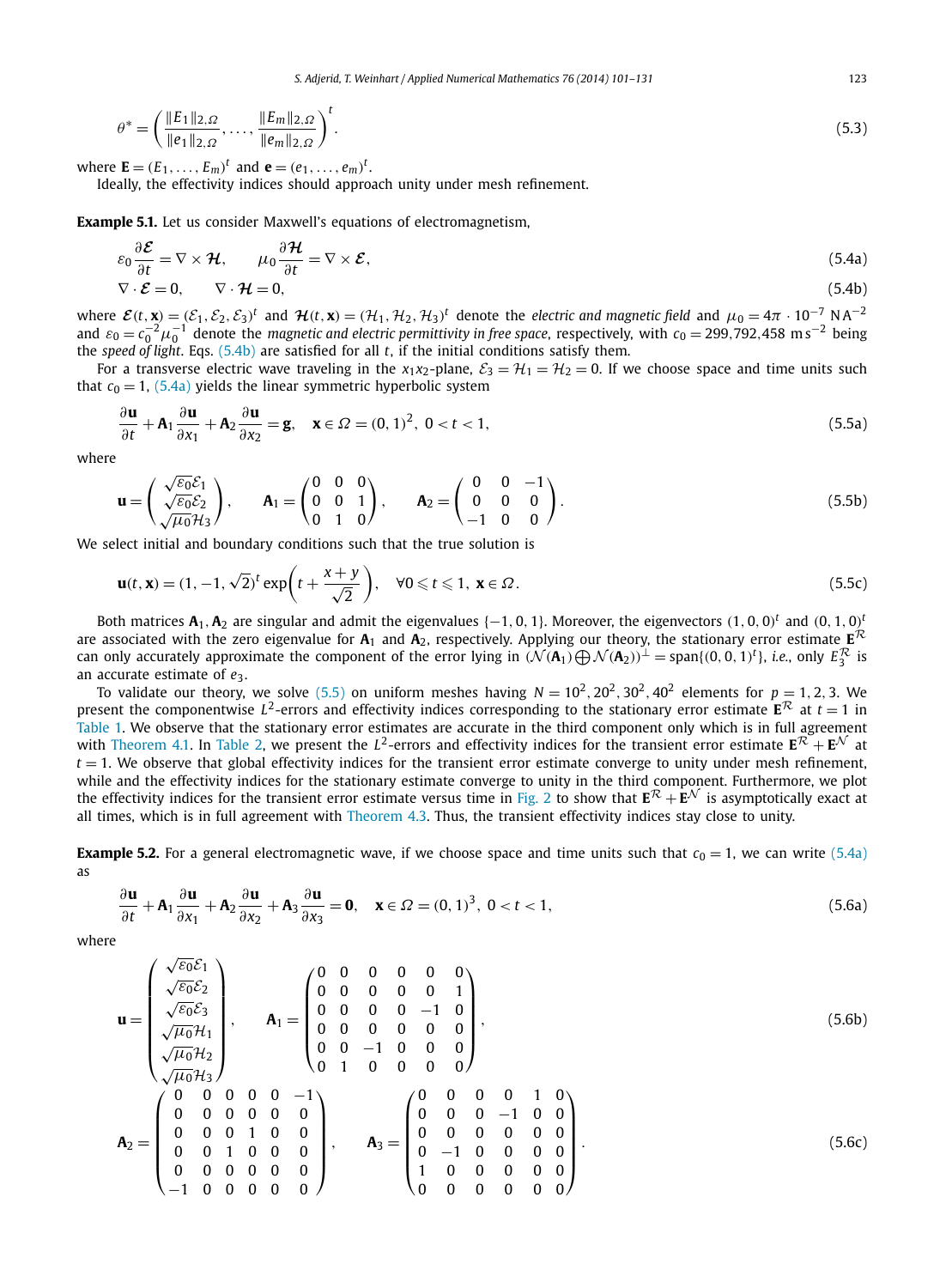#### <span id="page-23-0"></span>**Table 1**

Componentwise  $L^2(\Omega)$ -errors  $\|\mathbf{e}\|^*$ ,  $\|\mathbf{e} - \mathbf{E}^{\mathcal{R}}\|^*$  and their order of convergence. Global effectivity indices corresponding to stationary estimates for [Exam](#page-22-0)[ple 5.1](#page-22-0) at  $t = 1$ .

| $\boldsymbol{p}$ | $\boldsymbol{N}$ | $\ e\ ^*$                                                           | Order                                    | $\ e-E^\mathcal{R}\ ^*$                                                        | Order                                     | $\theta^*$                                    |
|------------------|------------------|---------------------------------------------------------------------|------------------------------------------|--------------------------------------------------------------------------------|-------------------------------------------|-----------------------------------------------|
|                  | $20^{2}$         | $-6.5522e - 47$<br>$6.5522e - 4$<br>$7.4984e - 4$                   |                                          | - 3.1339e–4<br>$3.1339e - 4$<br>$1.6742e - 5$                                  |                                           | - 0.8869 -<br>0.8869<br>.1.0098               |
|                  | $30^{2}$         | ר 2.9219e−4<br>$2.9219e - 4$<br>$3.3401e - 4$                       | 1.9917<br>1.9917<br>1.9944               | $1.3995e - 47$<br>$1.3995e - 4$<br>$5.1471e - 6$                               | $-1.9883$ $-$<br>1.9883<br>2.9090         | $-0.8835$<br>0.8835<br>$-1.0064$              |
|                  | $40^{2}$         | $1.6464e - 47$<br>$1.6464e - 4$<br>L 1.8808e-4 L                    | - 1.9941 -<br>1.9941<br>L 1.9963 J       | ד 5–949e<br>$7.8949e - 5$                                                      | 1.9899-<br>1.9899<br>L 2.8739 J           | -0.8818-<br>0.8818<br>$\_1.0049$              |
| 2                | $20^{2}$         | ר 1.8615e–6<br>$1.8615e - 6$                                        |                                          | ר9.2510e-7<br>$9.2510e - 7$                                                    |                                           | r 0.8738 <sup>-</sup><br>0.8738               |
|                  | $30^{2}$         | $2.1636e - 6$<br>$-5.5275e - 77$<br>$5.5275e - 7$<br>$-6.4190e - 7$ | $-2.9946-$<br>2.9946<br>2.9968           | $-4.3112e - 8$<br>$2.7502e - 77$<br>$2.7502e - 7$<br>$.8.5587e - 9.$           | $-2.9918-$<br>2.9918<br>$-3.9877$         | 1.0068<br>$-0.8714-$<br>0.8714<br>$-1.0045$   |
|                  | $40^{2}$         | - 2.3346e – 7<br>$2.3346e - 7$<br>L 2.7097e-7 L                     | -2.9960-<br>2.9960<br>2.9978             | - 1.1626e–7<br>$1.1626e - 7$<br>_2.7180e−9 <b>_</b>                            | - 2.9929 -<br>2.9929<br>2.9872            | ⊤0.8702 <sup>–</sup><br>0.8702<br>L 1.0034 J  |
| 3                | 20 <sup>2</sup>  | 1.0497e−9<br>$4.0497e - 9$                                          |                                          | $2.0511e - 9$ $-$<br>$2.0511e - 9$                                             |                                           | $-0.8674 -$<br>0.8674                         |
|                  | 30 <sup>2</sup>  | $4.7423e - 9$<br>$-8.0124e - 10^{-7}$<br>$8.0124e - 10$             | $-3.9960 -$<br>3.9960                    | $1.2019e - 10$<br>1.0607e-10<br>$4.0607e - 10$                                 | $-3.9945$<br>3.9945                       | $-1.0056$<br>⊺0.8655 ⊺<br>0.8655              |
|                  | $40^{2}$         | $9.3760e - 10$<br>2.5374e-10<br>$2.5374e - 10$<br>$2.9680e - 10$    | 3.9978<br>- 3.9969 -<br>3.9969<br>3.9984 | $1.5854e - 11$<br>1.2867e-10 <sup>-</sup><br>$1.2867e - 10$<br>$.3.7661e - 12$ | 4.9960<br>-3.9949-<br>3.9948<br>$-4.9964$ | $-1.0038$<br>-0.8644 -<br>0.8644<br>$-1.0029$ |

# **Table 2**

 $L^2(\Omega)$ -errors  $\|\mathbf{e}\|_{2,\Omega}$ ,  $\|\mathbf{e}-\mathbf{E}^{\mathcal{R}}-\mathbf{E}^{\mathcal{N}}\|_{2,\Omega}$  and their order of convergence. Global effectivity indices corresponding to transient estimates for [Example 5.1](#page-22-0) at  $t = 1$ .

| p | N               | $\ e\ $        | Order    | $\ e - E^{\mathcal{R}} - E^{\mathcal{N}}\ $ | Order | $\theta$ |
|---|-----------------|----------------|----------|---------------------------------------------|-------|----------|
|   | 10 <sup>2</sup> | $4.7312e - 3$  |          | $2.1562e - 4$                               |       | 1.014    |
|   | 20 <sup>2</sup> | $1.1920e - 3$  | 1.989    | $3.7742e - 5$                               | 2.514 | 1.007    |
|   | 30 <sup>2</sup> | $5.3133e - 4$  | 1.993    | $1.4545e - 5$                               | 2.352 | 1.005    |
|   | $40^{2}$        | $2.9931e - 4$  | 1.995    | $7.5490e - 6$                               | 2.28  | 1.004    |
| 2 | $10^{2}$        | $2.7124e - 5$  | $\equiv$ | $1.3917e - 6$                               |       | 1.007    |
|   | 20 <sup>2</sup> | $3.4076e - 6$  | 2.993    | $1.2010e - 7$                               | 3.535 | 1.003    |
|   | $30^{2}$        | $1.0115e - 6$  | 2.996    | $3.0819e - 8$                               | 3.355 | 1.002    |
|   | $40^{2}$        | $4.2712e - 7$  | 2.997    | $1.1987e - 8$                               | 3.283 | 1.001    |
| 3 | 10 <sup>2</sup> | $1.1855e - 7$  |          | $7.7486e - 9$                               |       | 1.005    |
|   | 20 <sup>2</sup> | $7.4357e - 9$  | 3.995    | $3.0928e - 10$                              | 4.647 | 1.002    |
|   | 30 <sup>2</sup> | $1.4707e - 9$  | 3.997    | $5.0845e - 11$                              | 4.453 | 1.001    |
|   | $40^{2}$        | $4.6568e - 10$ | 3.998    | $1.4522e - 11$                              | 4.356 | 1.000    |

We choose the initial and boundary conditions, such that the true solution is

$$
\mathbf{u} = (-4 \quad 5 \quad -1 \quad 2 \quad 1 \quad -3)^t \cos\left(t + \frac{x_1 + x_2 + x_3}{\sqrt{3}}\right),\tag{5.6d}
$$

The matrices  $A_1$ ,  $A_2$  and  $A_3$  each have eigenvalues  $\{-1, -1, 0, 0, 1, 1\}$ . Since  $\bigcap_{i=1}^3 \mathcal{N}(A_i)^\perp = \{\mathbf{0}\}$ , the stationary error estimate  $E^R$  will not be an accurate estimate of any component of the error.

We solve [\(5.6\)](#page-22-0) on uniform meshes having  $N = 10^3$ ,  $15^3$ ,  $20^3$  elements with  $p = 1, 2, 3$ . The results for transient error estimates shown in [Table 3](#page-24-0) suggest that the global effectivity indices for the transient error estimate converge to unity under mesh refinement. Furthermore, we plot the effectivity indices for the transient error estimate versus time in [Fig. 3](#page-25-0) to show that  $\mathbf{E}^R + \mathbf{E}^N$  is asymptotically exact at all times, which is in full agreement with [Theorem 4.3.](#page-19-0) Thus, the transient effectivity indices stay close to unity.

**Example 5.3.** Let us consider the acoustic wave equation,

$$
\frac{\partial \rho}{\partial t} + \nabla \cdot (\rho_0 \mathbf{v}) = 0, \qquad \frac{\partial \mathbf{v}}{\partial t} + \nabla \left( \frac{c_0^2}{\rho_0} \rho \right) = \mathbf{0}, \tag{5.7}
$$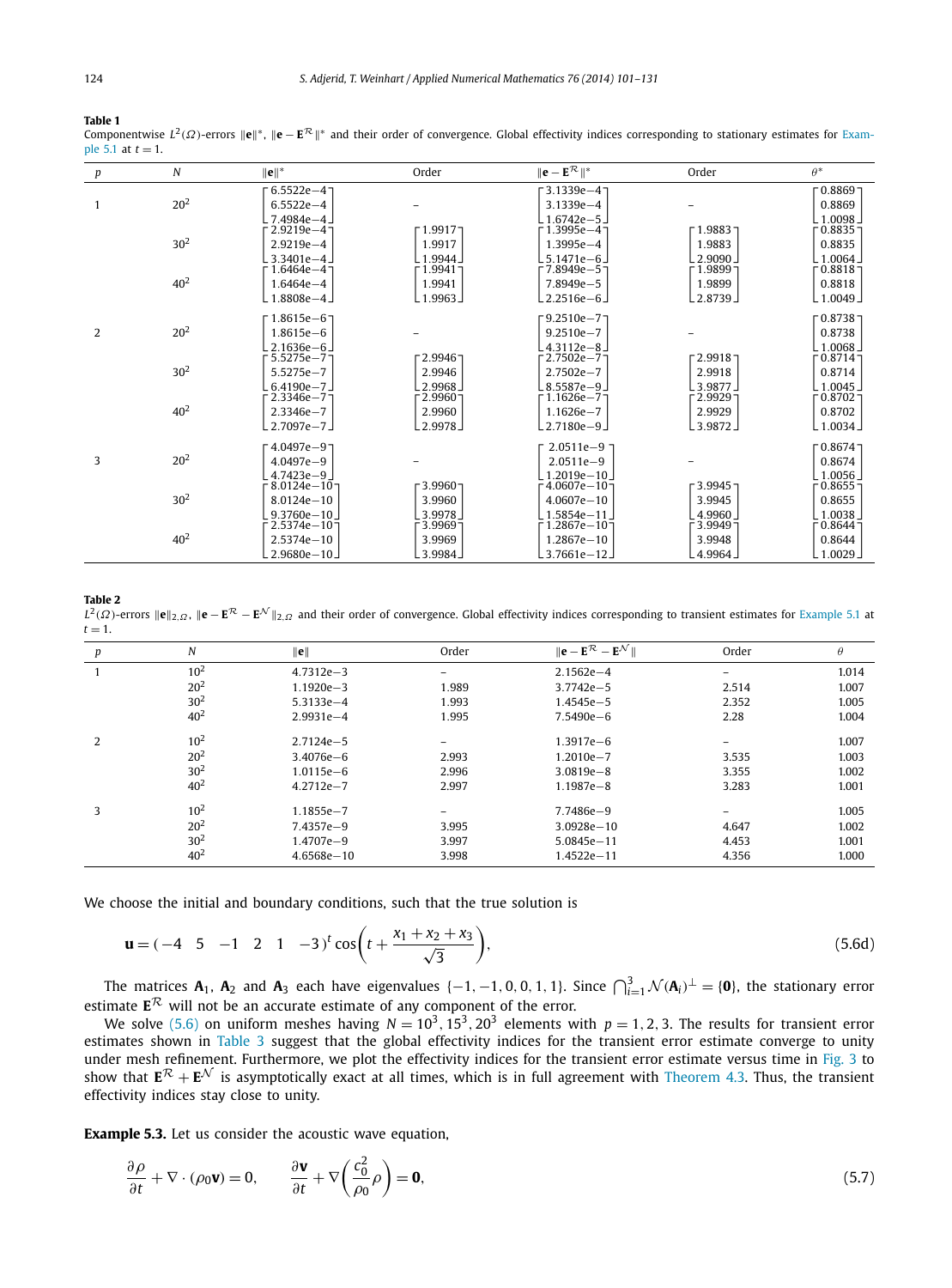<span id="page-24-0"></span>

Fig. 2. Global transient effectivity indices versus time for [Example 5.1.](#page-22-0)

*L*<sup>2</sup>-errors  $\|\mathbf{e}\|_{2,\Omega}$ ,  $\|\mathbf{e} - \mathbf{E}^R - \mathbf{E}^N\|_{2,\Omega}$ , their order of convergence and global transient effectivity indices  $\theta$  for [Example 5.2](#page-22-0) at *t* = 1.

|   | N        | $\ e\ $        | Order                    | $\ e - E^{\mathcal{R}} - E^{\mathcal{N}}\ $ | Order | θ      |
|---|----------|----------------|--------------------------|---------------------------------------------|-------|--------|
|   | $10^{3}$ | $7.0837e - 4$  |                          | $1.1846e - 4$                               |       | 0.9679 |
|   | $15^{3}$ | $3.2053e - 4$  | 1.956                    | $4.4943e - 5$                               | 2.39  | 0.9678 |
|   | $20^{3}$ | $1.8214e - 4$  | 1.965                    | $2.3108e - 5$                               | 2.312 | 0.9698 |
|   | $10^{3}$ | $7.1585e - 6$  |                          | $3.4687e - 7$                               |       | 0.9918 |
|   | $15^{3}$ | $2.1201e - 6$  | 3.001                    | $8.5545e - 8$                               | 3.453 | 0.9937 |
|   | $20^{3}$ | $8.9429e - 7$  | 3                        | $3.2401e - 8$                               | 3.375 | 0.9948 |
| 3 | $10^{3}$ | $1.2723e - 8$  | $\overline{\phantom{0}}$ | $4.9097e - 9$                               |       | 0.8902 |
|   | $15^{3}$ | $2.4589e - 9$  | 4.054                    | $6.9491e - 10$                              | 4.822 | 0.9245 |
|   | $20^{3}$ | $7.7459e - 10$ | 4.015                    | 1.7758e-10                                  | 4.743 | 0.9386 |

where  $\rho$  is the density,  $\mathbf{v} = (v_1, v_2)^t$  is the velocity field,  $\rho_0$  is the reference density,  $c_0$  is the speed of sound. In two space dimensions, if we choose space and time units such that  $c_0 = 1$ ,  $\rho_0 = 1$ , [\(5.7\)](#page-23-0) can be written as the symmetric hyperbolic system

$$
\frac{\partial \mathbf{u}}{\partial t} + \mathbf{A}_1 \frac{\partial \mathbf{u}}{\partial x_1} + \mathbf{A}_2 \frac{\partial \mathbf{u}}{\partial x_2} = \mathbf{0}, \quad \mathbf{x} \in \Omega = (0, 1)^2, \ 0 < t < 1,\tag{5.8a}
$$

where

**Table 3**

$$
\mathbf{u} = \begin{pmatrix} \rho \\ v_1 \\ v_2 \end{pmatrix}, \qquad \mathbf{A}_1 = \begin{pmatrix} 0 & 1 & 0 \\ 1 & 0 & 0 \\ 0 & 0 & 0 \end{pmatrix}, \qquad \mathbf{A}_2 = \begin{pmatrix} 0 & 0 & 1 \\ 0 & 0 & 0 \\ 1 & 0 & 0 \end{pmatrix}.
$$
 (5.8b)

We select initial and boundary conditions such that the true solution is

$$
\rho(t, \mathbf{x}) = \sin\left(t - \frac{\mathbf{x} + \mathbf{y}}{\sqrt{2}}\right), \qquad \mathbf{v}(t, \mathbf{x}) = \frac{1}{\sqrt{2}}\sin\left(t - \frac{\mathbf{x} + \mathbf{y}}{\sqrt{2}}\right)(1, 1)^t.
$$
\n(5.8c)

Both matrices  $A_1$ ,  $A_2$  are singular and admit the eigenvalues { $-1, 0, 1$ }. Moreover, the eigenvectors  $(0, 1, 0)^t$  and  $(0, 0, 1)^t$ are associated with the zero eigenvalue for  $A_1$  and  $A_2$ , respectively. Applying our theory, the stationary error estimate  $E^R$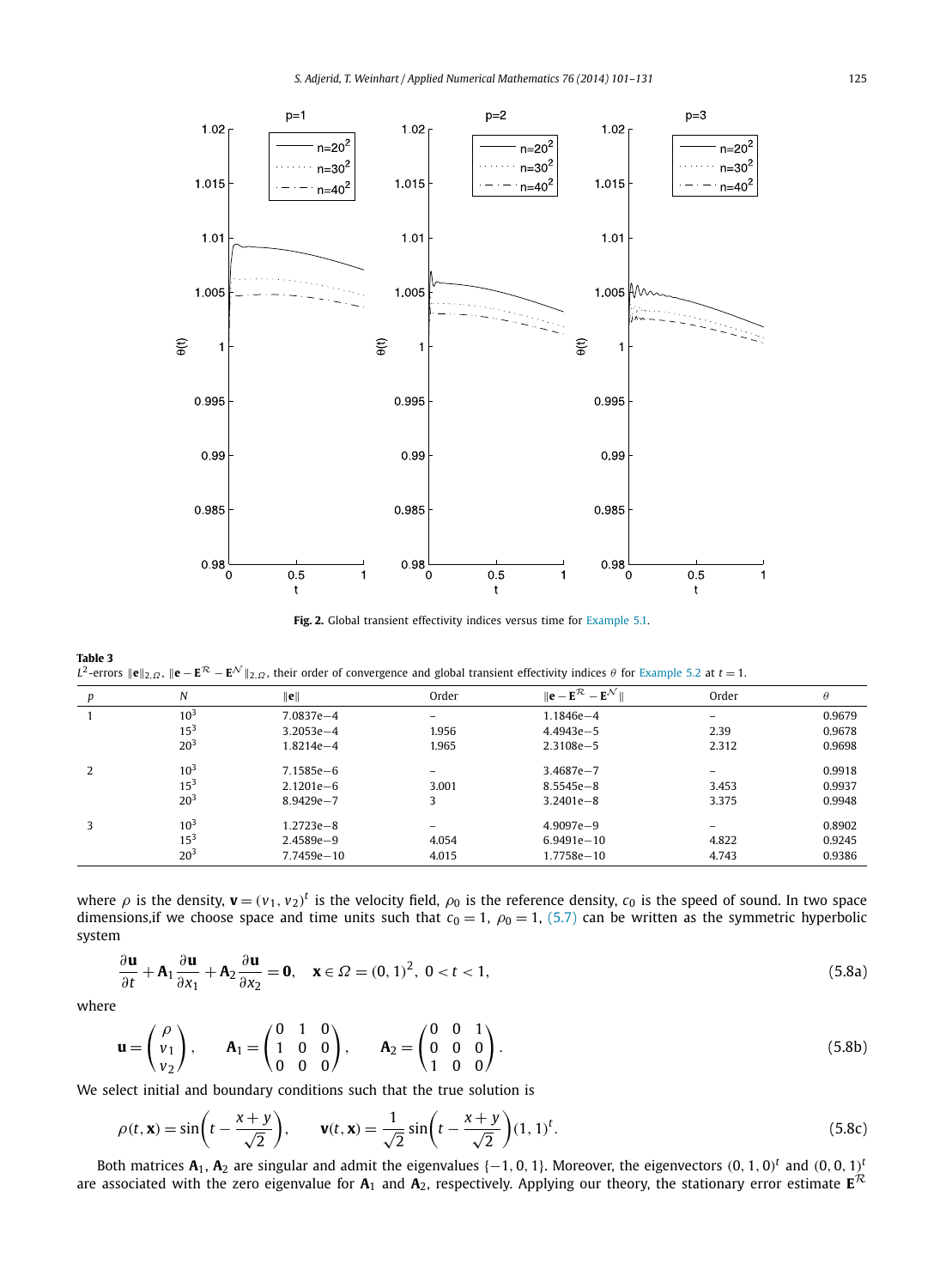<span id="page-25-0"></span>

Fig. 3. Global transient effectivity indices versus time for **Example 5.2**.

**Table 4**

*L*<sup>2</sup>-errors  $\|\mathbf{e}\|_{2,\Omega}$ ,  $\|\mathbf{e}-\mathbf{E}^{\mathcal{R}}-\mathbf{E}^{\mathcal{N}}\|_{2,\Omega}$  and their order of convergence. Global effectivity indices corresponding to transient estimates for [Example 5.3](#page-23-0) at  $t = 1$ .

| N               | $\ e\ $        | Order | $\ \mathbf{e} - \mathbf{E}^{\mathcal{R}} - \mathbf{E}^{\mathcal{N}}\ $ | Order                    |        |
|-----------------|----------------|-------|------------------------------------------------------------------------|--------------------------|--------|
| $10^{2}$        | $2.4782e - 4$  |       | $3.5072e - 5$                                                          |                          | 0.9685 |
| 20 <sup>2</sup> | $6.3394e - 5$  | 1.967 | $6.5200e - 6$                                                          | 2.427                    | 0.9717 |
| 30 <sup>2</sup> | $2.8435e - 5$  | 1.977 | $2.5723e - 6$                                                          | 2.294                    | 0.974  |
| 10 <sup>2</sup> | $2.9606e - 6$  |       | $1.1041e - 7$                                                          | -                        | 0.9927 |
| 20 <sup>2</sup> | $3.6975e - 7$  | 3.001 | $1.0393e - 8$                                                          | 3.409                    | 0.9956 |
| 30 <sup>2</sup> | $1.0953e - 7$  | 3     | $2.7126e - 9$                                                          | 3.313                    | 0.9967 |
| 10 <sup>2</sup> | $6.2331e - 9$  | -     | $1.0456e - 9$                                                          | $\overline{\phantom{0}}$ | 0.9562 |
| 20 <sup>2</sup> | $3.9372e - 10$ | 3.985 | $4.5621e - 11$                                                         | 4.518                    | 0.9695 |
| 30 <sup>2</sup> | 7.8144e-11     | 3.988 | 7.8266e-12                                                             | 4.348                    | 0.9748 |

can only accurately approximate the component of the error lying in  $(\mathcal{N}(\mathbf{A}_1) \oplus \mathcal{N}(\mathbf{A}_2))^{\perp} = \text{span}\{(1,0,0)^t\}$ , *i.e.*, only  $E_1^{\mathcal{R}}$  is an accurate estimate of *e*1.

We solve [\(5.8\)](#page-24-0) on uniform meshes having  $N = 10^2, 20^2, 30^2$  elements for  $p = 1, 2, 3$  and present the  $L^2$ -errors and effectivity indices for the transient error estimate  $E^{R} + E^{N}$  at  $t = 1$  in Table 4. We observe that the effectivity indices converge to unity under mesh refinement. In [Fig. 4](#page-26-0) we plot the global effectivity indices for the transient error estimate versus time. We observe that the error estimate  $E'^c + E'^\vee$  is asymptotically exact at all  $0 \leqslant t \leqslant 1$  under mesh refinement which is in full agreement with [Theorem 4.3.](#page-19-0) Thus, the transient effectivity indices stay close to unity at  $0\!\leqslant\!t\!\leqslant\!1.$ 

The longtime behavior of our error estimates is shown by solving  $(5.8)$  for  $0\leqslant t\leqslant20$  and  $p=1.$  We present the errors and effectivity indices at  $t = 20$  in [Table 5](#page-26-0) and plot the *L2*-errors and effectivity indices versus time in [Fig. 5.](#page-26-0) Our procedure yields reasonable error estimates with effectivity indices staying near unity for  $0\leqslant t\leqslant 20.$ 

The previous computations suggest that the global error estimate  $E^{\tilde{\mathcal{R}}} + E^{\mathcal{N}}$  is not  $O(h^{p+2})$ . however, it provides an accurate estimate of the DG error in all components of the solution. At this point we do not have a rigorous explanation for this phenomenon.

**Example 5.4.** Many problems in acoustics and electromagnetism involve reflection boundary conditions and the interaction of incident and reflected waves. In order to show the efficiency of the proposed error estimates for these problems we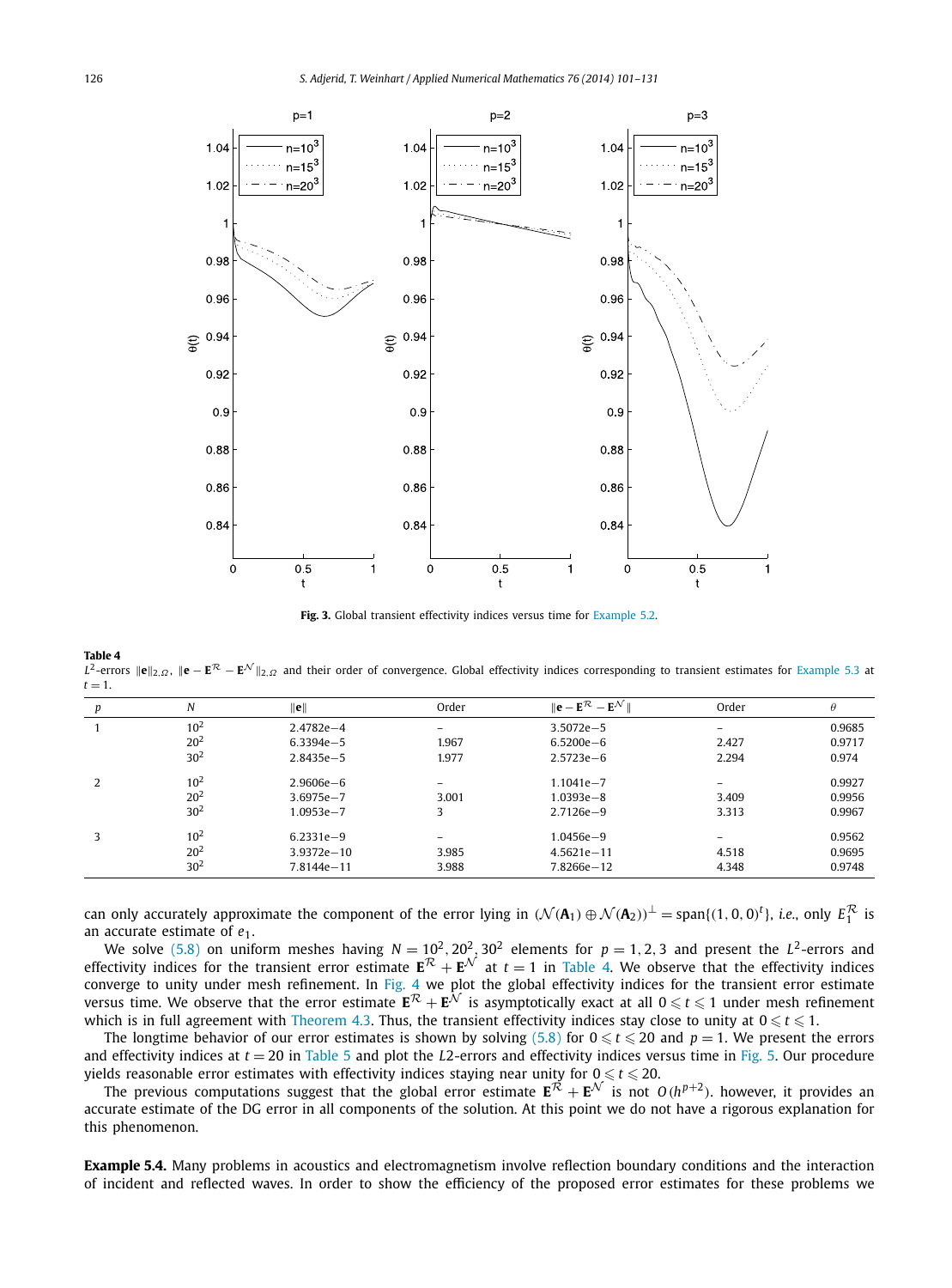<span id="page-26-0"></span>

Fig. 4. Global transient effectivity indices versus time for [Example 5.3.](#page-23-0)



|          | lle l         | Order                    | $\varepsilon - \mathbf{E}^{\mathcal{R}} - \mathbf{E}^{\mathcal{N}}$<br>۱e٠ | Order                    |        |
|----------|---------------|--------------------------|----------------------------------------------------------------------------|--------------------------|--------|
| $10^{2}$ | $2.8052e - 4$ | $\overline{\phantom{0}}$ | $4.3635e - 5$                                                              | $\overline{\phantom{0}}$ | 1.043  |
| $20^{2}$ | $7.1519e - 5$ | 1.972                    | $7.1738e - 6$                                                              | 2.605                    | 1.000  |
| $30^{2}$ | $3.2275e - 5$ | 1.962                    | $3.7026e - 6$                                                              | 1.631                    | 0.9763 |



**Fig. 5.**  $L^2$ -errors (left) and global transient effectivity indices (right) versus time for [Example 5.3](#page-23-0) with  $p = 1$ .

consider the 2D acoustics problem [\(5.8\)](#page-24-0) on the square domain [−2*,* 0] × [−1*,* 1] and 0 *< t* - 1. We apply Dirichlet boundary conditions [\(3.1c\)](#page-4-0) on the left, top and bottom boundaries while at the right boundary  $x = 0$  we apply the reflection boundary condition by providing an external state as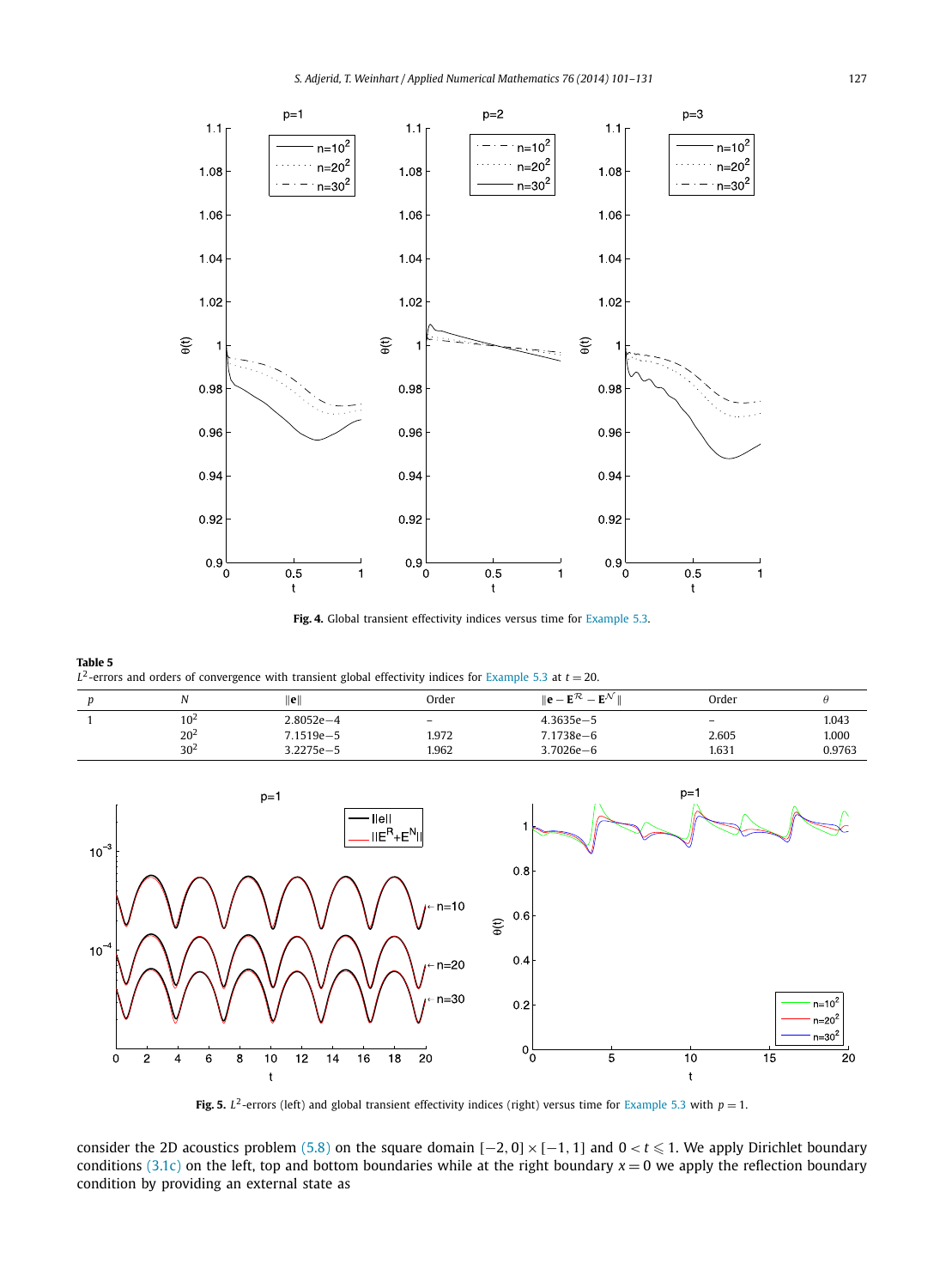#### <span id="page-27-0"></span>**Table 6**

Componentwise  $L^2$ -errors  $\|\mathbf{e}\|_{2,\Omega}$ ,  $\|\mathbf{e} - \mathbf{E}^{\mathcal{R}} - \mathbf{E}^{\mathcal{N}}\|_{2,\Omega}$  and their order of convergence. Global effectivity indices corresponding to transient estimates for [Example 5.4](#page-25-0) at  $t = 1$ .

| p              | N               | $\ e\ ^*$                                                          | Order                                                                   | $\ {\mathbf{e}} - {\mathbf{E}}^{\mathcal{R}} - {\mathbf{E}}^{\mathcal{N}}\ ^*$ | Order                                             | $\theta^*$                                                       |
|----------------|-----------------|--------------------------------------------------------------------|-------------------------------------------------------------------------|--------------------------------------------------------------------------------|---------------------------------------------------|------------------------------------------------------------------|
| $\mathbf{1}$   | 20 <sup>2</sup> | - 7.4742e-03<br>6.1771e-03                                         |                                                                         | r 4.3337e-03-<br>3.1275e-03                                                    |                                                   | 0.8624<br>0.8950                                                 |
|                | $40^{2}$        | $-6.1692e - 03$<br>1.7046e—03<br>$1.4342e - 03$<br>$-1.4419e - 03$ | $-2.1325-$<br>2.1067<br>.2.0971                                         | $.3.0394e - 03$<br>$5.6951e - 04$<br>4.0721e-04<br>3.9346e-04_                 | $-2.9278$<br>2.9412<br>2.9495                     | .0.8999<br>⊓0.9527<br>0.9667<br>.0.9657                          |
|                | $60^{2}$        | - 7.3991e–04 <sup>-</sup><br>6.2573e-04<br>$-6.3033e - 04$         | $-2.0583$ $-$<br>2.0456<br>2.0408                                       | 1.6997e—04 <sup>–</sup><br>1.2186e-04<br>$-1.1691e - 04$                       | -2.9821-<br>2.9755<br>2.9931                      | ־ 0.9772 ⊓<br>0.9851<br>$-0.9823-$                               |
|                | 80 <sup>2</sup> | $-4.1247e - 04$<br>$3.4951e - 04$<br>L 3.5238e–04 <sub>–</sub>     | - 2.0313 -<br>2.0244<br>$\mathsf{L}2.0214\mathrel{\relax{\text{--}}}\,$ | 17.1838e-05 <sup>-</sup><br>5.1812e-05<br>L 4.9347e—05 <sub>–</sub>            | $-2.9936-$<br>2.9729<br>L 2.9981 <sub>–</sub>     | 0.9867<br>0.9922<br>L 0.9886 <sub>-</sub>                        |
| 2              | 20 <sup>2</sup> | - 2.7232e—04<br>2.8163e-04<br>$2.8100e - 04$                       |                                                                         | -8.9865e-05-<br>1.7760e-04<br>$-1.7888e - 04$                                  |                                                   | 0.9686<br>0.7749                                                 |
|                | $40^{2}$        | - 3.3295e—05<br>$3.6141e - 05$<br>$-3.6024e - 05$                  | $3.0319 -$<br>2.9621<br>$.2.9636\_$                                     | $5.7188e - 06$<br>2.3159e-05<br>$2.3416e - 05$                                 | 3.9740<br>2.9390<br>2.9334                        | ⊺0.9925<br>0.7529<br>0.7439                                      |
|                | $60^{2}$        | 9.8232e-06 <sup>-</sup><br>1.0797e-05<br>L 1.0758e—05 <sub>–</sub> | $-3.0105$ $-$<br>2.9796<br>L2.9807                                      | 1.1371e-06 <sup>.</sup><br>6.8981e-06<br>$-6.9692e - 06$                       | 3.9838<br>2.9870<br>.2.9890                       | -0.9963<br>0.7509<br>$-0.7428$                                   |
|                | $80^{2}$        | $-4.1379e - 06$<br>4.5730e-06<br>L 4.5558e-06 J                    | 13.0053<br>2.9863<br>L 2.9867 J                                         | $-3.6080e - 07$<br>2.9102e-06<br>L 2.9373e-06_                                 | $-3.9901$<br>2.9999<br>$\lfloor 3.0034 \rfloor$   | ⊺0.9977<br>0.7526<br>L 0.7448 <sub>–</sub>                       |
| 3              | $20^{2}$        | $-1.0468e - 05 -$<br>9.5103e-06<br>$-9.4296e - 06$                 |                                                                         | $5.2319e - 06$<br>5.6794e-06<br>$-5.6357e - 06$                                |                                                   | 0.8925<br>0.8113<br>$-0.8129$ .                                  |
|                | 40 <sup>2</sup> | $-6.1655e - 07$<br>5.4138e-07<br>$-5.3651e - 07$                   | $4.0856 -$<br>4.1348<br>$\left\lfloor 4.1355 \, \right\rfloor$          | $1.6972e - 07$<br>$2.1422e - 07$<br>$2.1000e - 07$                             | $-4.9461$<br>4.7286<br>$-4.7461$ $-$              | $\mathsf{\Gamma}0.9670^\circ$<br>0.9166<br>L 0.9187 <sub>-</sub> |
|                | 60 <sup>2</sup> | 1.2021e-07-<br>$1.0511e - 07$<br>$\_1.0427e - 07\_$                | $-4.0321$ T<br>4.0427<br>$\_4.0400\_$                                   | 2.2577e-08<br>3.5508e-08<br>$-3.4757e - 08$                                    | $-4.9751 -$<br>4.4326<br>$.4.4362\_$              | ־0.9845 ⊤<br>0.9395<br>0.9410                                    |
|                | $80^{2}$        | - 3.7854e–08 <sup>-</sup><br>3.3070e-08<br>L 3.2832e-08 L          | -4.0167-<br>4.0195<br>$\lfloor 4.0169 \rfloor$                          | - 5.3805e–09 <sup>-</sup><br>$1.0454e - 08$<br>L 1.0253e-08_                   | $-4.9852 -$<br>4.2502<br>$\lfloor 4.2437 \rfloor$ | $\Gamma 0.9910$<br>0.9476<br>L 0.9486 <sub>–</sub>               |
| $\overline{4}$ | 20 <sup>2</sup> | -4.1137e-07-<br>4.1926e-07<br>$-4.1992e - 07$                      |                                                                         | - 2.7349e–07 <sup>-</sup><br>3.3860e-07<br>$-3.3763e - 07$                     |                                                   | ⊓0.7766<br>0.6355<br>0.6364                                      |
|                | 40 <sup>2</sup> | 1.0911e-08 <sup>-</sup><br>1.1334e-08<br>$-1.1388e - 08$           | $5.2365 -$<br>5.2091<br>$-5.2045$                                       | -4.3713e-09-<br>7.8820e-09<br>7.9295e-09                                       | $-5.9673-$<br>5.4249<br>.5.4121.                  | ־0.9283 ⊓<br>0.7230<br>0.7217                                    |
|                | $60^{2}$        | - 1.3819e–09<br>1.4222e-09<br>$-1.4307e - 09$                      | ד 5.0963 ⊤<br>5.1191<br>.5.1161.                                        | - 3.8644e–10-<br>$9.0686e - 10$<br>$.9.1549e - 10$                             | $-5.9829 -$<br>5.3330<br>5.3245                   | 0.9660 ⊤<br>0.7603<br>.0.7588                                    |
|                | $80^{2}$        | -3.2316e–10-<br>$3.3110e - 10$<br>$.3.3331e - 10.$                 | $-5.0509$<br>5.0664<br>.5.0642.                                         | $-6.9042e - 11$<br>$2.0127e - 10$<br>$2.0339e - 10$                            | 5.9867<br>5.2327<br>5.2292                        | $\mathsf{\Gamma} \,0.9803$ .<br>0.7783<br>0.7767                 |

$$
(\nu_i \mathbf{A}_i)^{-} \mathbf{u}_h^{-} = (\nu_i \mathbf{A}_i)^{-} \mathbf{u}_h^{\text{ext}}, \tag{5.9a}
$$

where

$$
\mathbf{u}_h^{ext} = \begin{pmatrix} \rho_h^+ \\ -\mathbf{v}_{1,h}^+ \\ \mathbf{v}_{2,h}^+ \end{pmatrix} . \tag{5.9b}
$$

The initial and Dirichlet boundary conditions are selected such that the true solution is the sum of an incident and a reflected waves

$$
\mathbf{u} = \mathbf{u}^i + \mathbf{u}^r,\tag{5.10a}
$$

where the incident wave is a plane Gaussian propagating from left to right at a 45° angle and is given by

$$
\mathbf{u}^{i}(t,x,y) = \begin{pmatrix} 1 \\ 1/\sqrt{2} \\ 1/\sqrt{2} \end{pmatrix} \psi \left( \frac{x}{\sqrt{2}} + \frac{y}{\sqrt{2}} - (t - 0.5) \right). \tag{5.10b}
$$

After hitting the left boundary  $x = 0$  it reflects as a plane Gaussian wave given by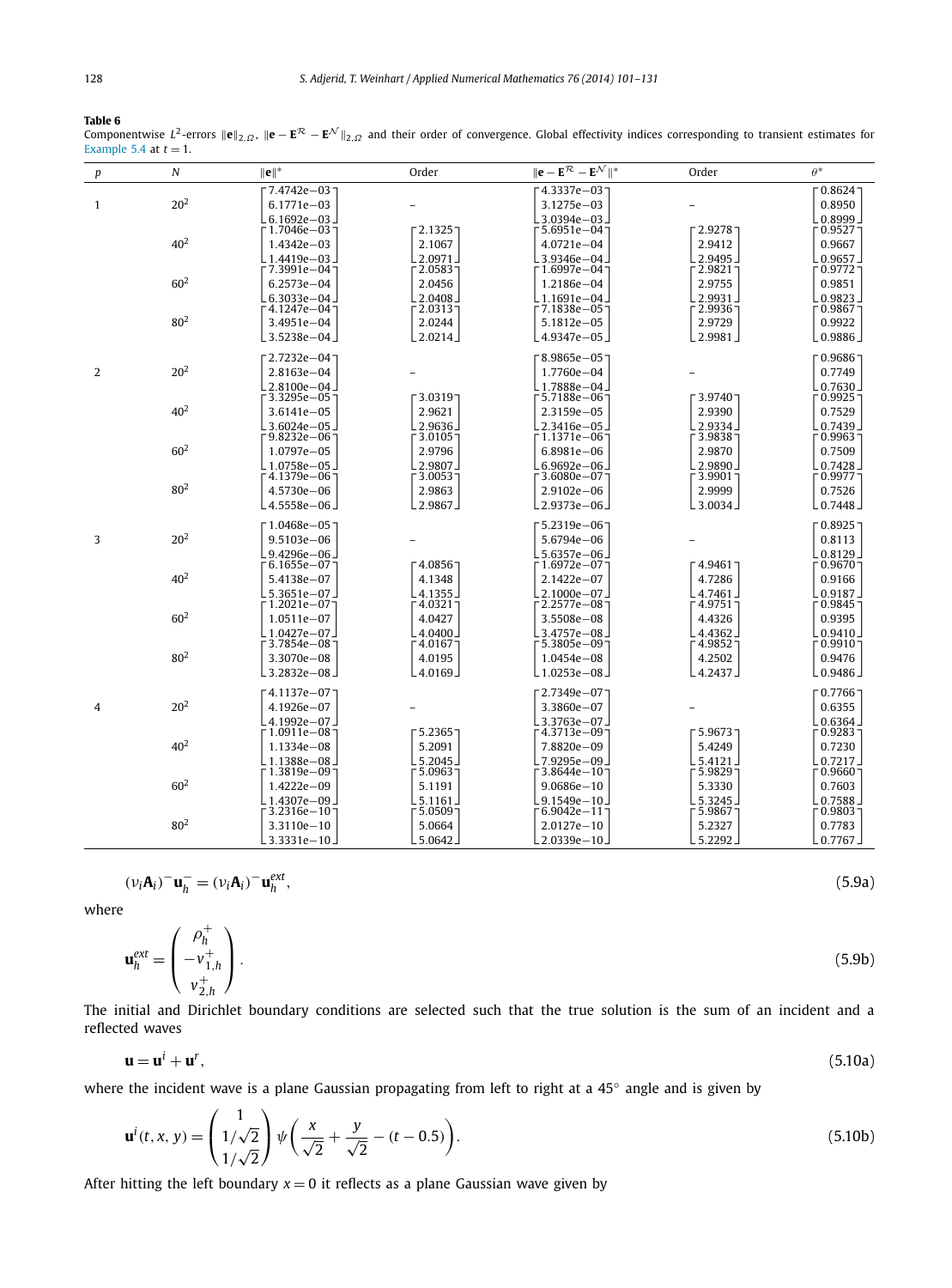<span id="page-28-0"></span>**Table 7**

*L*<sup>2</sup>-errors  $\|e\|_2$   $\phi$ ,  $\|e - E^R - E^N\|_2$   $\phi$  and their order of convergence. Global effectivity indices corresponding to transient estimates for [Example 5.4](#page-25-0) at  $t = 1$ .

| p              | N               | $\ e\ $        | Order    | $\ {\bf e}-{\bf E}^{\mathcal R}-{\bf E}^{\mathcal N}\ $ | Order | $\theta$ |
|----------------|-----------------|----------------|----------|---------------------------------------------------------|-------|----------|
|                | $20^{2}$        | 1.1493e-02     | $\equiv$ | $6.1482e - 03$                                          |       | 0.8828   |
|                | $40^{2}$        | 2.6536e-03     | 2.115    | 8.0310e-04                                              | 2.936 | 0.9606   |
|                | $60^{2}$        | 1.1560e-03     | 2.049    | 2.3960e-04                                              | 2.983 | 0.981    |
|                | 80 <sup>2</sup> | 6.4533e-04     | 2.026    | 1.0139e-04                                              | 2.989 | 0.9889   |
| $\overline{2}$ | 20 <sup>2</sup> | $4.8212e - 04$ |          | $2.6761e - 04$                                          |       | 0.8379   |
|                | $40^{2}$        | $6.0930e - 05$ | 2.984    | 3.3427e-05                                              | 3.001 | 0.8289   |
|                | 60 <sup>2</sup> | 1.8133e-05     | 2.989    | 9.8715e-06                                              | 3.008 | 0.8279   |
|                | 80 <sup>2</sup> | 7.6674e-06     | 2.992    | 4.1506e-06                                              | 3.012 | 0.829    |
| 3              | $20^{2}$        | 1.6998e-05     |          | $9.5598e - 06$                                          |       | 0.8435   |
|                | $40^{2}$        | $9.8035e - 07$ | 4.116    | $3.4467e - 07$                                          | 4.794 | 0.9375   |
|                | 60 <sup>2</sup> | $1.9071e - 07$ | 4.038    | $5.4576e - 08$                                          | 4.545 | 0.9581   |
|                | $80^{2}$        | $6.0037e - 08$ | 4.018    | 1.5600e-08                                              | 4.353 | 0.9654   |
| 4              | 20 <sup>2</sup> | 7.2204e-07     |          | 5.5086e-07                                              |       | 0.6848   |
|                | $40^{2}$        | $1.9422e - 08$ | 5.216    | 1.2005e-08                                              | 5.52  | 0.7932   |
|                | $60^{2}$        | $2.4452e - 09$ | 5.111    | 1.3453e-09                                              | 5.398 | 0.8311   |
|                | 80 <sup>2</sup> | $5.7022e - 10$ | 5.061    | $2.9435e - 10$                                          | 5.282 | 0.8479   |

$$
\mathbf{u}^{r}(t, x, y) = \begin{pmatrix} 1 \\ -1/\sqrt{2} \\ 1/\sqrt{2} \end{pmatrix} \psi \left( -\frac{x}{\sqrt{2}} + \frac{y}{\sqrt{2}} - (t - 0.5) \right), \tag{5.10c}
$$

with  $\psi(z) = e^{-10z^2}$ .

We solve this problem using uniform meshes having  $N = 20^2$ ,  $40^2$ ,  $60^2$ ,  $80^2$  square elements and  $p = 1, 2, 3, 4$ . We integrate from  $t = 0$  to  $t = 1$  with a temporal tolerance such that the spatial errors dominate the total discretization errors and present the *L*<sup>2</sup>-errors and effectivity indices for the transient error estimate  $\mathbf{E}^R + \mathbf{E}^N$  at  $t = 1$  in [Tables 6 and 7.](#page-27-0) We observe that the effectivity indices converge to unity under mesh refinement for  $p = 1,3$  which suggests that our error estimates  $E^R + E^N$  are asymptotically correct under mesh refinement. We further observe that our estimates are more accurate for odd degrees  $p = 1$  and  $p = 3$  while for even degrees  $p = 2$  and  $p = 4$  the error estimates for the density are more accurate than those for the velocity at least for the meshes considered here. The global effectivity indices versus time shown in [Fig. 6](#page-29-0) suggest that the proposed error estimates stay accurate for all times,  $0 < t < 1$ . From this example we recommend our error estimates for problems with reflection boundary conditions and odd-degree polynomial spaces.

# **6. Conclusions**

In this paper, we investigated the DG method for first-order linear symmetric hyperbolic systems with the enriched polynomial space  $\mathcal{P}_p$ ,  $\mathbb{P}_p \subset \mathcal{P}_p \subset \mathbb{P}_{p+1}$ , and modified *L*<sup>2</sup>-projections to approximate the initial and boundary conditions. We performed a local error analysis where we showed that the leading term of the discretization error lies in a polynomial subspace spanned by a linear combination of Legendre polynomials of order  $p$  and  $p + 1$ . For systems with nonsingular coefficient matrices the leading term of the error is spanned by  $(p + 1)$ th-degree Radau polynomials. We also established that a projection of the DG error is  $O(h^{p+2})$  superconvergent at Radau points.

We applied the results on the asymptotic behavior of the DG error to construct efficient and asymptotically exact implicit residual-based *a posteriori* error estimates. We split the error into two parts and estimated each part separately by solving a small system of equations based on the local residual of the PDE. Thus, we were able to compute an efficient estimate of the discretization error by solving a local problem on each element. For systems with invertible coefficient matrices, the error estimates are obtained by solving a stationary problem, while, for general systems, part of the error is computed by solving a local transient system of equations. A local error analysis was performed to show that, for smooth solutions, the error estimates are asymptotically correct. Finally, we confirmed our results numerically for the acoustic problem and Maxwell's equations.

We note that we are not able to prove the asymptotic exactness of our global *a posteriori* error estimates for hyperbolic systems. However, the computational results in this paper suggest that global *a posteriori* error estimates are asymptotically exact for smooth solutions. Guided by our analysis for the one-dimensional scalar kinematic wave equation  $[4]$ , we plan to prove the convergence of the global error estimate in the future. Several challenges such as nonlinear hyperbolic systems, other numerical fluxes and unstructured meshes remain. We plan to investigate the behavior of DG errors with Lax–Friedrichs and Roe fluxes [\[11\].](#page-29-0) In order to solve general problems with curved geometry in acoustics and electromagnetism we plan to investigate the extension of the work of Adjerid and Baccouch [\[2,3\]](#page-29-0) to linear and nonlinear hyperbolic systems on unstructured meshes.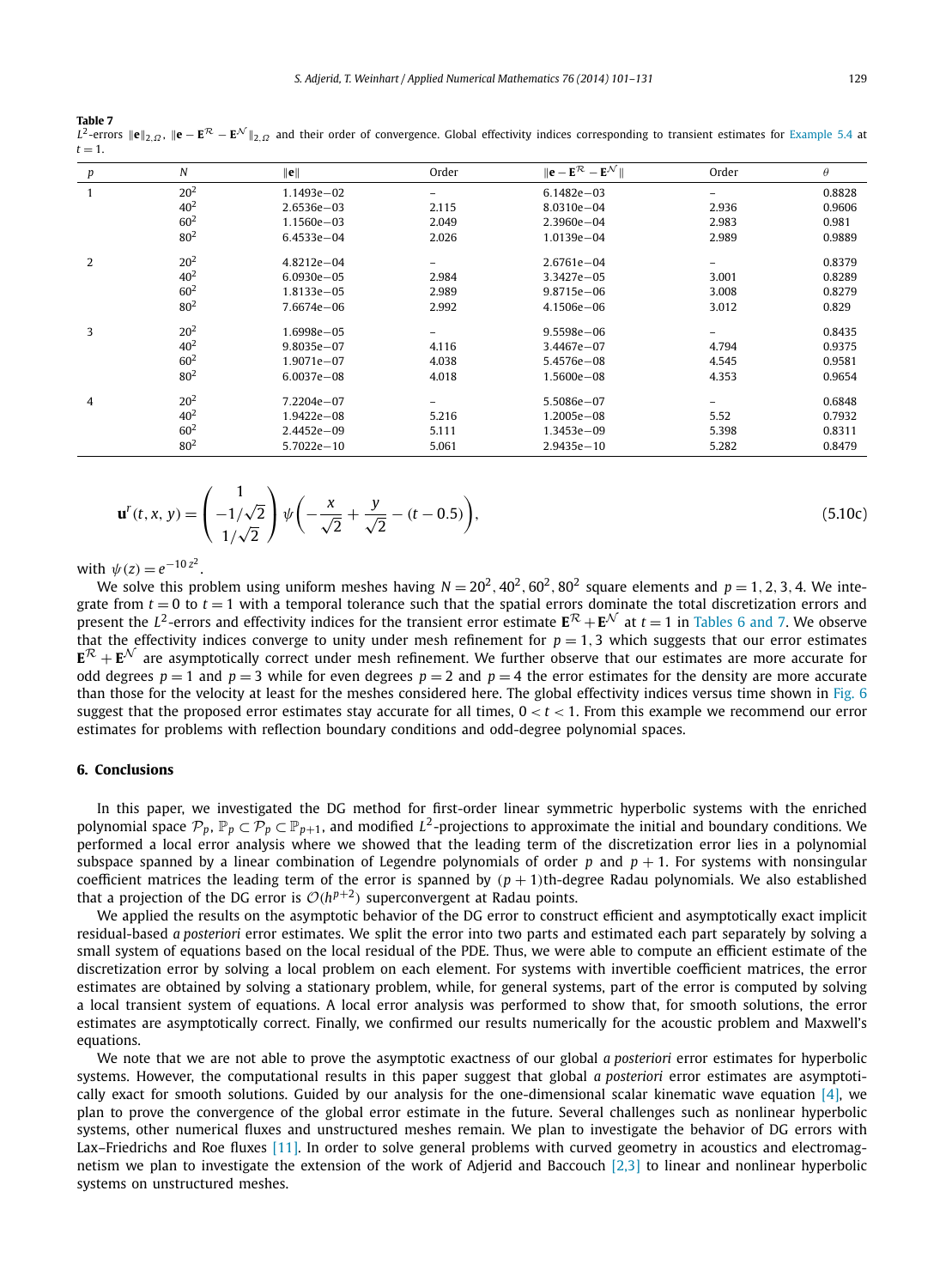<span id="page-29-0"></span>

Fig. 6. Global transient effectivity indices versus time for **Example 5.4**.

## **Acknowledgement**

This research was partially supported by the National Science Foundation (Grant Numbers DMS 0511806, DMS 0809262).

#### **References**

- [1] [M. Abramowitz, I.A. Stegun, Handbook of Mathematical Functions, Dover, New York, 1965.](http://refhub.elsevier.com/S0168-9274(13)00092-5/bib416272616D3635s1)
- [2] S. [Adjerid, M. Baccouch, The discontinuous Galerkin method for two-dimensional hyperbolic problems. Part I: Superconvergence error analysis, J. Sci.](http://refhub.elsevier.com/S0168-9274(13)00092-5/bib41646A426163303761s1) [Comput. 33 \(2007\) 75–113.](http://refhub.elsevier.com/S0168-9274(13)00092-5/bib41646A426163303761s1)
- [3] S. [Adjerid, M. Baccouch, The discontinuous Galerkin method for two-dimensional hyperbolic problems. Part II: A posteriori error estimation, J. Sci.](http://refhub.elsevier.com/S0168-9274(13)00092-5/bib41646A426163303762s1) [Comput. 38 \(2009\) 15–49.](http://refhub.elsevier.com/S0168-9274(13)00092-5/bib41646A426163303762s1)
- [4] S. [Adjerid, M. Baccouch, Asymptotically exact a posteriori error estimates for a one-dimensional linear hyperbolic problem, Appl. Numer. Math. 60](http://refhub.elsevier.com/S0168-9274(13)00092-5/bib41646A42616344473164s1) [\(2010\) 903–914.](http://refhub.elsevier.com/S0168-9274(13)00092-5/bib41646A42616344473164s1)
- [5] S. [Adjerid, M. Baccouch, Adaptivity and error estimation for discontinuous Galerkin methods, in: John Barrett Lectures on New Advances in Discontin](http://refhub.elsevier.com/S0168-9274(13)00092-5/bib41646A42616332303133s1)[uous Galerkin Methods, IMA/Springer-Verlag, 2013, in press.](http://refhub.elsevier.com/S0168-9274(13)00092-5/bib41646A42616332303133s1)
- [6] S. [Adjerid, K.D. Devine, J.E. Flaherty, L. Krivodonova, A posteriori error estimation for discontinuous Galerkin solutions of hyperbolic problems, Comput.](http://refhub.elsevier.com/S0168-9274(13)00092-5/bib4144464B3032s1) [Methods Appl. Mech. Engrg. 191 \(2002\) 1097–1112.](http://refhub.elsevier.com/S0168-9274(13)00092-5/bib4144464B3032s1)
- [7] S. [Adjerid, A. Klauser, Superconvergence of discontinuous finite element solutions for convection-diffusion problems, J. Sci. Comput. 21 \(22\) \(2005\)](http://refhub.elsevier.com/S0168-9274(13)00092-5/bib41646A4B6C61753035s1) [5–24.](http://refhub.elsevier.com/S0168-9274(13)00092-5/bib41646A4B6C61753035s1)
- [8] S. [Adjerid, T.C. Massey, A posteriori discontinuous finite element error estimation for two-dimensional hyperbolic problems, Comput. Methods Appl.](http://refhub.elsevier.com/S0168-9274(13)00092-5/bib41646A4D6173733032s1) [Mech. Engrg. 191 \(2002\) 5877–5897.](http://refhub.elsevier.com/S0168-9274(13)00092-5/bib41646A4D6173733032s1)
- [9] S. [Adjerid, T.C. Massey, Superconvergence of discontinuous finite element solutions for nonlinear hyperbolic problems, Comput. Methods Appl. Mech.](http://refhub.elsevier.com/S0168-9274(13)00092-5/bib41646A4D6173733035s1) [Engrg. 195 \(2006\) 3331–3346.](http://refhub.elsevier.com/S0168-9274(13)00092-5/bib41646A4D6173733035s1)
- [10] S. [Adjerid, T. Weinhart, Discontinuous Galerkin error estimation for linear symmetric hyperbolic systems, Comput. Methods Appl. Mech. Engrg. 198](http://refhub.elsevier.com/S0168-9274(13)00092-5/bib41646A576569s1) [\(2009\) 3113–3129.](http://refhub.elsevier.com/S0168-9274(13)00092-5/bib41646A576569s1)
- [11] S. Adjerid, T. Weinhart, Error estimation for the DG method with Lax Friedricks flux applied to linear symmetric hyperbolic systems, in preparation.

[12] C. [Canuto, M.Y. Hussaini, A. Quarteroni, T.A. Zang, Spectral Methods: Fundamentals in Single Domains, Springer-Verlag, New York, 2006.](http://refhub.elsevier.com/S0168-9274(13)00092-5/bib43616E75746F3036s1)

- [13] [F. Celiker, B. Cockburn, Superconvergence of the numerical traces for discontinuous Galerkin and hybridized methods for convection–diffusion problems](http://refhub.elsevier.com/S0168-9274(13)00092-5/bib43656C436F636B3036s1) [in one space dimension, Math. Comp. 76 \(2007\) 67–96.](http://refhub.elsevier.com/S0168-9274(13)00092-5/bib43656C436F636B3036s1)
- [14] [Y. Cheng, C.-W. Shu, Superconvergence and time evolution of discontinuous Galerkin finite element solutions, J. Comput. Phys. 227 \(2008\) 9612–9627.](http://refhub.elsevier.com/S0168-9274(13)00092-5/bib4368656E6753687530384447s1)
- [15] [Y. Cheng, C.-W. Shu, Superconvergence of local discontinuous Galerkin methods for one-dimensional convection–diffusion equations, Comput. Struct.](http://refhub.elsevier.com/S0168-9274(13)00092-5/bib4368656E6753687530394C4447s1) [87 \(2009\) 630–641.](http://refhub.elsevier.com/S0168-9274(13)00092-5/bib4368656E6753687530394C4447s1)
- [16] Y. Cheng, C.-W. Shu, Superconvergence of discontinuous Galerkin and local discontinuous Galerkin schemes for linear hyperbolic and convection[diffusion equations in one space dimension, SIAM J. Numer. Anal. 47 \(2010\) 4044–4072.](http://refhub.elsevier.com/S0168-9274(13)00092-5/bib4368656E67536875313044472D4C4447s1)
- [17] B. [Cockburn, A simple introduction to error estimation for nonlinear hyperbolic conservation laws, in: Proceedings of the 1998 EPSRC Summer School](http://refhub.elsevier.com/S0168-9274(13)00092-5/bib436F636B6275726E3939s1) [in Numerical Analysis, SSCM, in: The Graduate Student's Guide for Numerical Analysis, vol. 26, Springer, Berlin, 1999, pp. 1–46.](http://refhub.elsevier.com/S0168-9274(13)00092-5/bib436F636B6275726E3939s1)
- [18] B. [Cockburn, P.A. Gremaud, Error estimates for finite element methods for nonlinear conservation laws, SIAM J. Numer. Anal. 33 \(1996\) 522–554.](http://refhub.elsevier.com/S0168-9274(13)00092-5/bib436F636B4772656D3936s1)